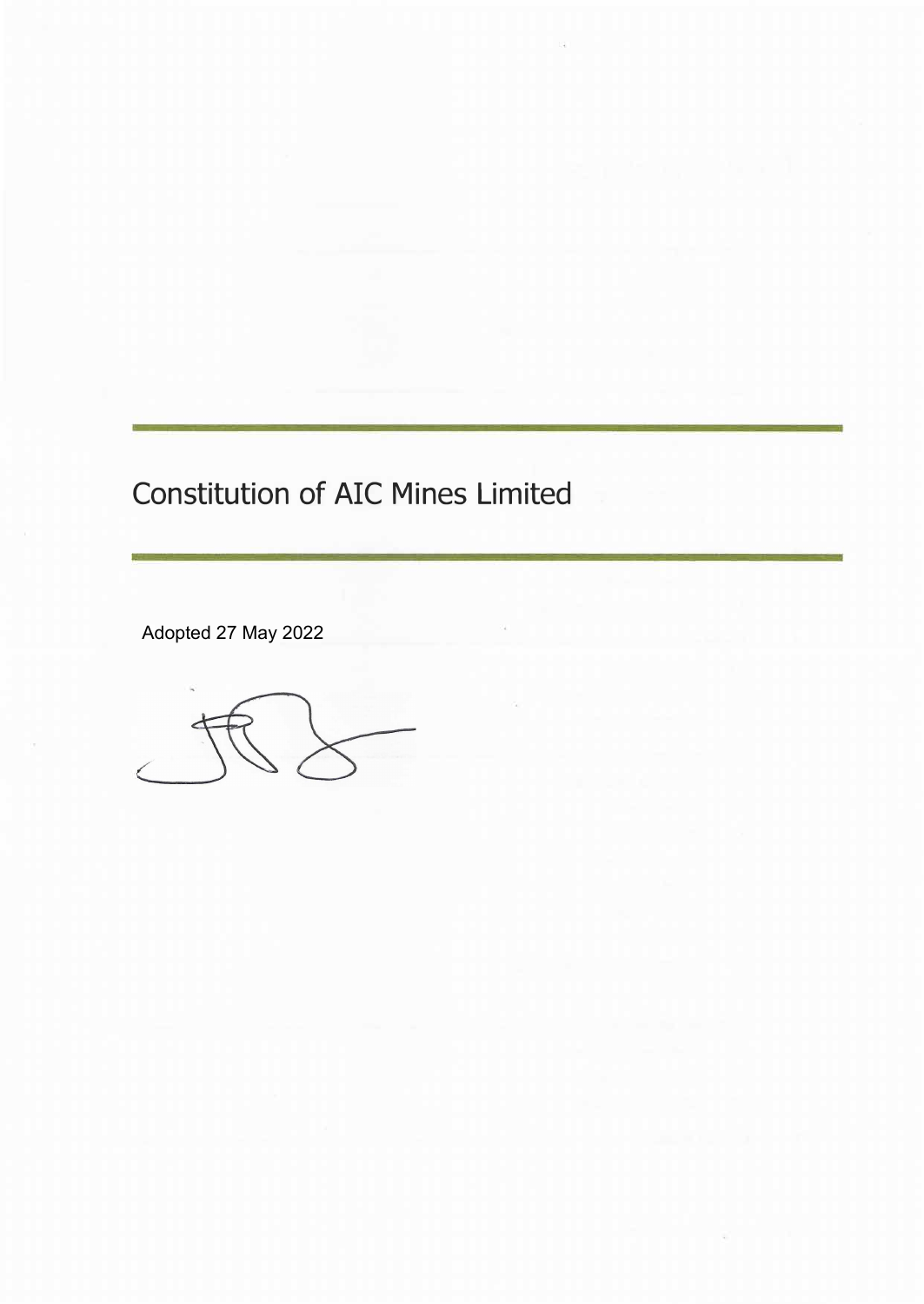# Table of contents

| $\mathbf{1}$            |     |                                 |                |
|-------------------------|-----|---------------------------------|----------------|
|                         | 1.1 | <b>Definitions</b>              | 1              |
|                         | 1.2 | Interpretation                  | $\overline{2}$ |
|                         | 1.3 | Application of the Relevant Law | 3              |
|                         | 1.4 | Exercising powers               | 4              |
| $\overline{\mathbf{2}}$ |     |                                 |                |
|                         | 2.1 | <b>Shares</b>                   | 5              |
|                         | 2.2 | Preference share rights         | 5              |
|                         | 2.3 | Alteration of share capital     | 6              |
|                         | 2.4 | Variation of class rights       | 6              |
|                         | 2.5 | Restricted securities           | 6              |
| 3                       |     |                                 |                |
|                         | 3.1 | Issue of certificates           | 7              |
|                         | 3.2 | Cancellation of certificates    | 7              |
| 4                       |     |                                 |                |
|                         | 4.1 | Joint holders                   | 7              |
|                         | 4.2 | Equitable and other claims      | 8              |
|                         | 4.3 | Control of register             | 8              |
| 5                       |     |                                 |                |
|                         | 5.1 | Power to make calls             | 8              |
|                         | 5.2 | Time of calls                   | 8              |
|                         | 5.3 | Notice of calls                 | 9              |
|                         | 5.4 | Payment of calls                | 9              |
|                         | 5.5 | Fixed instalments               | 9              |
|                         | 5.6 | Failure to pay                  | 9              |
|                         | 5.7 | Proof of call                   | 9              |
|                         | 5.8 | Payments in advance of calls    | 9              |
|                         | 5.9 | Waiver                          | 10             |
| 6                       |     | $-10$                           |                |
|                         | 6.1 | Forfeiture procedure            | 10             |
|                         | 6.2 | Notice of forfeiture            | 10             |
|                         | 6.3 | Effect of forfeiture            | 10             |
| 7                       |     |                                 | $-11$          |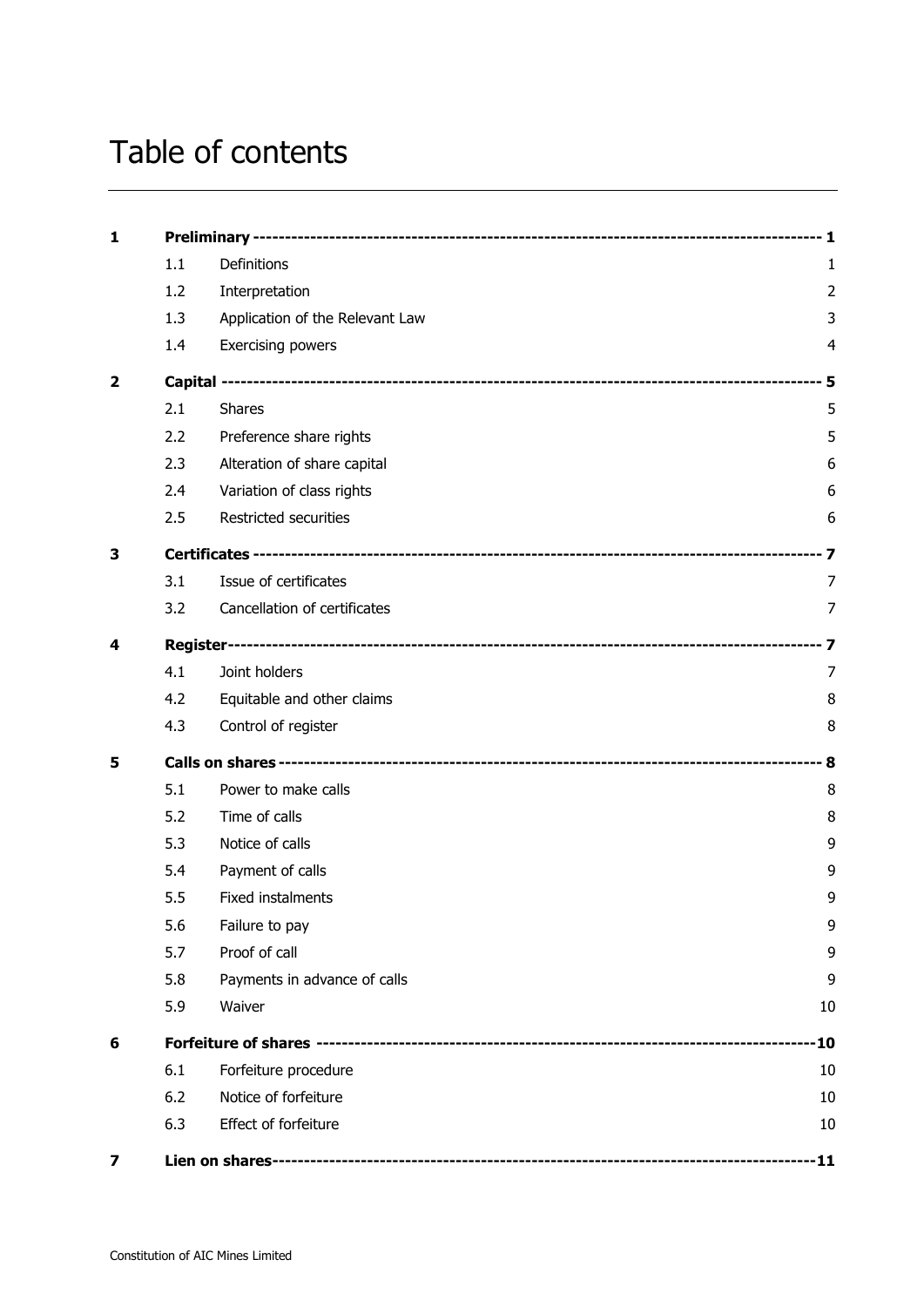|    | 7.1  | Existence of lien                                                                             | 11         |  |
|----|------|-----------------------------------------------------------------------------------------------|------------|--|
|    | 7.2  | Lien on distributions                                                                         | 11         |  |
|    | 7.3  | Sale under lien                                                                               | 11         |  |
|    | 7.4  | Extinguishment of lien                                                                        | 11         |  |
|    | 7.5  | Company's right to recover payments                                                           | 12         |  |
|    | 7.6  | Exemption from lien                                                                           | 12         |  |
| 8  |      |                                                                                               |            |  |
| 9  |      | Sale, reissue or other disposal of shares by the company-----------------------------------12 |            |  |
| 10 |      |                                                                                               |            |  |
| 11 |      |                                                                                               |            |  |
|    | 11.1 | Implementing share plans                                                                      | 14         |  |
|    | 11.2 | Directors' powers and varying, suspending or terminating share plans                          | 14         |  |
| 12 |      |                                                                                               |            |  |
|    | 12.1 | Computerised trading                                                                          | 15         |  |
|    | 12.2 | Transferring shares                                                                           | 15         |  |
|    | 12.3 | Power to decline to register transfers                                                        | 16         |  |
|    | 12.4 | Power to suspend registration of transfers                                                    | 16         |  |
| 13 |      |                                                                                               |            |  |
|    | 13.1 | Power of sale                                                                                 | 16         |  |
|    | 13.2 | Notice of proposed sale                                                                       | 16         |  |
|    | 13.3 | No sale where member gives notice                                                             | 17         |  |
|    | 13.4 | Terms of sale                                                                                 | 17         |  |
|    | 13.5 | Share transfers                                                                               | 17         |  |
|    | 13.6 | Application of proceeds                                                                       | 17         |  |
|    | 13.7 | Protections for transferee                                                                    | 17         |  |
| 14 |      |                                                                                               |            |  |
|    | 14.1 | Death of joint holder                                                                         | 17         |  |
|    | 14.2 | Death of sole holder                                                                          | 18         |  |
|    | 14.3 | Other transmission events                                                                     | 18         |  |
|    | 14.4 | Other rules                                                                                   | 18         |  |
| 15 |      |                                                                                               | $\cdot$ 19 |  |
|    | 15.1 | Definitions                                                                                   | 19         |  |
|    | 15.2 | Transfers not to be registered                                                                | 19         |  |
|    | 15.3 | Approving Resolution                                                                          | 19         |  |
|    | 15.4 | Sunset                                                                                        | 20         |  |
| 16 |      |                                                                                               |            |  |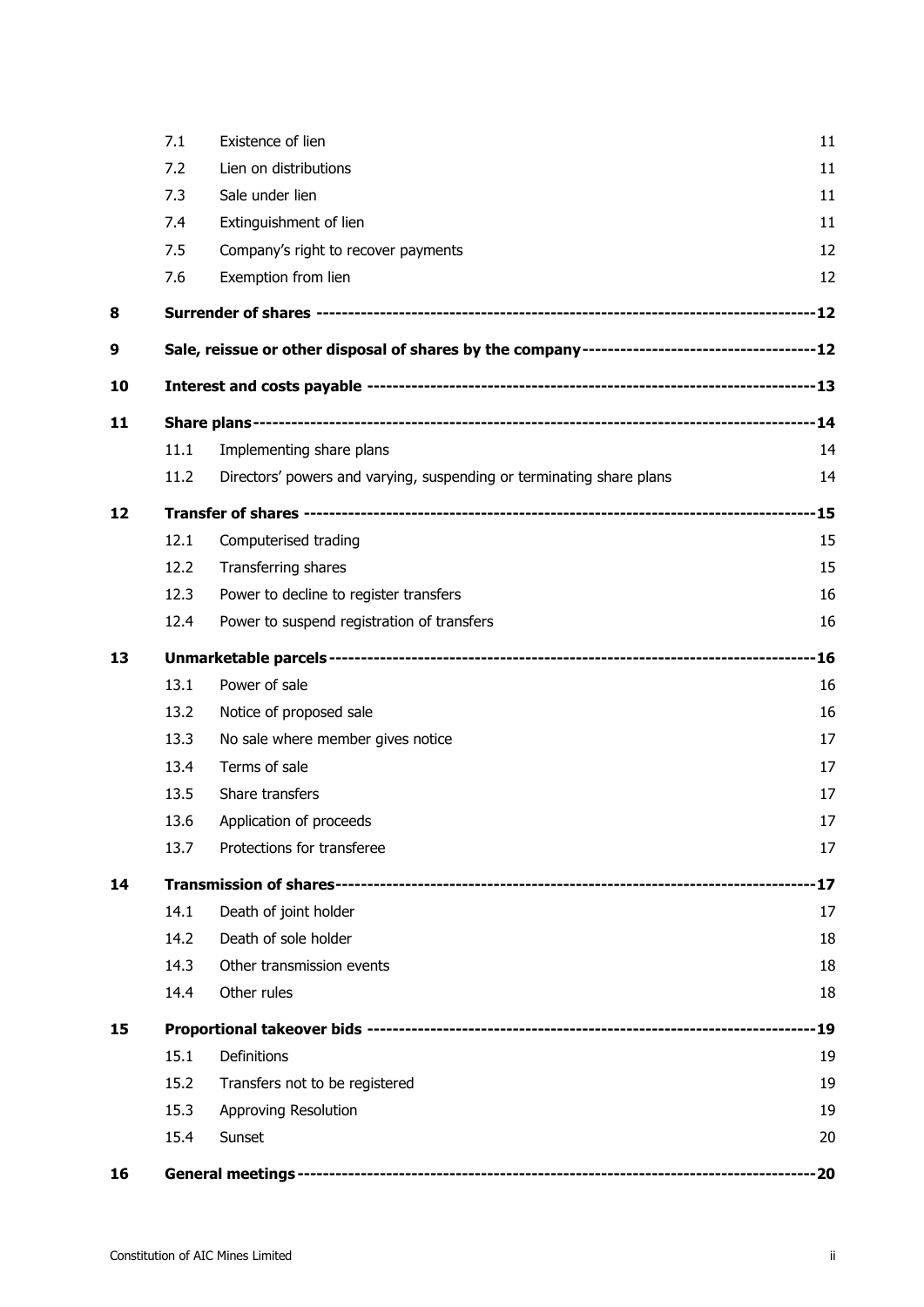|    | 20.1           | General powers                                                                | 37       |
|----|----------------|-------------------------------------------------------------------------------|----------|
| 20 |                |                                                                               | -37      |
|    | 19.7           | Directors interests                                                           | 36       |
|    | 19.6           | Director need not be a member                                                 | 36       |
|    | 19.5           | Remuneration                                                                  | 35       |
|    | 19.4           | Vacating office                                                               | 34       |
|    | 19.3           | Retirement of directors                                                       | 33       |
|    | 19.2           | Power to appoint directors                                                    | 33       |
|    | 19.1           | Number of directors                                                           | 33       |
| 19 |                |                                                                               | -33      |
|    | 18.4           | Vote not affected by death, etc. of a member                                  | 33       |
|    | 18.3           | Withdrawal of direct vote                                                     | 32       |
|    | 18.2           | Direct votes only counted on a poll                                           | 32       |
|    | 18.1           | Directors may decide direct voting to apply                                   | 32       |
| 18 |                |                                                                               | -32      |
|    | 17.4           | Chairman may make a determination                                             | 31       |
|    | 17.3           | Revocation and postponement of the appointment                                | 31       |
|    | 17.2           | More than two current proxies                                                 | 31       |
|    | 17.1           | Appointment instruments                                                       | 29       |
| 17 |                |                                                                               | 29       |
|    |                |                                                                               |          |
|    | 16.17          | Class meetings                                                                | 29       |
|    | 16.16          | Representation at general meetings                                            | 28       |
|    | 16.15          | Voting rights                                                                 | 27       |
|    | 16.14          | When poll may be demanded                                                     | 26       |
|    | 16.13          | Adjournment and postponement by the chairman<br>Decisions at general meetings | 26       |
|    | 16.11<br>16.12 | Conduct at general meetings                                                   | 25<br>25 |
|    | 16.10          | Acting chairman                                                               | 24       |
|    | 16.9           | Chairman of general meetings                                                  | 24       |
|    | 16.8           | Quorum at general meetings                                                    | 23       |
|    | 16.7           | Multiple venues                                                               | 23       |
|    | 16.6           | Use of technology at meetings                                                 | 22       |
|    | 16.5           | Admission to general meetings                                                 | 21       |
|    | 16.4           | Non-receipt of notice                                                         | 21       |
|    | 16.3           | Notice of general meetings                                                    | 20       |
|    | 16.2           | Postponing or cancelling a meeting                                            | 20       |
|    | 16.1           | Calling general meetings                                                      | 20       |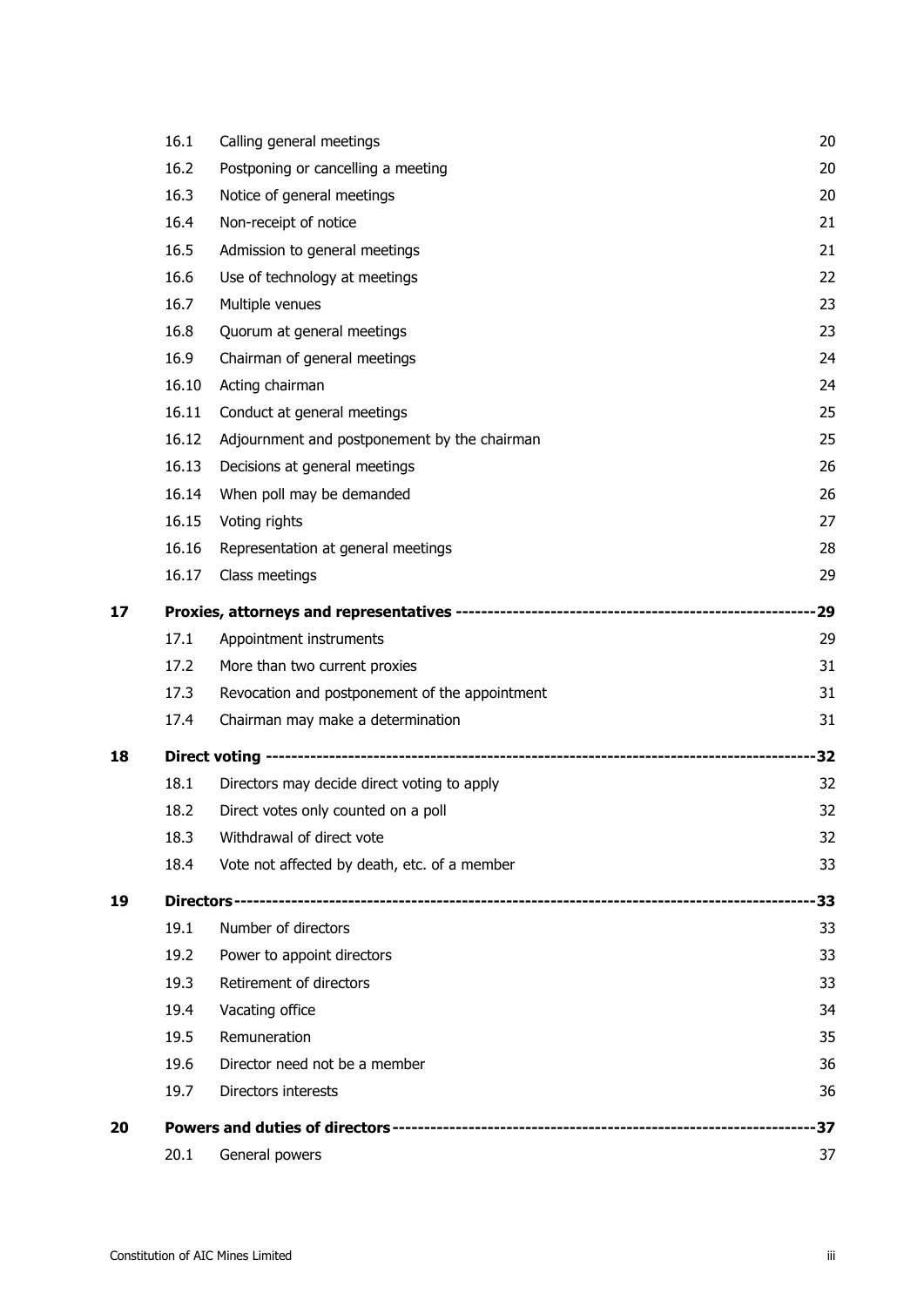| 20.2 | Power to borrow and give security               | 37             |
|------|-------------------------------------------------|----------------|
| 20.3 | Powers of appointment                           | 38             |
|      |                                                 |                |
| 21.1 | Meetings of directors                           | 38             |
| 21.2 | Calling meetings of directors                   | 38             |
| 21.3 | Notice of meetings of directors                 | 38             |
| 21.4 | Quorum at meetings of directors                 | 39             |
| 21.5 | Chairman and deputy chairman of directors       | 39             |
| 21.6 | Decisions of directors                          | 40             |
| 21.7 | Written resolutions                             | 40             |
| 21.8 | Minutes of meetings                             | 41             |
|      |                                                 | $-41$          |
| 22.1 | Director may appoint alternate director         | 41             |
| 22.2 | Conditions of office of alternate director      | 41             |
| 22.3 | Committees of directors                         | 42             |
| 22.4 | Delegation to a director                        | 42             |
| 22.5 | Validity of acts                                | 42             |
|      |                                                 |                |
| 23.1 | Managing directors and executive directors      | 43             |
| 23.2 | Secretary                                       | 43             |
| 23.3 | Provisions applicable to all executive officers | 43             |
| 23.4 | Public officer                                  | 44             |
|      |                                                 | 44             |
| 24.1 | Officer's right of indemnity                    | 44             |
|      |                                                 | 44             |
| 24.3 | Scope of indemnity                              | 44             |
| 24.4 | Insurance                                       | 44             |
| 24.5 | Savings                                         | 45             |
| 24.6 | Contract                                        | 45             |
|      |                                                 | 45             |
| 25.1 | Payment of dividends                            | 45             |
| 25.2 | Reserves and profits carried forward            | 45             |
| 25.3 | Apportionment of dividends                      | 46             |
| 25.4 | Record date                                     | 46             |
| 25.5 | No interest                                     | 46             |
| 25.6 | Retention of dividends                          | 46             |
| 25.7 | Distribution of specific assets                 | 46             |
|      |                                                 | 24.2 Indemnity |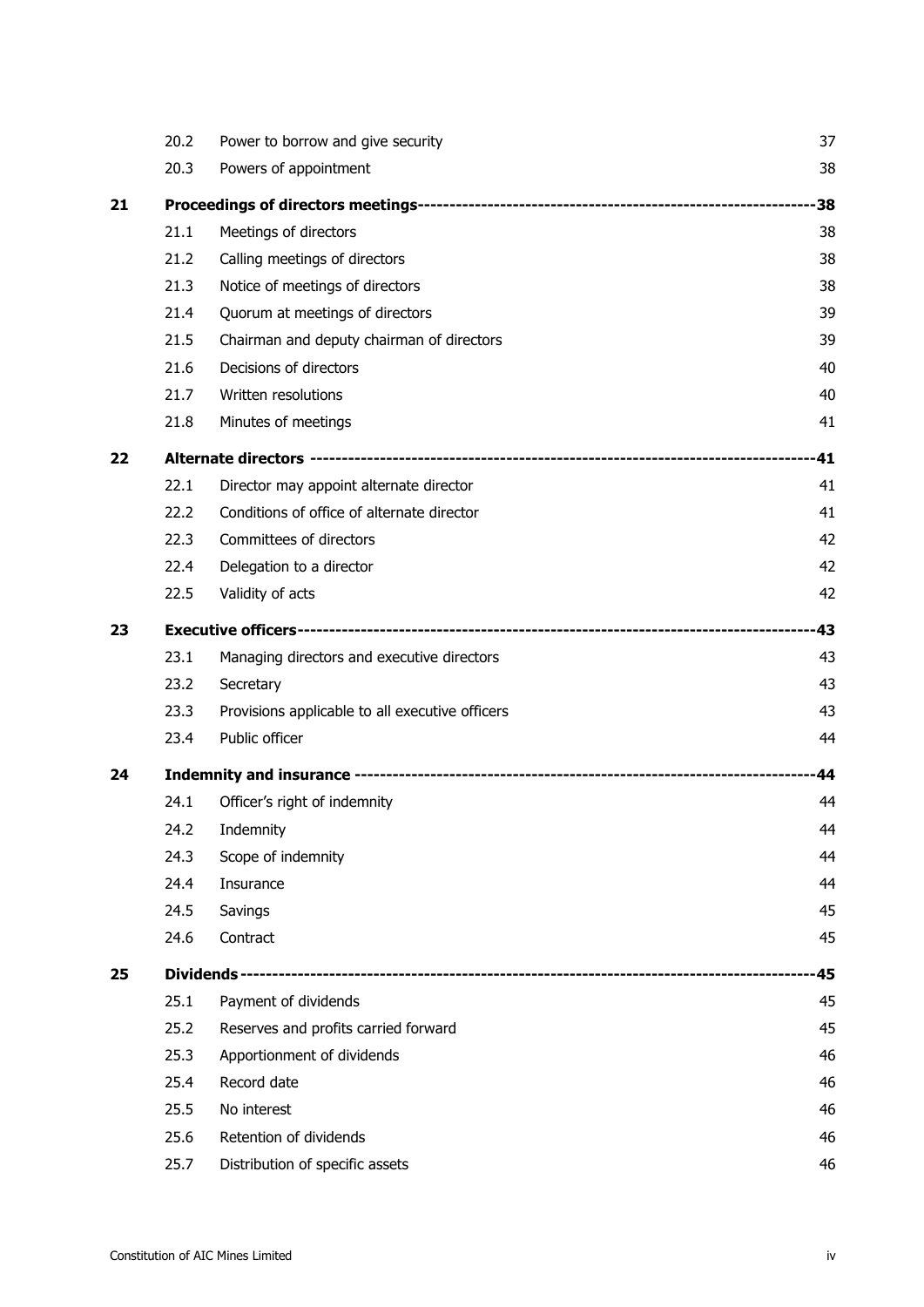|    | 25.8  | Source of dividends                                | 47    |
|----|-------|----------------------------------------------------|-------|
|    | 25.9  | Reinvestment of dividends                          | 47    |
|    | 25.10 | Unclaimed dividends                                | 47    |
| 26 |       |                                                    | $-47$ |
|    | 26.1  | Payment by cheque, electronic or other means       | 47    |
|    | 26.2  | Unclaimed dividends and payments                   | 48    |
| 27 |       |                                                    | -48   |
|    | 27.1  | Capitalisation of reserves and profits             | 48    |
|    | 27.2  | Applying a sum for the benefit of members          | 49    |
|    | 27.3  | Implementing the resolution                        | 49    |
| 28 |       |                                                    | 49    |
|    | 28.1  | <b>Accounting Records</b>                          | 49    |
|    | 28.2  | Directors' Report                                  | 49    |
|    | 28.3  | Distribution of accounts                           | 49    |
|    | 28.4  | Accounts conclusive                                | 50    |
|    | 28.5  | Audit                                              | 50    |
| 29 |       |                                                    | $-51$ |
|    | 29.1  | Distributing surplus                               | 51    |
|    | 29.2  | Dividing property                                  | 51    |
| 30 |       |                                                    | $-52$ |
|    | 30.1  | Inspection by member                               | 52    |
|    | 30.2  | Access by director                                 | 52    |
| 31 |       |                                                    |       |
|    | 31.1  | Safe custody of seal                               | 52    |
|    | 31.2  | Use of seal                                        | 52    |
|    | 31.3  | Authority to execute                               | 53    |
| 32 |       |                                                    | 53    |
|    | 32.1  | Method of service                                  | 53    |
|    | 32.2  | Time of service                                    | 54    |
|    | 32.3  | Evidence of service                                | 54    |
|    | 32.4  | Joint holders                                      | 54    |
|    | 32.5  | Member's election regarding receipt of documents   | 54    |
|    | 32.6  | Other communications and documents                 | 55    |
| 33 |       |                                                    | 55    |
|    | 33.1  | Confidential information in respect of members     | 55    |
|    | 33.2  | Confidential in respect of officers and management | 55    |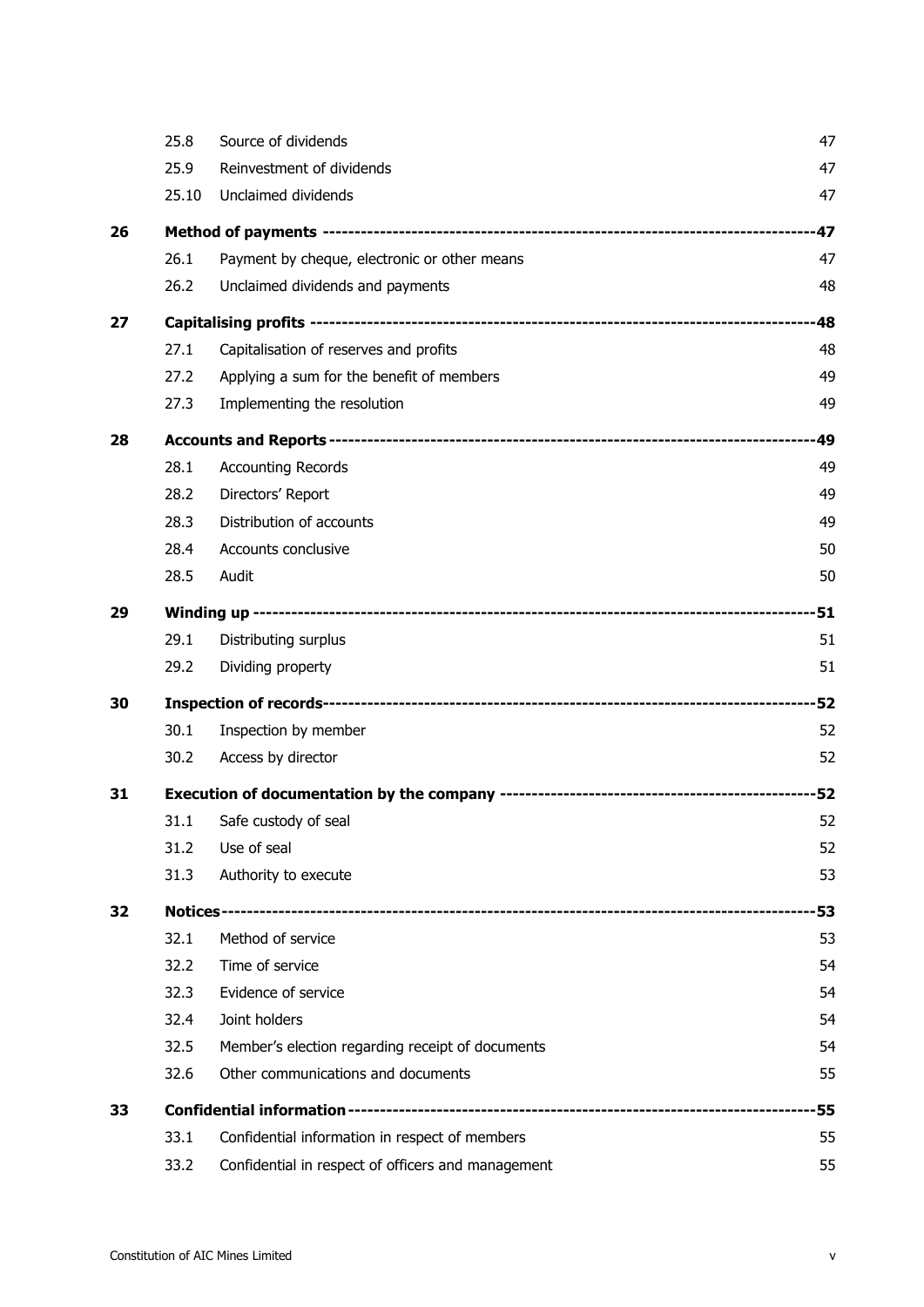| 34 |  |                                     |     |
|----|--|-------------------------------------|-----|
|    |  | 34.1 Submission to jurisdiction     | 56. |
|    |  | 34.2 Prohibition and enforceability | 56. |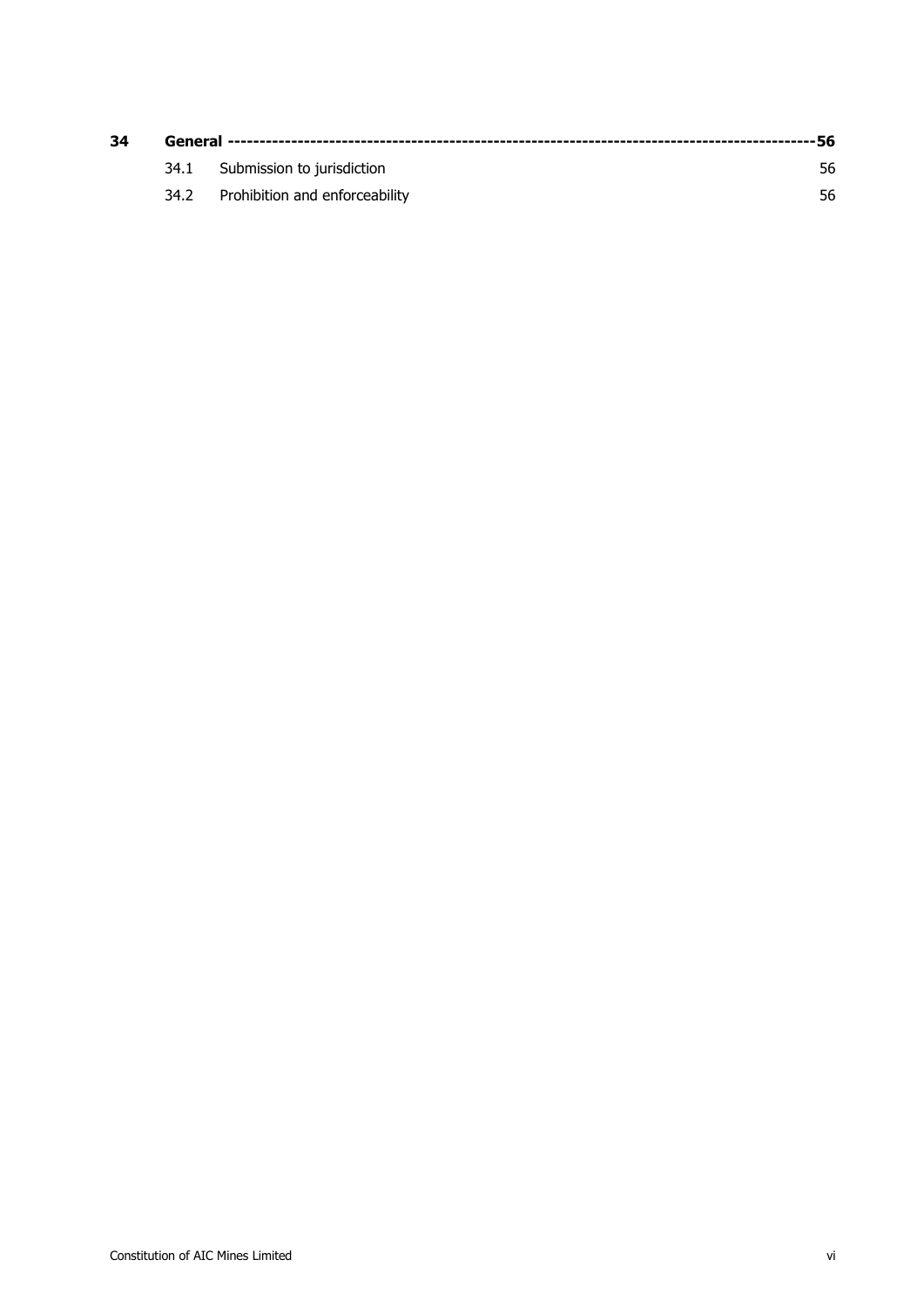## **Constitution**

## AIC Mines Limited ACN 060 156 452

## **1 Preliminary**

## **1.1 Definitions**

In this constitution:

| <b>Term</b>                 | <b>Definition</b>                                                                                                                                                                                                                                   |  |
|-----------------------------|-----------------------------------------------------------------------------------------------------------------------------------------------------------------------------------------------------------------------------------------------------|--|
| <b>AGM</b>                  | means an annual general meeting of the company that<br>the Corporations Act requires to be held.                                                                                                                                                    |  |
| <b>Business Day</b>         | has the meaning given to that term in the Listing Rules.                                                                                                                                                                                            |  |
| <b>Corporations Act</b>     | means Corporations Act 2001 (Cth).                                                                                                                                                                                                                  |  |
| <b>Directors Report</b>     | means a report referred to in Part 2M.3 of the<br>Corporations Act.                                                                                                                                                                                 |  |
| <b>Dispose</b>              | has the meaning given to it in the Listing Rules. A<br>reference to Disposal has a corresponding meaning.                                                                                                                                           |  |
| <b>Exchange</b>             | means ASX Limited ACN 008 624 691 or another body<br>corporate declared by the directors to be the company's<br>primary stock exchange for the purposes of this<br>definition.                                                                      |  |
| <b>Financial Report</b>     | has the meaning given to it in section 9 of the<br>Corporations Act.                                                                                                                                                                                |  |
| <b>Financial Statements</b> | has the meaning given to it in section 9 of the<br>Corporations Act.                                                                                                                                                                                |  |
| <b>Home Branch</b>          | means a branch of the Exchange designated as such by<br>the Exchange for administrative purposes.                                                                                                                                                   |  |
| <b>Listing Rules</b>        | means the listing rules of the Exchange.                                                                                                                                                                                                            |  |
| <b>Proper ASTC Transfer</b> | has the meaning given to that term in the<br>Corporations Regulations 2001 (Cth).                                                                                                                                                                   |  |
| <b>Record Time</b>          | means:                                                                                                                                                                                                                                              |  |
|                             | (a)<br>in the case of a meeting for which the caller of<br>the meeting has decided, under the Corporations<br>Act, that shares are to be taken to be held by<br>the persons who held them at a specified time<br>before the meeting, that time; and |  |
|                             | (b)<br>in any other case, the time of the relevant<br>meeting.                                                                                                                                                                                      |  |
| <b>Relevant Law</b>         | means the Corporations Act, the Corporations<br>Regulations 2001 (Cth), the Listing Rules and the                                                                                                                                                   |  |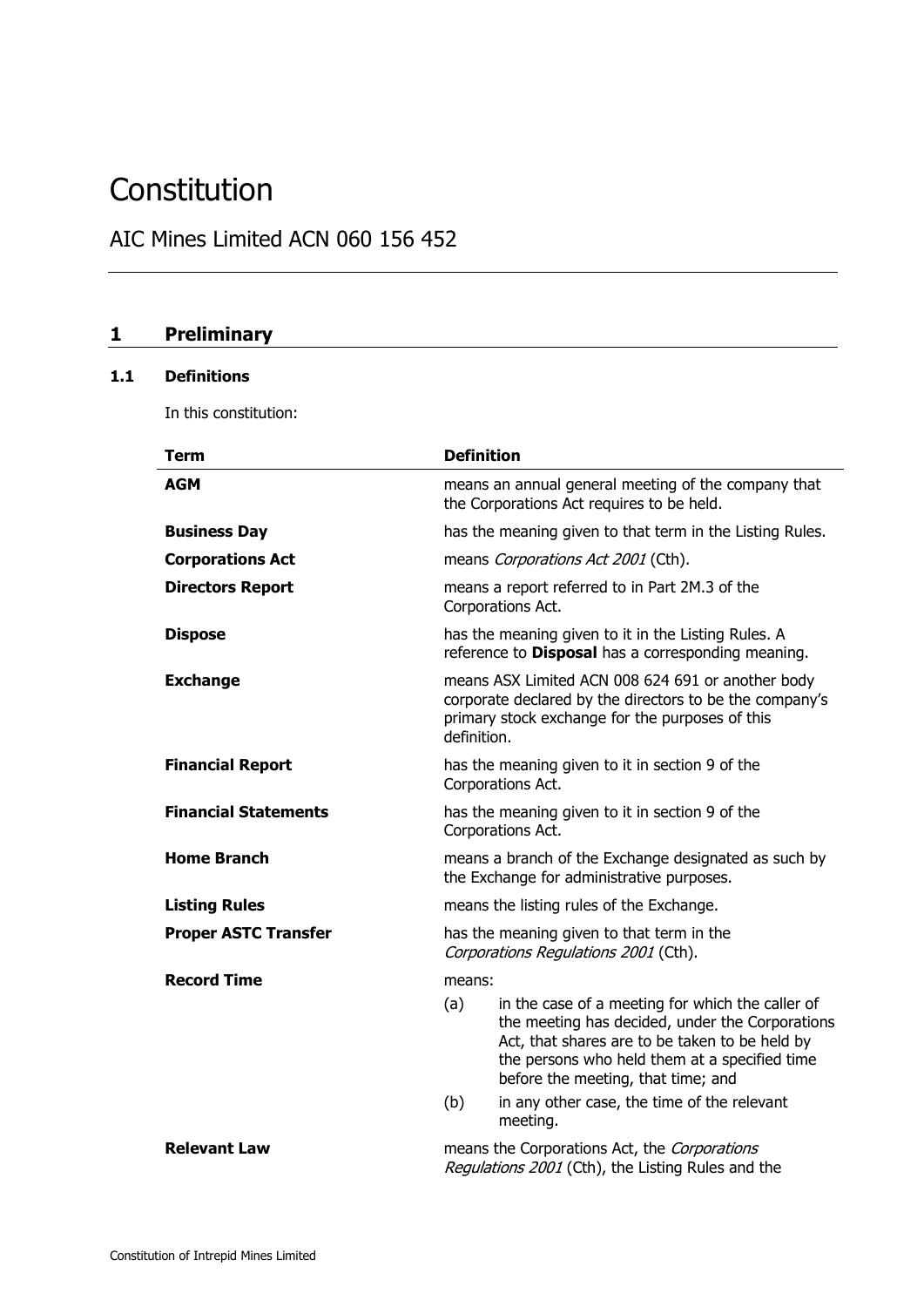| <b>Term</b>                       | <b>Definition</b>                                                                                                                                                                                                             |
|-----------------------------------|-------------------------------------------------------------------------------------------------------------------------------------------------------------------------------------------------------------------------------|
|                                   | Settlement Operating Rules.                                                                                                                                                                                                   |
| Representative                    | means, for a member which is a body corporate and for<br>a meeting, a person authorised under the Corporations<br>Act (or a corresponding previous law) by the body<br>corporate to act as its representative at the meeting. |
| <b>Restricted Securities</b>      | has the meaning given to that term in the Listing Rules.                                                                                                                                                                      |
| <b>Settlement Operating Rules</b> | means the operating rules of ASX Settlement Pty Limited<br>ACN 008 504 532 or the equivalent operating rules of<br>the relevant Exchange.                                                                                     |

#### **1.2 Interpretation**

In this constitution:

- (a) a reference to a partly paid share is a reference to a share on which there is an amount unpaid;
- (b) a reference to an amount unpaid on a share includes a reference to any amount of the issue price which is unpaid;
- (c) a reference to a call or an amount called on a share includes a reference to a sum that, by the terms of issue of a share, becomes payable at one or more fixed times;
- (d) a reference to a member for the purposes of a meeting of members for which the caller of the meeting has determined a Record Time is a reference to a registered holder of shares at the relevant Record Time;
- (e) a reference to a member present at a general meeting is a reference to a member present in accordance with rules [16.6\(a\),](#page-28-0) [16.6\(b\),](#page-28-1) or [16.6\(c\)](#page-28-2) or present in person or by proxy, attorney or Representative;
- (f) a reference to a person holding or occupying a particular office or position is a reference to any person who occupies or performs the duties of that office or position;
- (g) unless the contrary intention appears:
	- (i) a reference to a person includes a corporation, trust, partnership, unincorporated body, government and local authority or agency, or other entity whether or not it comprises a separate legal entity;
	- (ii) a reference to a person includes that person's successors, legal personal representatives, permitted substitutes and permitted assigns;
	- (iii) a reference to legislation or to a provision of legislation (including subordinate legislation) is to that legislation as amended, re-enacted or replaced, and includes any subordinate legislation issued under it;
	- (iv) a reference to the Listing Rules or the Settlement Operating Rules includes any variation, consolidation or replacement of those rules and is to be taken to be subject to any applicable waiver or exemption;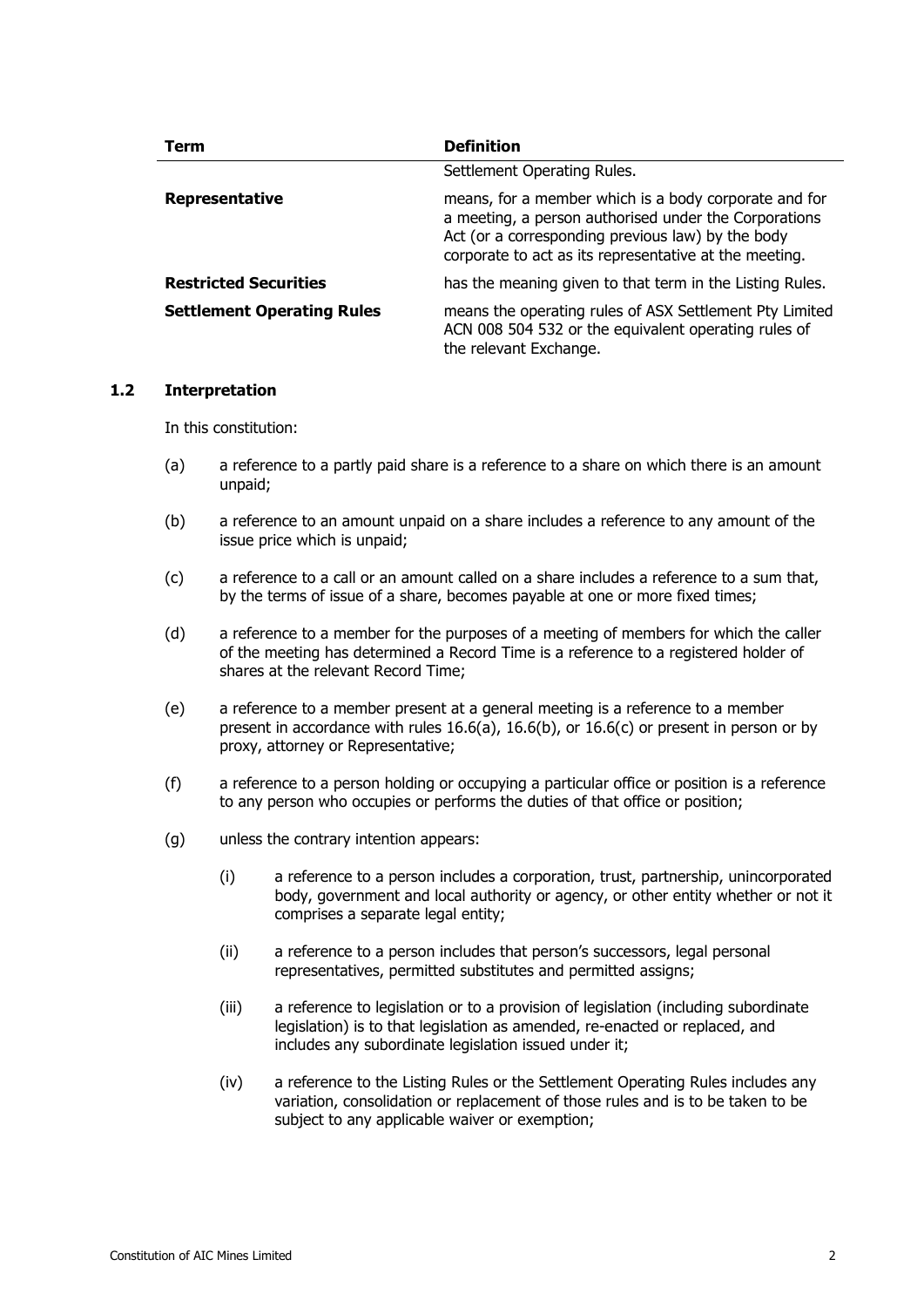- (v) if a word or phrase is defined, its other grammatical forms have a corresponding meaning;
- (vi) a reference to a rule is a reference to a rule of this constitution;
- (vii) a reference to a document or agreement (including a reference to this document) is to that document or agreement as amended, supplemented, varied or replaced; and
- (viii) if any day on or by which a person must do something under this document is not a Business Day, then the person must do it on or by the next Business Day;
- (h) where, by a provision of this constitution, a document including a notice is required to be signed and/or sent, that requirement may be satisfied in relation to an electronic communication or sending of the document in any manner permitted by law or by any State or Commonwealth law relating to electronic transmissions (including electronic signature) or in any other manner approved by the directors; and
- (i) headings are for convenience only and do not affect interpretation.

#### **1.3 Application of the Relevant Law**

- (a) The replaceable rules in the Corporations Act do not apply to the company.
- (b) A reference to the Exchange, the Listing Rules or the Settlement Operating Rules only applies while the company is included in the official list of the Exchange.
- (c) Where an expression is used in a manner consistent with a provision of the Relevant Law, the expression has the same meaning as in that provision.
- <span id="page-9-0"></span>(d) While the company is included in the official list of the Exchange, the following rules apply:
	- (i) despite anything contained in these rules, if the Listing Rules prohibit an act being done, the act must not be done;
	- (ii) nothing contained in these rules prevents an act being done that the Listing Rules require to be done;
	- (iii) if the Listing Rules require an act to be done or not to be done, authority is given for that act to be done or not to be done (as the case may be);
	- (iv) if the Listing Rules require these rules to contain a provision and they do not contain that provision, these rules are taken to contain that provision;
	- (v) if the Listing Rules require these rules not to contain a provision and they contain that provision, these rules are taken not to contain that provision; and
	- (vi) if any provision of these rules is or becomes inconsistent with the Listing Rules, these rules are taken not to contain that provision to the extent of the inconsistency.
- (e) If the company is listed and for so long as the company remains listed, this constitution (other than rule [1.3\(d\)\)](#page-9-0) is also to be read as subject to the Settlement Operating Rules and in the case of any inconsistency between any rule (other than rule [1.3\(d\)\)](#page-9-0) and any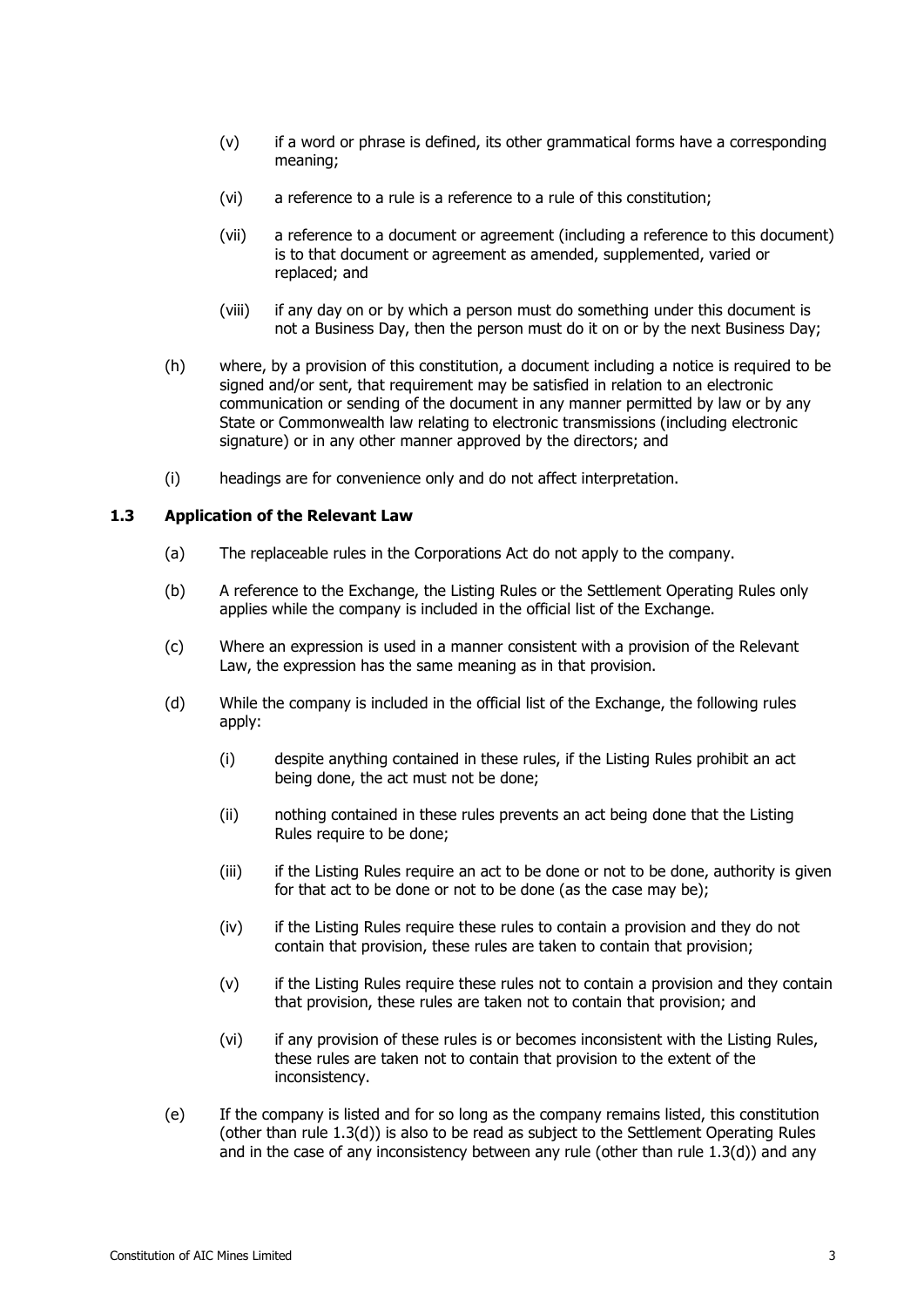provision of the Settlement Operating Rules, the provisions of the Settlement Operating Rules shall prevail and the rule should be read down accordingly.

(f) The provisions of rule [1.3\(d\)](#page-9-0) shall be paramount and given full force and effect despite any inconsistency between any rule or any provision of the Settlement Operating Rules.

#### **1.4 Exercising powers**

- (a) The company may exercise any power, take any action or engage in any conduct which the Corporations Act permits a company limited by shares to exercise, take or engage in.
- (b) A power conferred on a person to do a particular act or thing under this constitution includes, unless the contrary intention appears, a power (exercisable in the same way and subject to the same conditions) to repeal, rescind, revoke, amend or vary that act or thing.
- (c) A power conferred under this constitution to do a particular act or thing:
	- (i) may be exercised from time to time and subject to conditions; and
	- (ii) may, where the power concerns particular matters, be exercised for only some of those matters or as to a particular class of those matters, and to make different provision concerning different matters or different classes of matters.
- (d) Where a power to appoint a person to an office or position is conferred under this constitution (except the power to appoint a director under rule [19.2\(a\)\)](#page-39-0) the power includes, unless the contrary intention appears, a power to:
	- (i) appoint a person to act in the office or position until a person is appointed to the office or position;
	- (ii) remove or suspend any person appointed (without prejudice to any rights or obligations under any contract between the person and the company); and
	- (iii) appoint another person temporarily in the place of any person removed or suspended or in the place of any sick or absent holder of the office or position.
- (e) Where this constitution gives power to a person to delegate a function or power:
	- (i) the delegation may be concurrent with, or (except in the case of a delegation by the directors) to the exclusion of, the performance or exercise of that function or power by the person;
	- (ii) the delegation may be either general or limited in any way provided in the terms of delegation;
	- (iii) the delegation need not be to a specified person but may be to any person holding, occupying or performing the duties of a specified office or position;
	- (iv) the delegation may include the power to delegate; and
	- (v) where performing or exercising that function or power depends on that person's opinion, belief or state of mind about a matter, that function or power may be performed or exercised by the delegate on the delegate's opinion, belief or state of mind about that matter.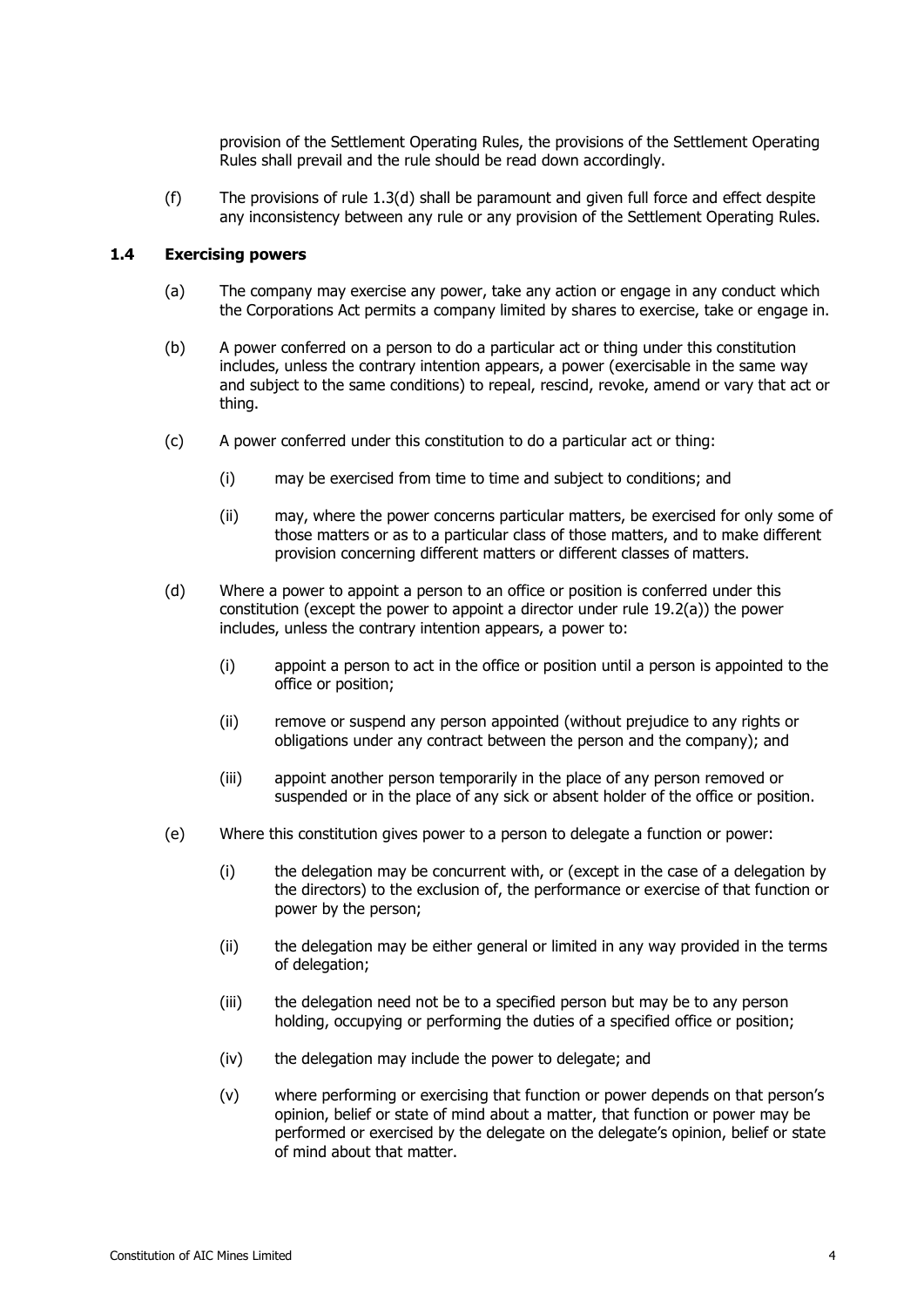## **2 Capital**

#### **2.1 Shares**

Subject to this constitution and the Relevant Law, the directors may:

- (a) issue and cancel shares;
- (b) grant options over unissued shares;
- (c) settle the manner in which fractions of a share, or any difficulties relating to distribution and adjustment of the rights of the members themselves, are to be dealt with; and
- (d) decide:
	- (i) the persons to whom shares are issued or options are granted;
	- (ii) the terms on which shares are issued or options are granted; and
	- (iii) the rights and restrictions attached to those shares or options.

#### **2.2 Preference share rights**

- (a) The company may issue preference shares including preference shares which are, at the option of the company or holder, liable to be redeemed or converted to ordinary shares.
- <span id="page-11-0"></span>(b) Each preference share confers on the holder the right to:
	- (i) receive a preferential dividend, in priority to the payment of any dividend on the ordinary shares, at a rate (which may be fixed or variable) and on the basis (including whether cumulative or not) decided by the directors at the time of issue;
	- (ii) participate with the ordinary shares in profits and assets of the company, including on a winding up, if and to the extent the directors decide at the time of issue;
	- (iii) in a winding up and on redemption, payment in priority to the ordinary shares of:
		- (A) the amount of any dividend accrued but unpaid on the share at the date of winding up or the date of redemption; and
		- (B) any additional amount specified in the terms of issue;
	- (iv) (to the extent directors may decide at the time of issue), a bonus issue or capitalisation of profits in favour of holders of those shares only; and
	- (v) vote at any general meeting of the company, but only in the following circumstances:
		- (A) on a proposal to reduce the share capital of the company, affect the rights attached to the share, to wind up the company or for the disposal of the whole of the property, business and main undertaking of the company;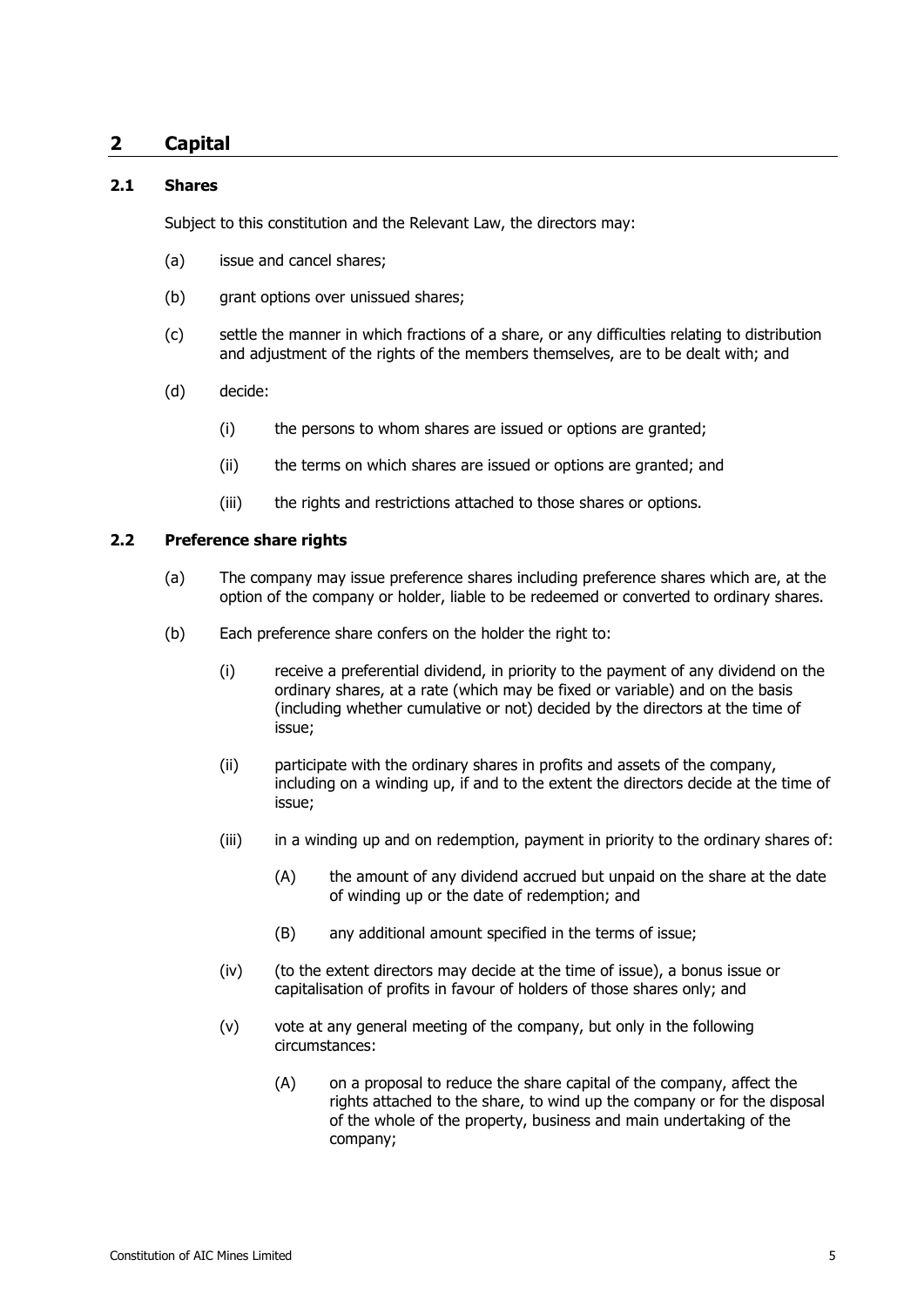- (B) on a resolution to approve the terms of a buy-back agreement;
- (C) during a period in which a dividend or part of a dividend on the share is in arrears;
- (D) during the winding up of the company; or
- (E) in any other circumstances in which the Listing Rules require holders of preference shares to be entitled to vote.
- (c) On a poll on a matter listed in rule  $2.2(b)(v)$ , the holder of a preference share is entitled to one vote per share or the number of votes specified in, or determined under, the terms of issue for the share.
- (d) If the preference share is redeemable, the company must redeem the share and pay to, or to a person directed by the holder, the amount payable on redemption of the share, as and when required by the terms of issue.

#### **2.3 Alteration of share capital**

- (a) Subject to the Corporations Act, the company may resolve to convert or reclassify shares from one class to another and the directors may do anything required to give effect to that resolution.
- (b) Subject to rule [2.4,](#page-12-0) the company may, in accordance with the Corporations Act, reduce its share capital or any capital account in any manner and with, and subject to, any incident, authority or consent required by law.
- (c) The directors may do all the things necessary and expedient to obtain the confirmation of any reduction of capital which the company desires to effect.

## <span id="page-12-0"></span>**2.4 Variation of class rights**

- (a) The rights attached to any class of shares may, unless their terms of issue state otherwise, be varied:
	- (i) with the written consent of the holders of 75% of the shares of the class; or
	- (ii) by a special resolution passed at a separate meeting of the holders of shares of the class.
- (b) The rights conferred on the holders of any class of shares are to be taken as not having been varied by the creation or issue of further shares ranking equally with them.

#### **2.5 Restricted securities**

- (a) A holder of Restricted Securities must not Dispose of or agree or offer to Dispose of the securities during the escrow period applicable to those securities except as permitted by the Listing Rules or the Exchange.
- (b) If the Restricted Securities are in the same class as quoted securities, the holder will be taken to have agreed in writing that the Restricted Securities are to be kept on the company's issuer sponsored subregister and are to have a holding lock applied for the duration of the escrow period applicable to those securities.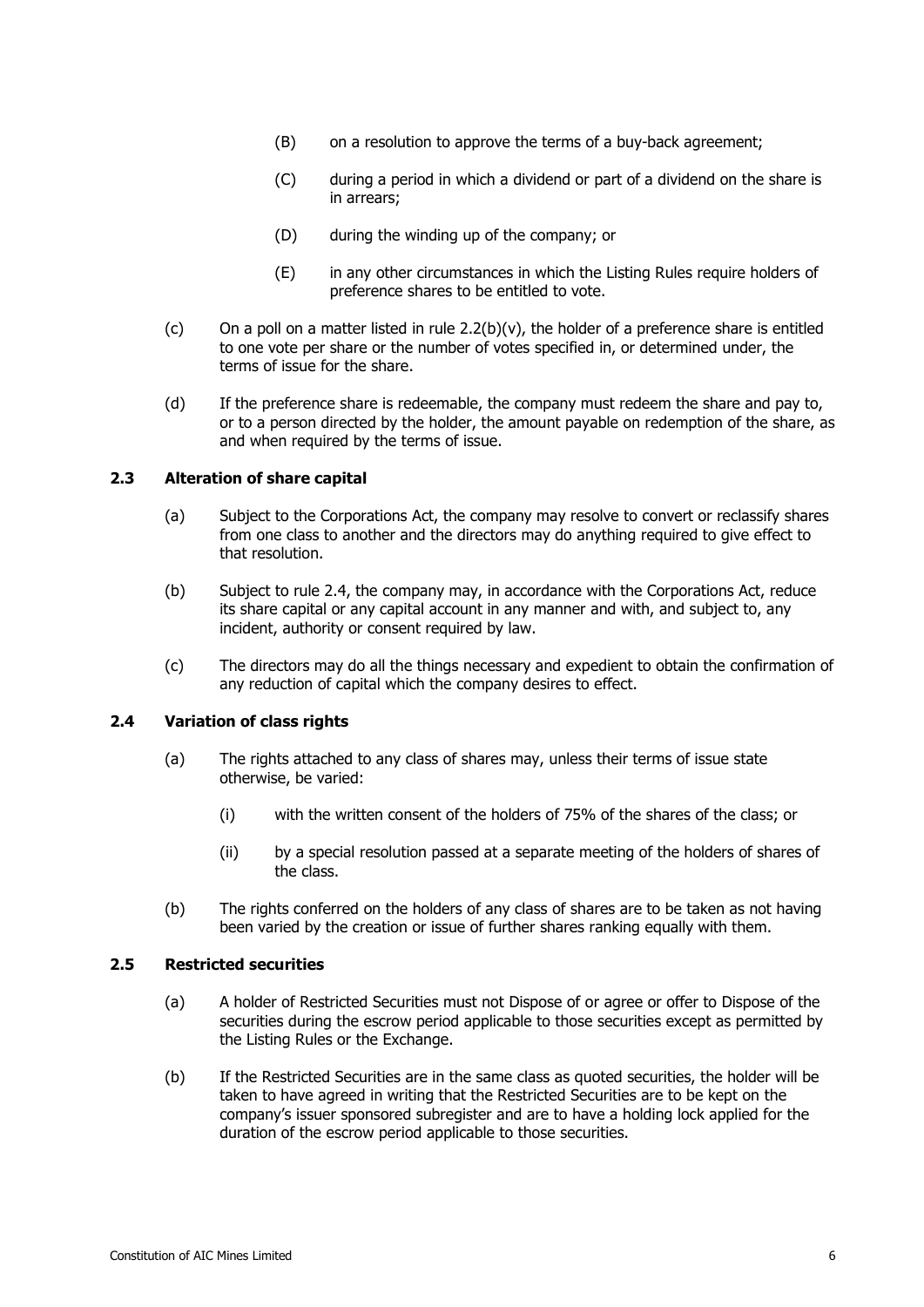- (c) The company will refuse to acknowledge any Disposal (including, without limitation, to register any transfer) of Restricted Securities during the escrow period applicable to those securities except as permitted by the Listing Rules or the Exchange.
- (d) A holder of Restricted Securities will not be entitled to participate in any return of capital on those securities during the escrow period applicable to those securities except as permitted by the Listing Rules or the Exchange.
- (e) If a holder of Restricted Securities breaches a restriction deed or a provision of this constitution restricting a Disposal of those securities, the holder will not be entitled to any dividend or distribution, or to exercise any voting rights, in respect of those securities for so long as the breach continues.

## **3 Certificates**

## <span id="page-13-0"></span>**3.1 Issue of certificates**

- (a) Subject to the Relevant Law, the company:
	- (i) need not issue certificates for shares if the directors decide; and
	- (ii) may issue certificates for shares, cancel any certificates for shares, and replace lost or destroyed or defaced certificates for shares, on the basis and in the form which the directors decide.
- (b) The company must issue to a shareholder any statements of the holding of shares registered in the shareholder's name as required by the Relevant Law.

## **3.2 Cancellation of certificates**

Where the directors have, under rule [3.1\(a\),](#page-13-0) decided not to issue certificates for securities or to cancel existing certificates, a shareholder has the right to receive statements of the holdings of the shareholder as are required to be distributed to a shareholder under the Relevant Law.

## **4 Register**

#### <span id="page-13-1"></span>**4.1 Joint holders**

Where two or more persons are registered as the holders of a share, they are taken to hold the shares as joint tenants with benefits of survivorship subject to the following provisions:

- (a) the company is not bound to register more than three persons as the holders of the shares (except in the case of trustees, executors or administrators of a deceased shareholder);
- (b) the joint holders are jointly and severally liable for all payments which ought to be made in respect of the shares;
- (c) only the person whose name appears first in the register as one of the joint holders of the shares is entitled, if the company is required by the Relevant Law or this constitution to issue certificates for shares, to delivery of a certificate for the shares; and
- (d) any one of the joint holders may vote at any meeting of the company either personally (including present in accordance with rules  $16.6(a)$ ,  $16.6(b)$ , or  $16.6(c)$ ) or by duly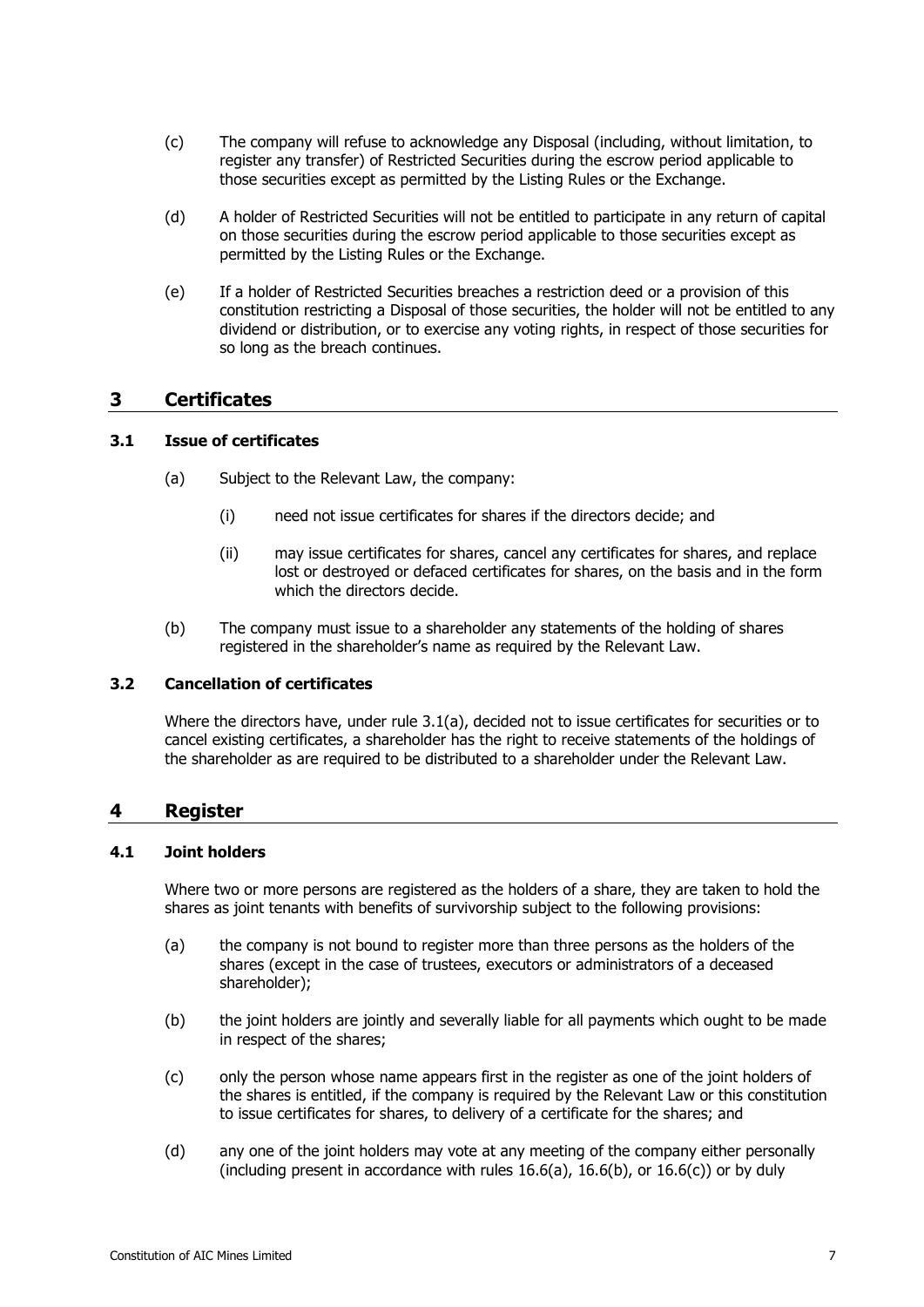authorised representative, proxy or attorney, in respect of the shares as if that joint holder was solely entitled to the shares, and if more than one of the joint holders are present at any meeting personally or by duly authorised representative, proxy or attorney, the joint holder who is present whose name appears first in the register for the shares is entitled alone to vote in respect of the shares.

#### **4.2 Equitable and other claims**

The registered holder of a share may be treated as the absolute owner of that share by the company. The company is under no obligation to:

- (a) recognise a person as holding a share on trust, even if the company has notice of a trust; or
- (b) recognise, or be bound by, any equitable, contingent, future or partial claim to or interest in a share by any other person, except an absolute right of ownership in the registered holder, even if the company has notice of that claim or interest,

except as required by:

- (c) law;
- (d) this constitution;
- (e) the Settlement Operating Rules in the event that the Company is listed; or
- (f) an order of a court of competent jurisdiction.

#### **4.3 Control of register**

The transfer books and the register of members shall be kept by the secretary under the control of the directors (or in such other manner as permitted by the Corporations Act) and may be closed during such time as the directors think fit in accordance with the requirements of:

- (a) the Corporations Act; and
- (b) if the company is listed, the Listing Rules and the Settlement Operating Rules.

## <span id="page-14-0"></span>**5 Calls on shares**

#### **5.1 Power to make calls**

The directors may:

- (a) make a call on a member for any money unpaid on the shares of that member which is not, by the terms of issue of those shares, made payable at fixed times;
- (b) require a call to be paid by instalments; and
- (c) revoke or postpone a call.

## **5.2 Time of calls**

A call is taken to have been made when the directors' resolution authorising the call is passed or on a later date fixed by the directors.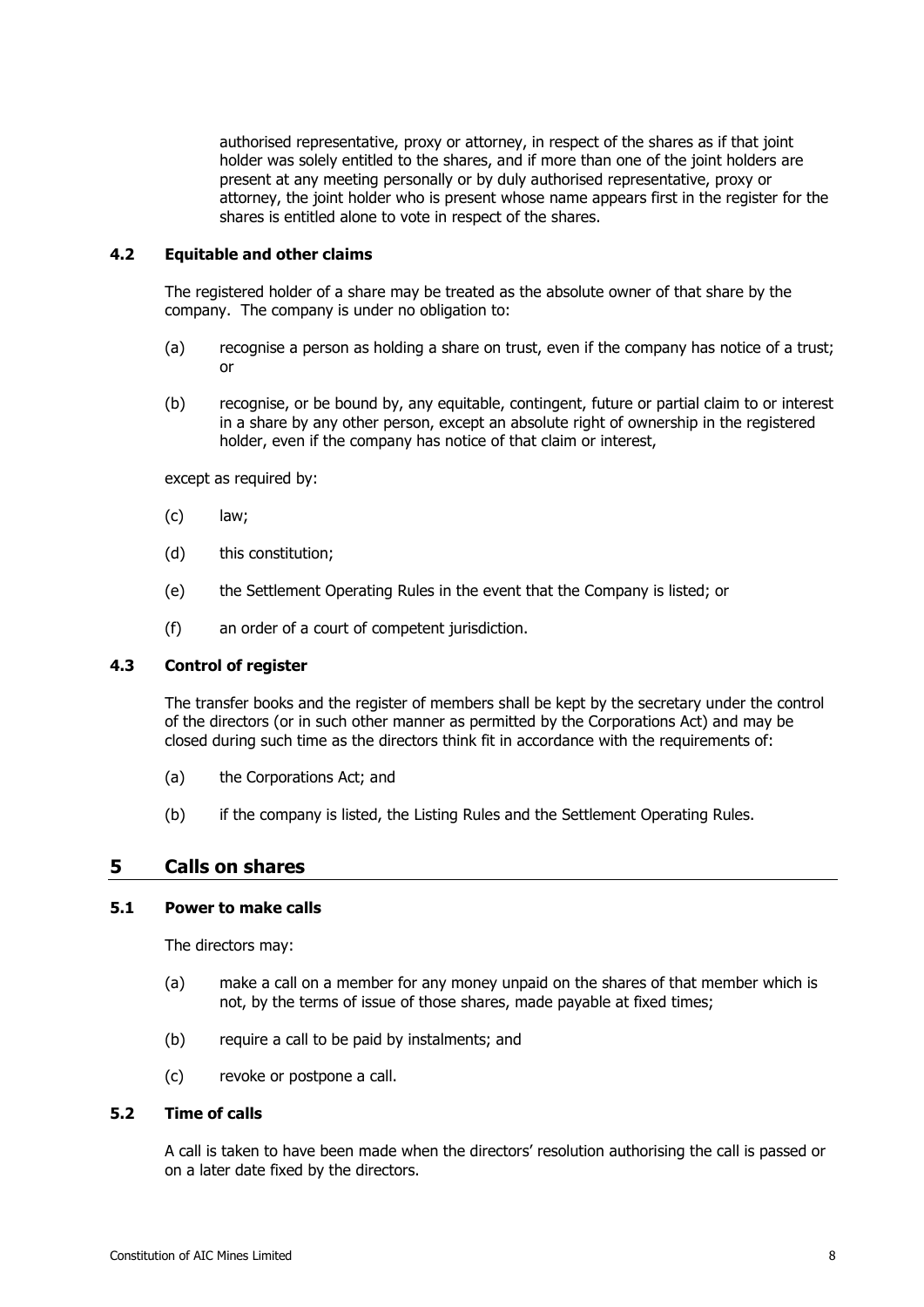#### **5.3 Notice of calls**

The company must give notice of a call at least 30 Business Days (or any longer period required by the Listing Rules) before the amount called is due, specifying the time and place of payment.

#### **5.4 Payment of calls**

Each member must pay to the company, by the time and at the place specified, the amount called on the member's shares.

#### **5.5 Fixed instalments**

Subject to the notice requirements under the Listing Rules, any amount unpaid on a share that, by the terms of issue of the share, becomes payable on issue or at a fixed date is taken to be subject to a call duly made and is payable under the terms of issue of the share.

#### **5.6 Failure to pay**

- (a) If a member does not pay the amount due under a call in rule [5,](#page-14-0) by the time specified, the member must pay:
	- (i) interest on the unpaid amount from the date payment is due to the date payment is made, at a rate calculated under rule [10;](#page-19-0) and
	- (ii) any costs, expenses or damages the company incurs due to the failure to pay.
- (b) The directors may waive payment under this rule wholly or in part.

#### **5.7 Proof of call**

In a proceeding to recover a call, or an amount payable due to the failure to pay or late payment of a call, proof that:

- (a) the name of the defendant is entered in the register of members as the holder or one of the holders of the share on which the call is claimed;
- (b) the resolution making the call is recorded in the minute book; and
- (c) notice of the call was given to the defendant complying with this constitution,

is conclusive evidence of the debt.

#### <span id="page-15-0"></span>**5.8 Payments in advance of calls**

The directors may:

- (a) accept from a member the whole or a part of the amount unpaid on a share even though no part of that amount has been called;
- (b) authorise payment by the company of interest on that amount, until the amount becomes payable, at a rate fixed by the directors; and
- (c) repay to a member any amount accepted under rule [5.8.](#page-15-0)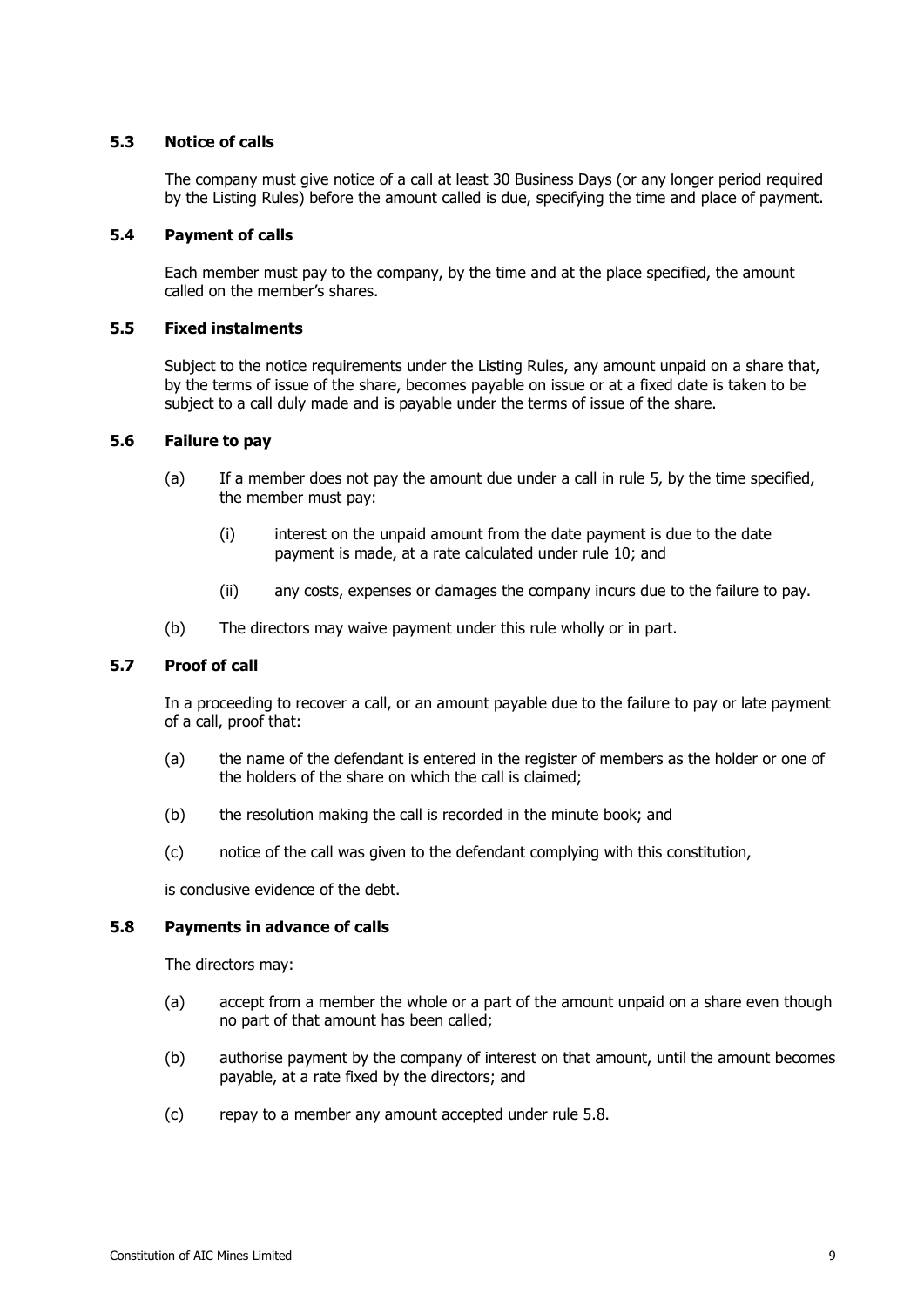#### **5.9 Waiver**

The directors may, to the extent the law permits, waive or compromise all or part of any payment due to the company under the terms of issue of a share or under rule [5.](#page-14-0)

## **6 Forfeiture of shares**

#### <span id="page-16-0"></span>**6.1 Forfeiture procedure**

Subject to the Relevant Law, the company may by directors' resolution forfeit a member's share if:

- (a) that member does not pay a call or other amount payable for that share on or before the date for its payment;
- (b) the company gives the member written notice:
	- (i) requiring the shareholder to pay that call or other amount; and
	- (ii) stating that the share is liable to be forfeited if the member does not pay to the company, at the place specified in the notice, the amount specified in the notice, within 14 days (or any longer period specified) after the date of the notice; and
- (c) that shareholder does not pay that amount under that notice.

#### **6.2 Notice of forfeiture**

- (a) The company must:
	- (i) notify a person who held the forfeited share immediately before the forfeiture, of a resolution under rule [6.1](#page-16-0) relating to the forfeited share; and
	- (ii) enter the forfeiture and its date in the register of members.
- (b) Any failure to do so does not invalidate the forfeiture.

#### **6.3 Effect of forfeiture**

- (a) A forfeiture under rule [6.1](#page-16-0) includes all dividends, interest and other amounts payable by the company on the forfeited share and not actually paid before the forfeiture.
- <span id="page-16-2"></span>(b) A forfeited share becomes the property of the company and the directors may:
	- (i) sell, reissue or otherwise dispose of the share as they think fit; and
	- (ii) in the case of reissue, or other disposal, with or without crediting as paid up any amount paid on the share by any former holder.
- <span id="page-16-1"></span>(c) A person whose shares have been forfeited ceases to be a member as to the forfeited shares, but must, if the directors decide, pay to the company:
	- (i) all calls and other amounts owing on the shares at the time of the forfeiture; and
	- (ii) interest on the unpaid part of the amount payable under rule  $6.3(c)(i)$ , from the date of the forfeiture to the date of payment, at a rate calculated under rule [10.](#page-19-0)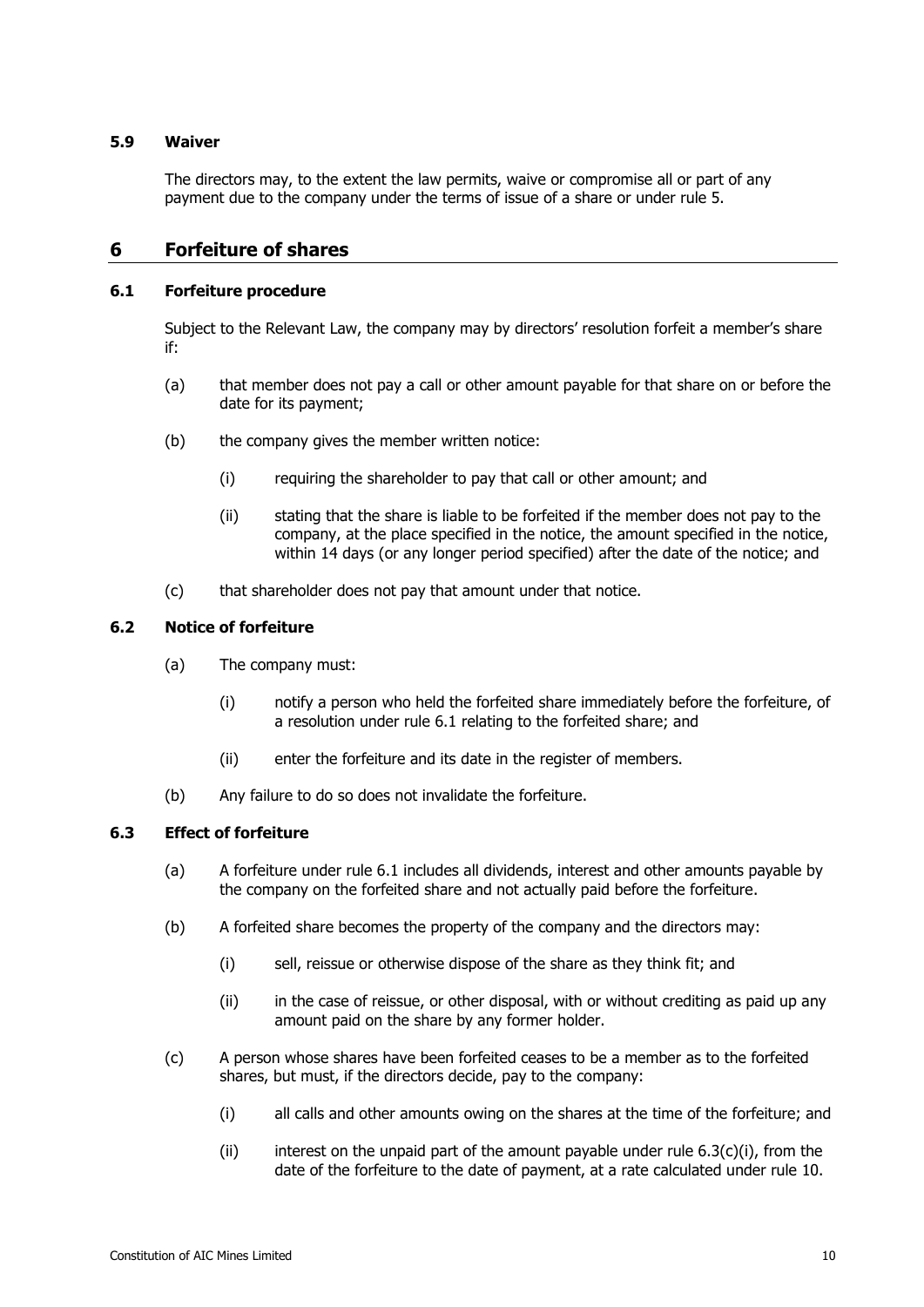- <span id="page-17-2"></span>(d) A forfeiture under rule 6.1 extinguishes all interest in, and all claims against the company relating to, the forfeit[ed sh](#page-16-0)are and, subject to rule [9\(j\),](#page-19-1) all other rights attached to the share.
- (e) The directors may:
	- (i) exempt a share from all or part of this rule;
	- (ii) waive or compromise all or part of any payment due to the company under this rule; and
	- (iii) before a forfeited share has been sold, reissued or otherwise disposed of, cancel the forfeiture on the conditions they decide.

## **7 Lien on shares**

#### <span id="page-17-0"></span>**7.1 Existence of lien**

Subject to the Relevant Law, the company has a first and paramount lien on each share for:

- (a) all due and unpaid calls and instalments for that share;
- (b) all money payable to the company by the member under an employee incentive scheme;
- (c) all money which the company is required by law to pay, and has paid, for that share;
- (d) reasonable interest on the amount due from the date it becomes due until payment; and
- (e) reasonable expenses of the company relating to the default on payment.

## **7.2 Lien on distributions**

A lien under rule [7.1](#page-17-0) extends to all distributions for that share, including dividends.

## <span id="page-17-1"></span>**7.3 Sale under lien**

- (a) The directors may sell a share on which the company has a lien as they think fit where:
	- (i) an amount for which a lien exists under this rule is presently payable; and
	- (ii) the company has given the registered holder a written notice, at least 14 days before the date of the sale, stating and demanding payment of that amount.
- (b) The directors may do anything necessary or desirable under the Settlement Operating Rules to protect any lien, charge or other right to which the company is entitled under this constitution or a law.

#### **7.4 Extinguishment of lien**

The company's lien over a member's shares is released (so far as it relates to amounts owing by the transferor or any predecessor in title) when the company registers a transfer of the shares without giving the transferee notice of its claim.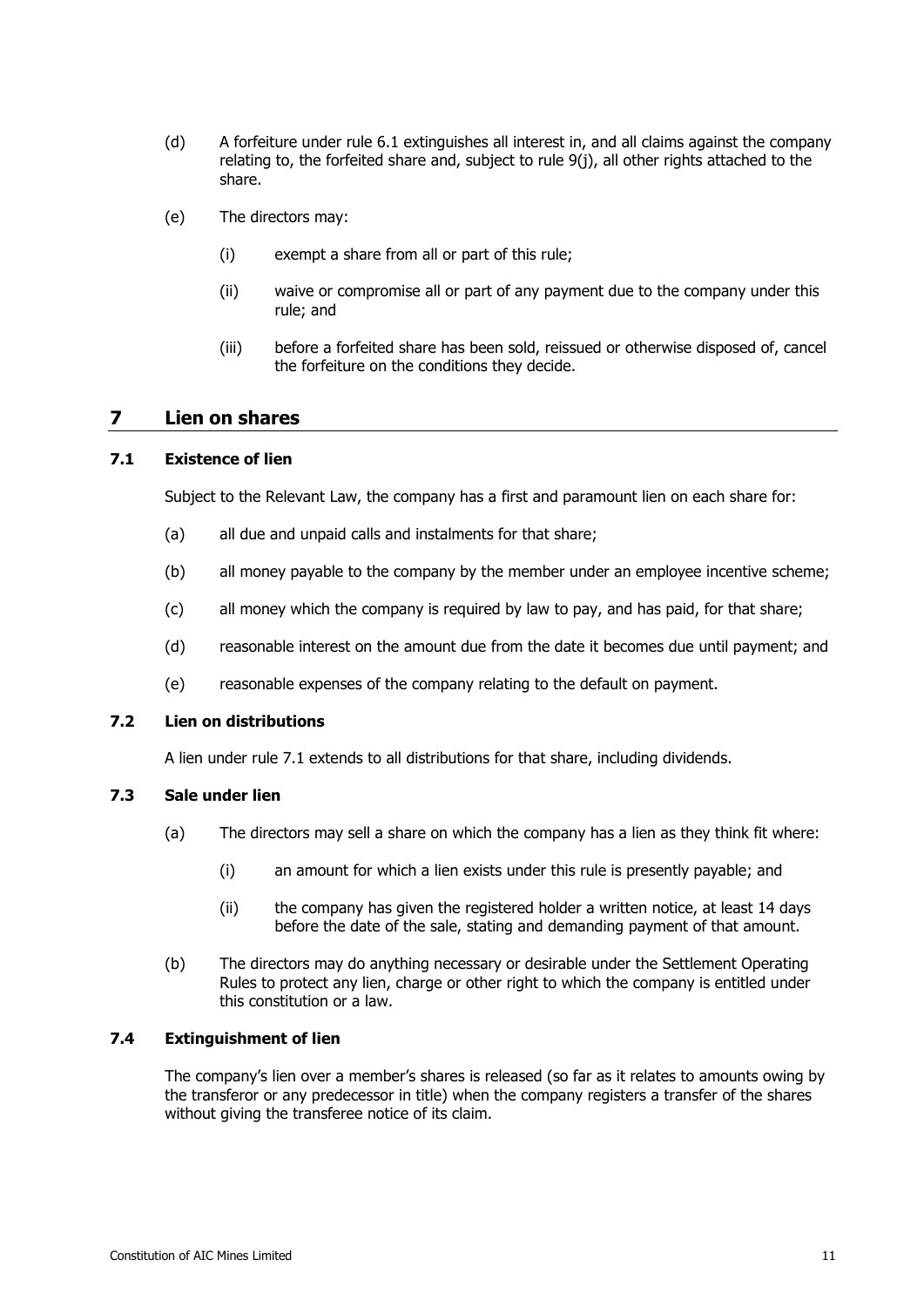#### **7.5 Company's right to recover payments**

If any law of any place imposes on the company the liability to make a payment for a member or a share held by that member, the member or, if the member is dead, the member's legal personal representative must:

- <span id="page-18-0"></span>(a) indemnify the company against that liability;
- (b) on demand reimburse the company for any payment made; and
- (c) pay interest on the unpaid part of the amount payable to the company under rule [7.5\(b\),](#page-18-0) from the date of demand until the date the company is reimbursed in full for that payment, at a rate calculated under rule [10.](#page-19-0)

## **7.6 Exemption from lien**

The directors may:

- (a) exempt a share from all or part of this rule; and
- (b) waive or compromise all or part of any payment due to the company under this rule.

## **8 Surrender of shares**

The directors may accept a surrender of shares by way of compromise of a claim. Any shares surrendered may be sold or re-issued in the same manner as a forfeited share.

## **9 Sale, reissue or other disposal of shares by the company**

- (a) A reference in this rule to a sale of a share by the company is a reference to any sale, reissue or other disposal of a share under rule [6.3\(b\),](#page-16-2) rule [7.3](#page-17-1) or rule [13.](#page-22-0)
- (b) When the company sells a share, the directors may:
	- (i) receive the purchase money or consideration given for the share;
	- (ii) effect a transfer of the share or sign or appoint a person to sign, on behalf of the former holder, a transfer of the share; and
	- (iii) register as the holder of the share the person to whom the share is sold.
- (c) A person who the company sells shares to under this rule takes their title to the shares unaffected by any irregularity or invalidity about the sale. There is no need for the buyer to take any steps to investigate the regularity or validity of the sale, or to see how the purchase money or consideration on the sale is applied.
- (d) A sale of the share by the company is valid even if an event described in rule [14](#page-23-0) occurs to the member before the sale.
- (e) The only remedy of a person who suffers a loss because of a sale of a share by the company is a claim for damages against the company.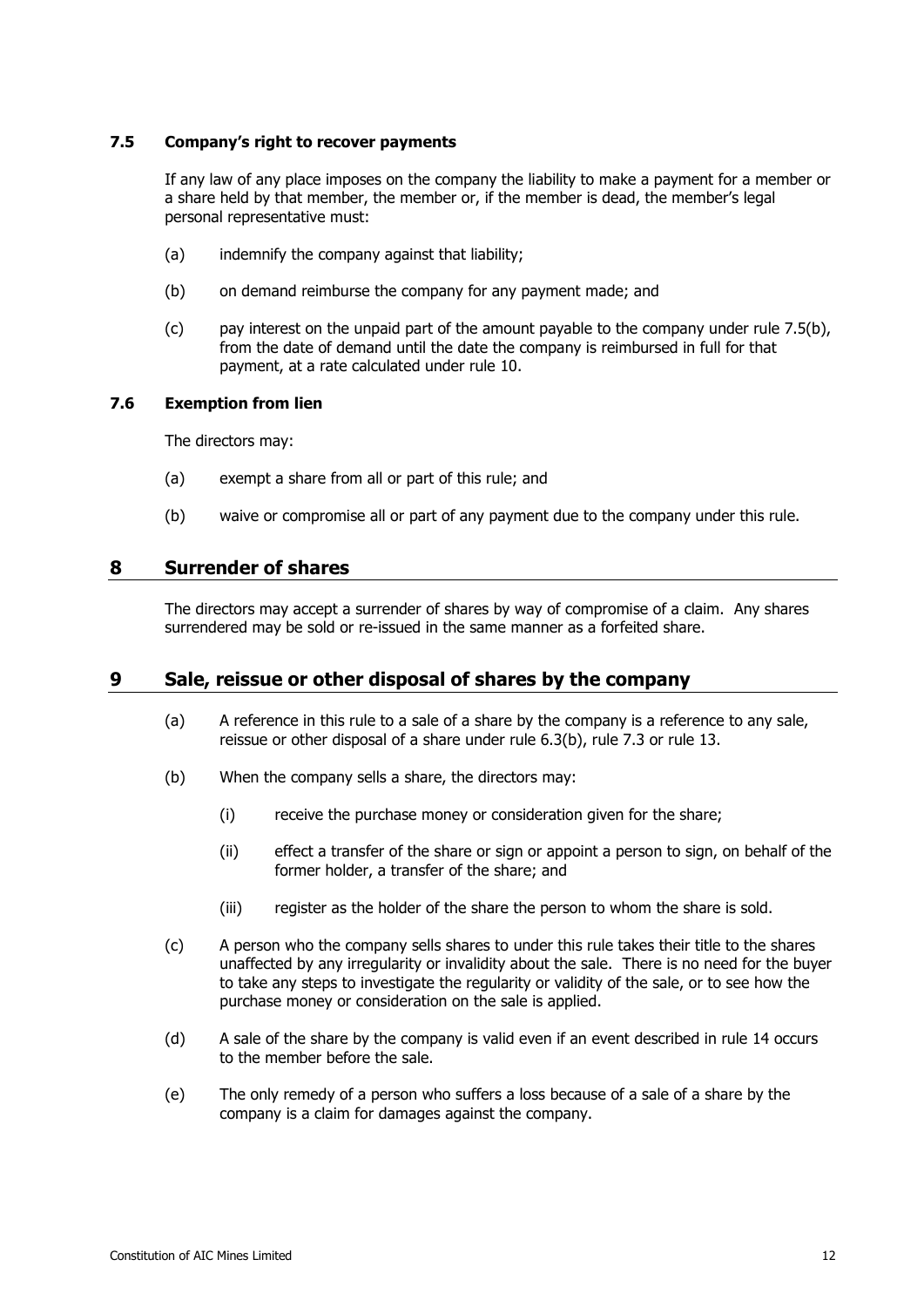- <span id="page-19-2"></span>(f) The proceeds received on the sale of a share by the company are applied:
	- (i) first, to the expenses of the sale;
	- (ii) secondly, to all amounts payable (whether presently or not) by the former holder to the company; and
	- (iii) finally, the balance is paid to the former holder on the former holder delivering to the company proof of title to the shares acceptable to the directors.
- (g) Rule  $9(f)(i)$  does not apply to the proceeds of sale arising from a notice under rule [13](#page-22-0) (the sale of an unmarketable parcel).
- (h) Any proceeds of a sale of a share by the company which have not been claimed or otherwise disposed of according to law may be invested by the directors or otherwise applied to the benefit of the company.
- (i) The company is not required to pay interest on money payable to a former holder under this rule.
- <span id="page-19-1"></span>(j) On completion of a sale, reissue or other disposal of a share under rule [6.3\(b\),](#page-16-2) the rights which attach to the share which were extinguished under rule [6.3\(d\)](#page-17-2) revive.
- (k) A written statement by a director or secretary of the company that a share in the company has been:
	- (i) duly forfeited under rule [6.1;](#page-16-0)
	- (ii) duly sold, reissued or otherwise disposed of under rule [6.3\(b\);](#page-16-2) or
	- (iii) duly sold under rule [7.3](#page-17-1) or rule [13,](#page-22-0)

on a date stated in the statement is conclusive evidence of the facts stated as against all persons claiming to be entitled to the share, and of the right of the company to forfeit, sell, reissue or otherwise dispose of the share.

## <span id="page-19-0"></span>**10 Interest and costs payable**

- (a) If an amount called or otherwise payable to the company for a share is not paid on or before the time for payment, the person who owes that money must pay:
	- (i) interest on the unpaid amount:
		- (A) at a rate fixed by the directors; or
		- (B) if no rate is fixed, at a rate per annum 2% higher than the rate prescribed for unpaid judgments in the Supreme Court of the state or territory in which the company is registered; and
	- (ii) all costs the company incurs due to the failure to pay or the late payment.
- (b) Interest accrues daily and interest and costs may be capitalised monthly or at any other intervals the directors decide.
- (c) The directors may waive payment of interest or costs wholly or in part.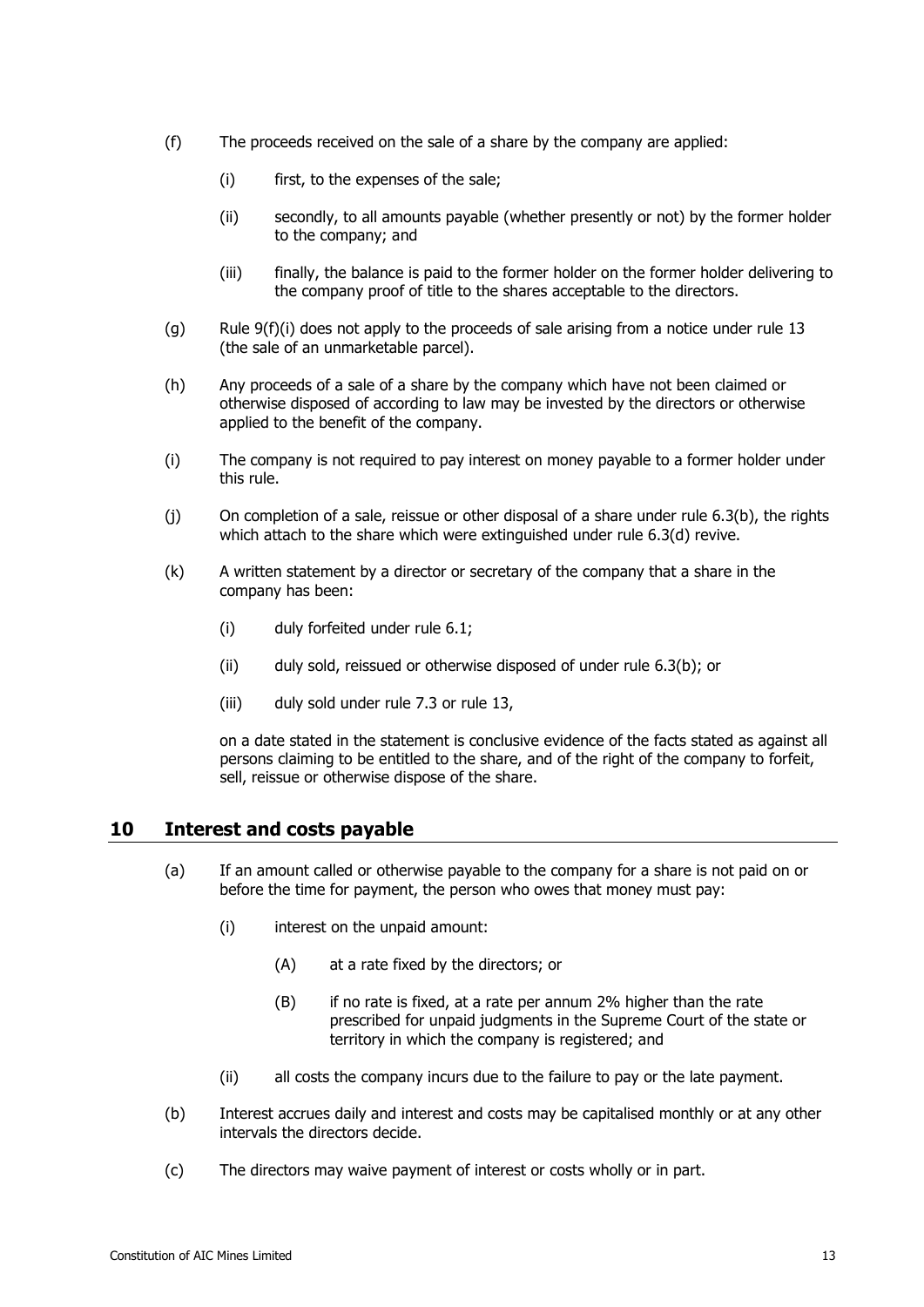## **11 Share plans**

#### <span id="page-20-0"></span>**11.1 Implementing share plans**

The directors may adopt and implement one or more of the following plans on the terms they think appropriate:

- (a) a re-investment plan under which any dividend or other cash payment for a share or convertible security may, at the election of the person entitled to it, be:
	- (i) retained by the company and applied in payment for fully paid shares issued under the plan: and
	- (ii) treated as having been paid to the person entitled and simultaneously repaid by that person to the company to be held by it and applied under the plan;
- (b) any other plan under which members or security holders may elect that dividends or other cash payments for shares or other securities:
	- (i) be satisfied by the issue of shares or other securities of the company or a related body corporate, or that issues of shares or other securities of the company or a related body corporate be made in place of dividends or other cash payments;
	- (ii) be paid out of a particular reserve or out of profits derived from a particular source; or
	- (iii) be forgone in consideration of another form of distribution from the company, another body corporate or a trust; or
- (c) a plan under which shares or other securities of the company or related body corporate may be issued or otherwise given for the benefit of employees or directors of the company or any of its related bodies corporate.

#### **11.2 Directors' powers and varying, suspending or terminating share plans**

The directors:

- (a) have all powers necessary or desirable to implement and carry out a plan referred to in rule [11.1](#page-20-0) (including a plan approved by members); and
- (b) may:
	- (i) vary the rules governing; or
	- (ii) suspend or terminate the operation of;

a plan referred to in rule [11.1](#page-20-0) (including a plan approved by members) as they think appropriate.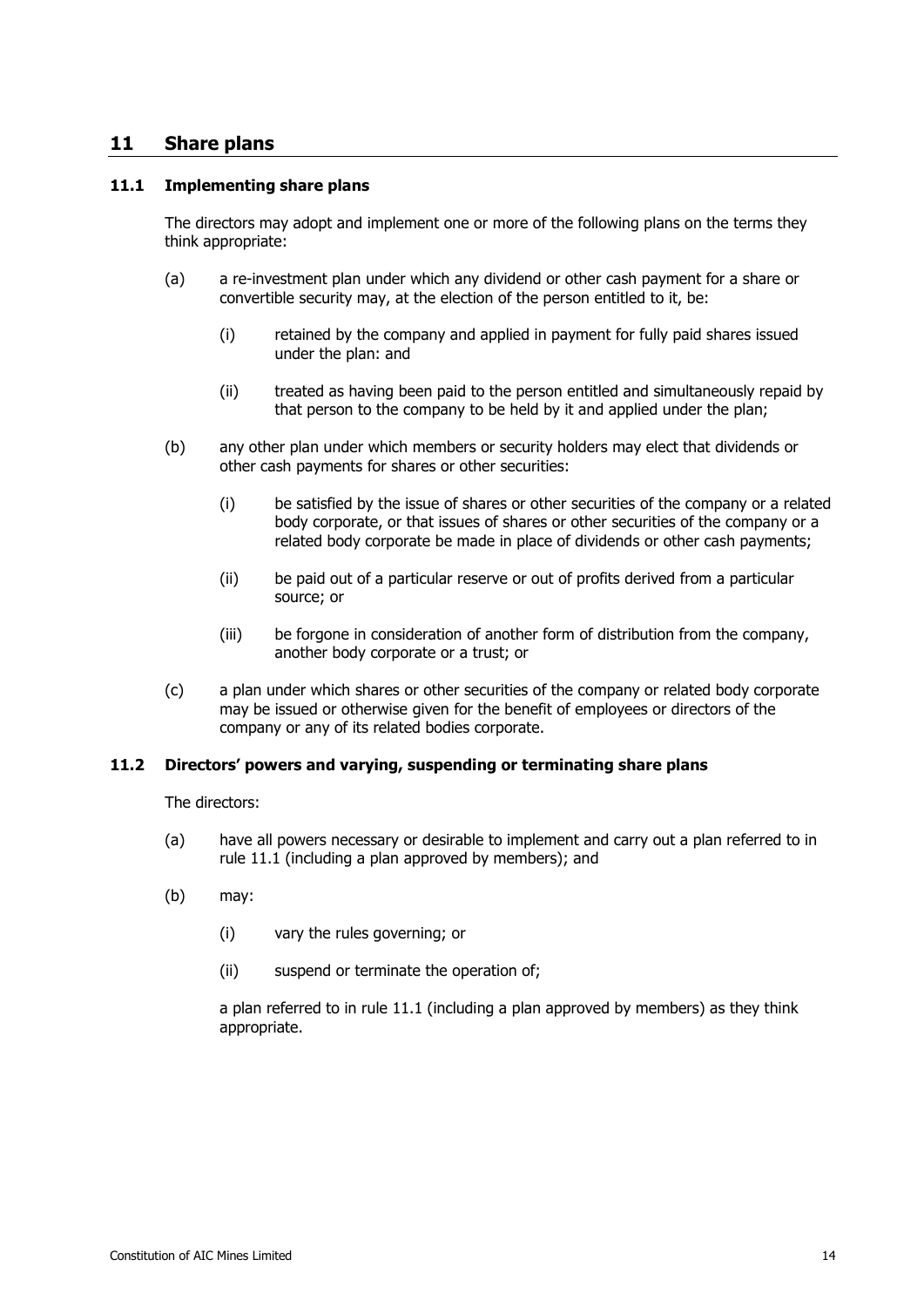## **12 Transfer of shares**

#### <span id="page-21-2"></span><span id="page-21-1"></span>**12.1 Computerised trading**

- (a) The directors may do anything they consider necessary or desirable and which is permitted under the Relevant Law to facilitate the involvement by the company in any computerised or electronic system established or recognised by the Relevant Law for the purposes of facilitating dealings in securities.
- (b) The company must comply with and give effect to the Listing Rules and the Settlement Operating Rules applying to a transfer of shares.

#### **12.2 Transferring shares**

- <span id="page-21-0"></span>(a) Subject to this constitution and to any restrictions attached to a member's shares, a member may transfer any of the member's shares by:
	- (i) a Proper ASTC Transfer;
	- (ii) a written transfer in any usual form or in any other form approved by the directors; or
	- (iii) any other method permitted by the Relevant Law and approved by the directors.
- <span id="page-21-4"></span>(b) A transfer referred to in rule  $12.2(a)(ii)$  must be:
	- (i) signed by or on behalf of both the transferor and the transferee unless the transfer relates only to fully paid shares and the directors have dispensed with a signature by the transferee or the transfer of the shares is effected by a document which is, or documents which together are, a sufficient transfer of those shares under the Corporations Act;
	- (ii) duly stamped, if required by law; and
	- (iii) left for registration at the company's registered office, or at any other place the directors decide, with any evidence the directors require to prove the transferor's title or right to the shares and the transferee's right to be registered as the owner of the shares.
- <span id="page-21-3"></span>(c) Subject to the powers vested in the directors under rules [12.3\(a\)](#page-22-1) and [12.4,](#page-22-2) where the company receives a transfer complying with rule [12.1,](#page-21-1) the company must register the transferee named in the transfer as the holder of the shares to which it relates.
- (d) A transferor of shares remains the holder of the shares until a Proper ASTC Transfer has been effected or the transferee's name is entered in the register of members as the holder of the shares.
- (e) Subject to the Listing Rules, the company may charge a fee for registering a transfer of shares.
- (f) The company may retain a registered transfer for any period the directors decide.
- (g) The directors may, to the extent the law permits, waive any of the requirements of rule [12.1](#page-21-1) and prescribe alternative requirements instead, to give effect to rule [12.1\(a\)](#page-21-2) or for another purpose.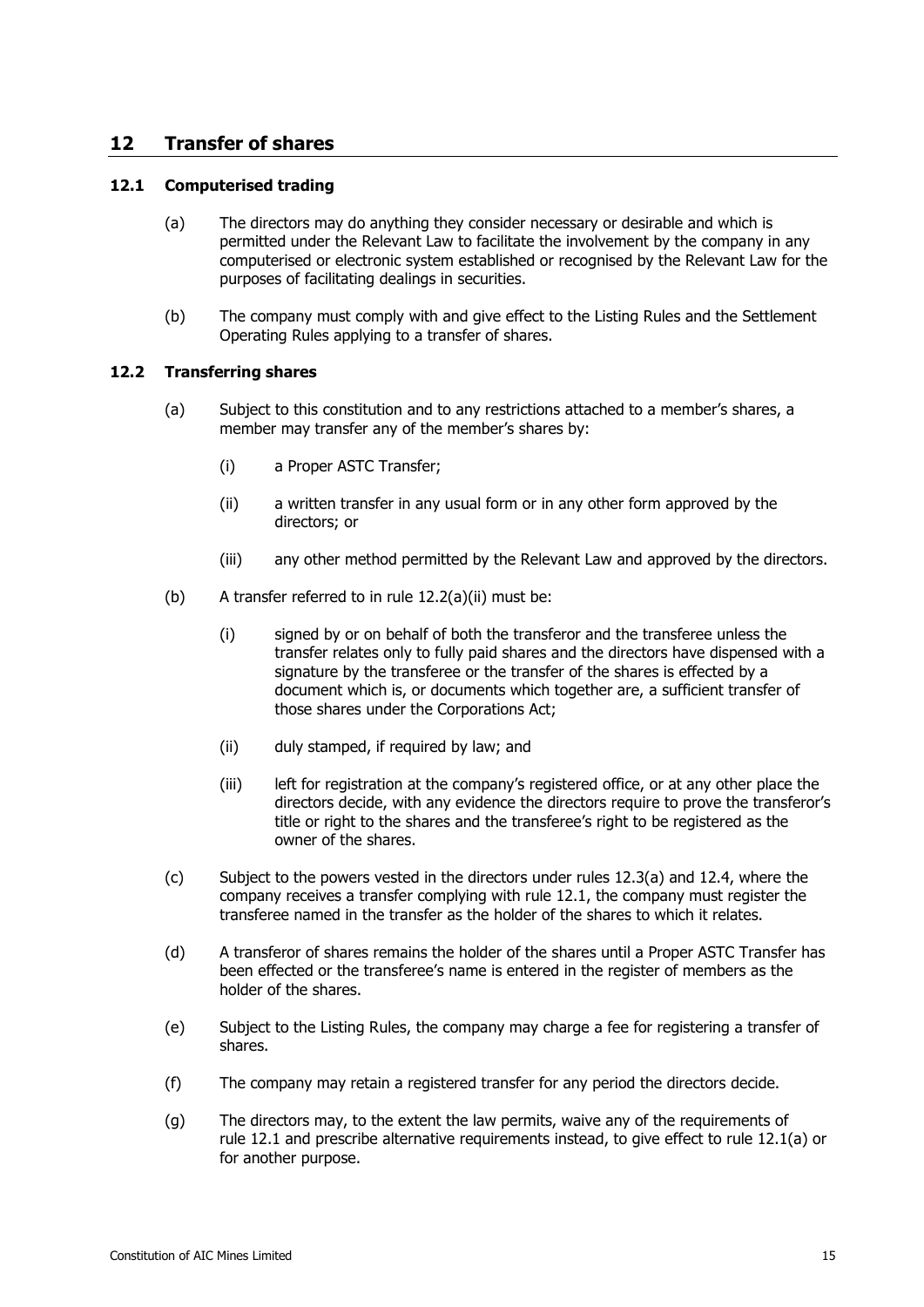#### <span id="page-22-3"></span><span id="page-22-1"></span>**12.3 Power to decline to register transfers**

- (a) The directors may decline to register, or prevent registration of, a transfer of shares or apply a holding lock to prevent a transfer under the Corporations Act or the Listing Rules where:
	- (i) the transfer is not in registrable form;
	- (ii) the company has a lien on any of the shares transferred;
	- (iii) registration of the transfer may breach a law of Australia;
	- (iv) the transfer is paper-based and registration of the transfer creates a new holding which, at the time the transfer is lodged, is less than a marketable parcel;
	- (v) the transfer is not permitted under the terms of an employee share plan; or
	- (vi) the company is otherwise permitted or required to do so under the Listing Rules or, except for a Proper ASTC Transfer, under the terms of issue of the shares.
- (b) If the directors decline to register a transfer, the company must give notice of the refusal as required by the Corporations Act and the Listing Rules. Failure to give that notice does not invalidate the decision of the directors to decline to register the transfer.
- (c) The directors may delegate their authority under rule [12.3](#page-22-3) to any person.

#### <span id="page-22-2"></span>**12.4 Power to suspend registration of transfers**

The directors may suspend the registration of transfers at any time, and for any period, permitted by the Settlement Operating Rules that they decide.

## <span id="page-22-0"></span>**13 Unmarketable parcels**

#### <span id="page-22-5"></span>**13.1 Power of sale**

- (a) The company may sell a share that is part of an unmarketable parcel if it does so under this rule. The company's power to sell lapses if a takeover (as defined in the Listing Rules) is announced after the directors give notice under rule [13.2](#page-22-4) and before the directors enter into an agreement to sell the share.
- (b) The directors may, before a sale is effected under this rule, revoke a notice given or suspend or terminate the operation of this rule either generally or in specific cases.
- (c) If a member is registered for more than one parcel of shares, the directors may treat the member as a separate member for each of those parcels so that this rule operates as if each parcel is held by different persons.

#### <span id="page-22-4"></span>**13.2 Notice of proposed sale**

- (a) Once in any 12 month period, the directors may decide to give written notice to a member who holds an unmarketable parcel. If they do so, the notice must:
	- (i) state that the company intends to sell the unmarketable parcel; and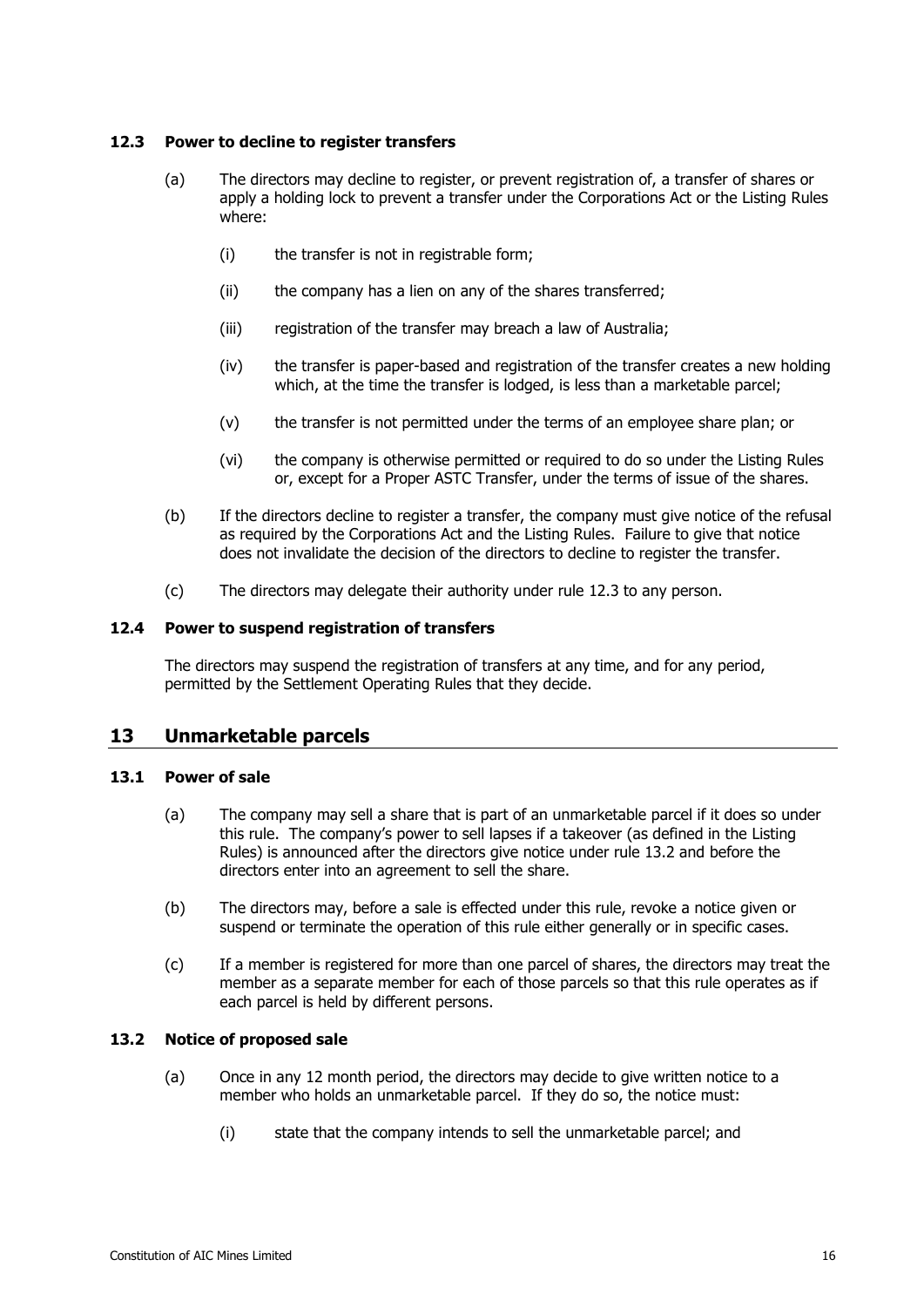- (ii) specify a date at least six weeks (or any lesser period permitted under the Corporations Act or the Listing Rules) after the notice is given by which the member may give the company written notice that the member wishes to retain the holding.
- (b) If the directors' power to sell lapses under rule [13.1\(a\),](#page-22-5) any notice given by the directors under this rule is taken never to have been given and the directors may give a new notice after the close of the offers made under the takeover.

#### **13.3 No sale where member gives notice**

The company must not sell an unmarketable parcel if, in response to a notice given by the company under this rule, the company receives written notice that the member wants to keep the unmarketable parcel.

#### **13.4 Terms of sale**

A sale of shares under this rule includes all dividends payable on and other rights attaching to them. The company must pay the costs of the sale. Otherwise, the directors may decide the manner, time and terms of sale.

#### **13.5 Share transfers**

For the purpose of giving effect to this rule, each director and each secretary has the power to initiate, sign or otherwise effect a transfer of a share as agent for a member who holds an unmarketable parcel.

#### **13.6 Application of proceeds**

The company must:

- (a) deduct any called amount for the shares sold under this rule from the proceeds of sale and pay the balance to the previous member;
- <span id="page-23-1"></span>(b) if the shares sold were certificated, not pay the proceeds of sale out of the trust account until it has received the certificate for them or evidence of its loss or destruction; and
- (c) subject to rule [13.6\(b\),](#page-23-1) deal with the amount in the account as the previous holder of the shares instructs.

#### **13.7 Protections for transferee**

The title of the new member of a share sold under this rule is not affected by any irregularity in the sale. The sole remedy of any person previously interested in the share is damages which may be recovered only from the company.

#### <span id="page-23-0"></span>**14 Transmission of shares**

#### **14.1 Death of joint holder**

If a member who owns shares jointly dies, the company recognises only the surviving joint holders as being entitled to the deceased member's interest in the shares. The estate of the deceased member is not released from any liability for the shares.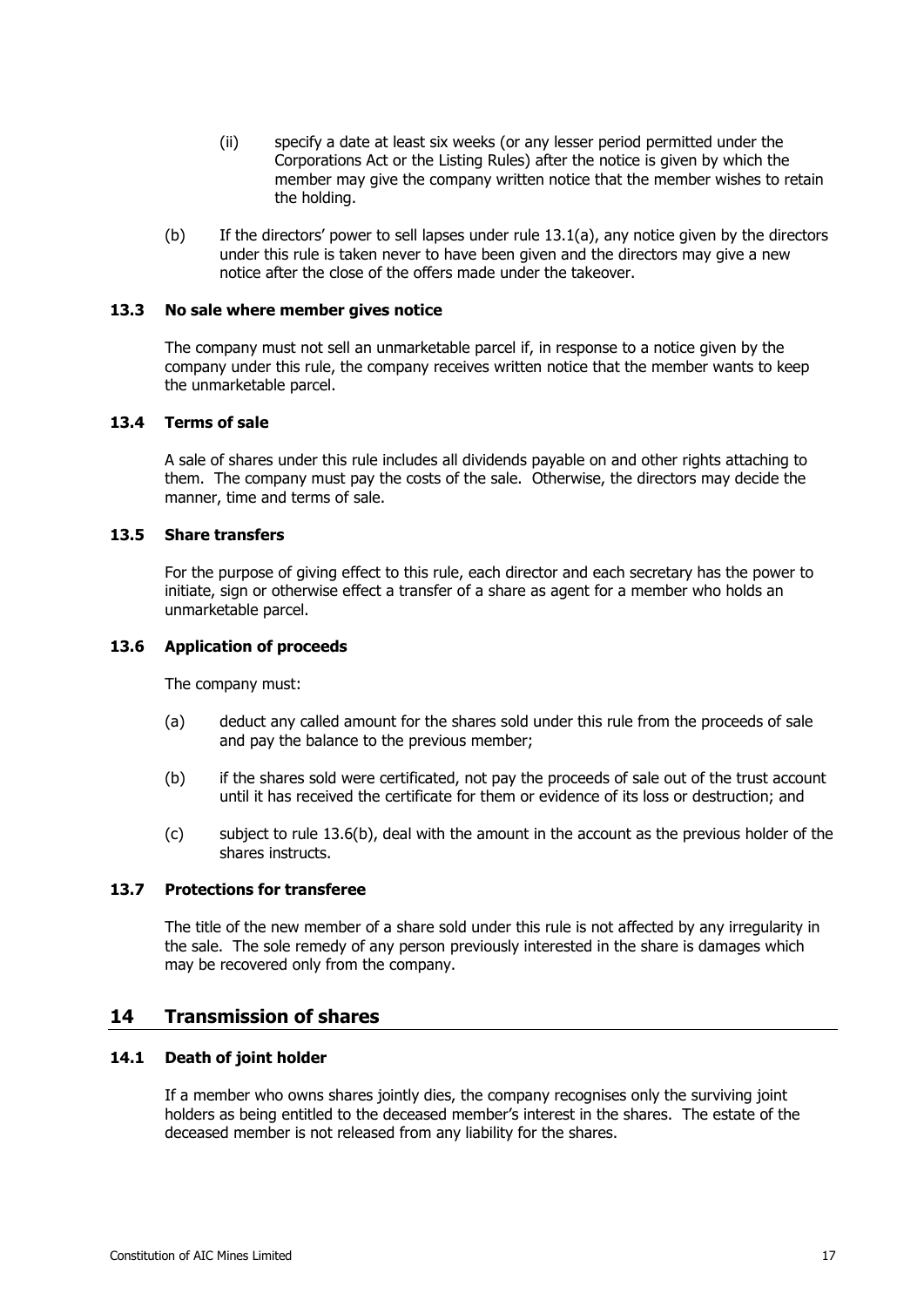#### <span id="page-24-0"></span>**14.2 Death of sole holder**

- <span id="page-24-1"></span>(a) If a member who does not own shares jointly dies, the company recognises only the personal representative of a deceased member as being entitled to the deceased member's interest in the shares. If the personal representative gives the directors the information they reasonably require to establish the representative's entitlement to be registered as holder of the shares:
	- (i) the personal representative may:
		- (A) by giving a written and signed notice to the company, elect to be registered as the holder of the shares; or
		- (B) by giving a completed transfer form to the company, transfer the shares to another person; and
	- (ii) the personal representative is entitled, whether or not registered as the holder of shares, to the same rights as the deceased member.
- <span id="page-24-2"></span>(b) On receiving an election under rule  $14.2(a)(i)(A)$  $14.2(a)(i)(A)$ , the company must register the personal representative as the holder of the shares. A transfer under rule  $14.2(a)(i)(B)$  $14.2(a)(i)(B)$  is subject to the rules that apply to transfers generally.

#### **14.3 Other transmission events**

If a person entitled to shares because of:

- (a) the bankruptcy of a member;
- (b) the mental incapacity of a member; or
- (c) the insolvency of a member,

gives the directors the information they reasonably require to establish the person's entitlement to be registered as holder of the shares, the person may:

- (d) by giving a written and signed notice to the company, elect to be registered as the holder of the shares; or
- (e) by giving a completed transfer form to the company, transfer the shares to another person,

subject to any law which regulates the relevant event.

#### **14.4 Other rules**

- (a) The directors may register a transfer of shares signed by a member before an event set out in this rule occurs even though the company has notice of the relevant event.
- (b) The provisions of this constitution about the right to transfer shares and the registration of share transfers apply, so far as they can and with any necessary changes, to a notice or transfer under this rule as if the relevant event had not occurred and the notice or transfer were signed or effected by the registered holder of the share.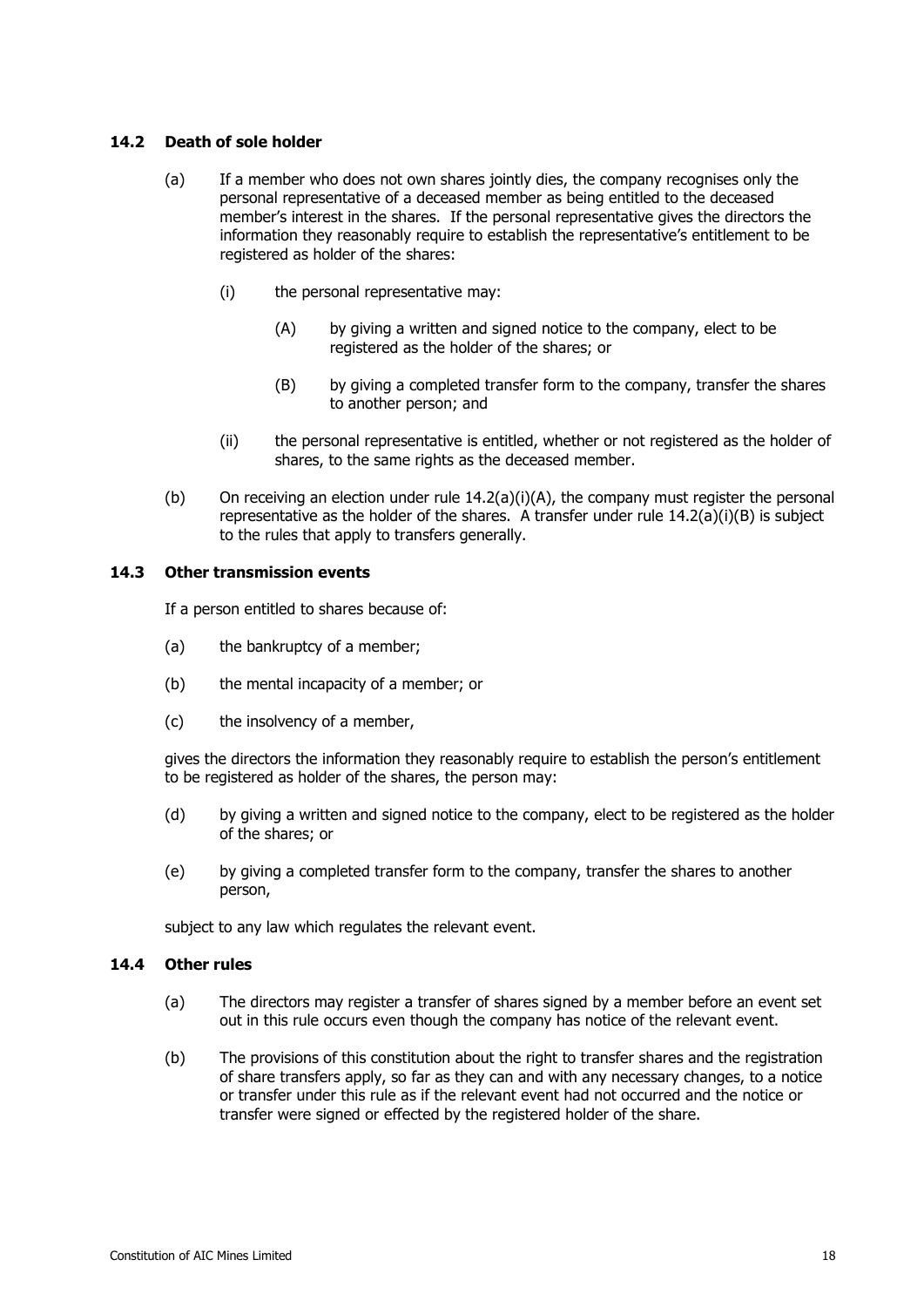(c) Where two or more persons are jointly entitled to a share because of an event described in this rule they are, on being registered as the holders of the share, taken to hold the share as joint tenants and rule [4.1](#page-13-1) applies to them.

## <span id="page-25-5"></span>**15 Proportional takeover bids**

#### <span id="page-25-3"></span>**15.1 Definitions**

In this rule:

| Term                                 | <b>Definition</b>                                                                                                                                                                                                                        |
|--------------------------------------|------------------------------------------------------------------------------------------------------------------------------------------------------------------------------------------------------------------------------------------|
| <b>Approving Resolution</b>          | means a resolution to approve the Proportional Takeover<br>Bid passed in accordance with rule 15.3.                                                                                                                                      |
| <b>Approving Resolution Deadline</b> | means the day that is 14 days before the last day of the<br>bid period, during which the offers under the<br>Proportional Takeover Bid remain open or a later day<br>allowed by the Australian Securities and Investments<br>Commission. |
| <b>Proportional Takeover Bid</b>     | means a takeover bid that is made or purports to be<br>made under section $618(1)(b)$ Corporations Act for<br>securities included in a class of securities in the<br>company.                                                            |
| <b>Relevant Class</b>                | means the class of securities in the company in respect<br>of which offers are made under the<br>Proportional Takeover Bid.                                                                                                              |

#### <span id="page-25-4"></span>**15.2 Transfers not to be registered**

Despite rules [12.2\(c\)](#page-21-3) and [12.3,](#page-22-3) a transfer giving effect to a contract resulting from the acceptance of an offer made under a Proportional Takeover Bid must not be registered unless an Approving Resolution has been passed or is taken to have been passed under rule [15.3.](#page-25-0)

#### <span id="page-25-1"></span><span id="page-25-0"></span>**15.3 Approving Resolution**

- (a) Where offers have been made under a Proportional Takeover Bid, the directors must, before the Approving Resolution Deadline:
	- (i) convene a meeting of the persons entitled to vote on the Approving Resolution for the purpose of approving the Proportional Takeover Bid; and
	- (ii) ensure that the resolution is voted on under rule [15.3.](#page-25-0)
- (b) The provisions of this constitution about general meetings apply, modified as the circumstances require, to a meeting that is convened under rule [15.3\(a\),](#page-25-1) as if that meeting were a general meeting of the company.
- <span id="page-25-2"></span>(c) The bidder under a Proportional Takeover Bid and any associates of the bidder are not entitled to vote on the Approving Resolution and if they do vote, their votes must not be counted.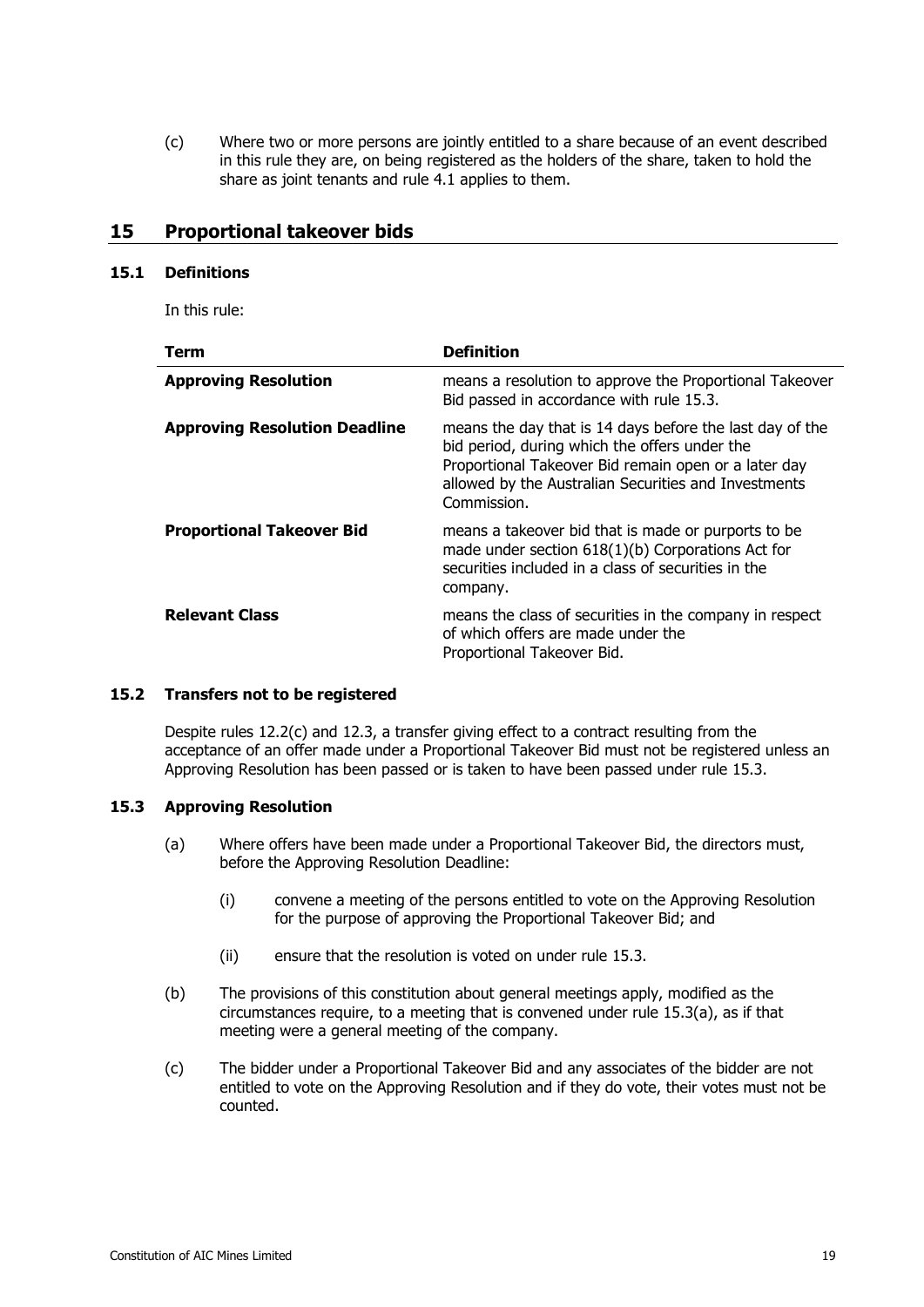- (d) Subject to rule [15.3\(c\),](#page-25-2) a person who, as at the end of the day on which the first offer under the Proportional Takeover Bid was made, held securities of the Relevant Class, is entitled to vote on the Approving Resolution for the Proportional Takeover Bid.
- (e) An Approving Resolution that has been voted on is taken to have been passed if the proportion that the number of votes in favour of the resolution bears to the total number of votes on the resolution is greater than 50%, and otherwise is taken to have been rejected.
- (f) If an Approving Resolution has not been voted on under rule [15.3](#page-25-0) as at the end of the day before the Approving Resolution Deadline, an Approving Resolution is taken to have been passed under rule [15.3](#page-25-0) on the Approving Resolution Deadline.

#### **15.4 Sunset**

Rules [15.1,](#page-25-3) [15.2](#page-25-4) and [15.3](#page-25-0) cease to have effect on the third anniversary of the later of the date of adoption or last renewal of rule [15](#page-25-5) under the Corporations Act.

## **16 General meetings**

#### **16.1 Calling general meetings**

A general meeting may only be called:

- (a) by a directors' resolution; or
- (b) as otherwise provided in the Corporations Act.

#### <span id="page-26-0"></span>**16.2 Postponing or cancelling a meeting**

- (a) The directors may, by notice to the Exchange:
	- (i) postpone a meeting of members;
	- (ii) cancel a meeting of members; or
	- (iii) change the place for a general meeting,

<span id="page-26-1"></span>if they consider that the meeting has become unnecessary, or the venue would be unreasonable or impractical or a change is necessary in the interests of conducting the meeting efficiently.

(b) A meeting which is not called by a directors' resolution and is called under a members' requisition under the Corporations Act may not be postponed or cancelled without the prior written consent of the persons who called or requisitioned the meeting.

#### **16.3 Notice of general meetings**

- (a) Notice of a general meeting must be given to each person who at the time of giving the notice:
	- (i) is a member, director or auditor of the company; or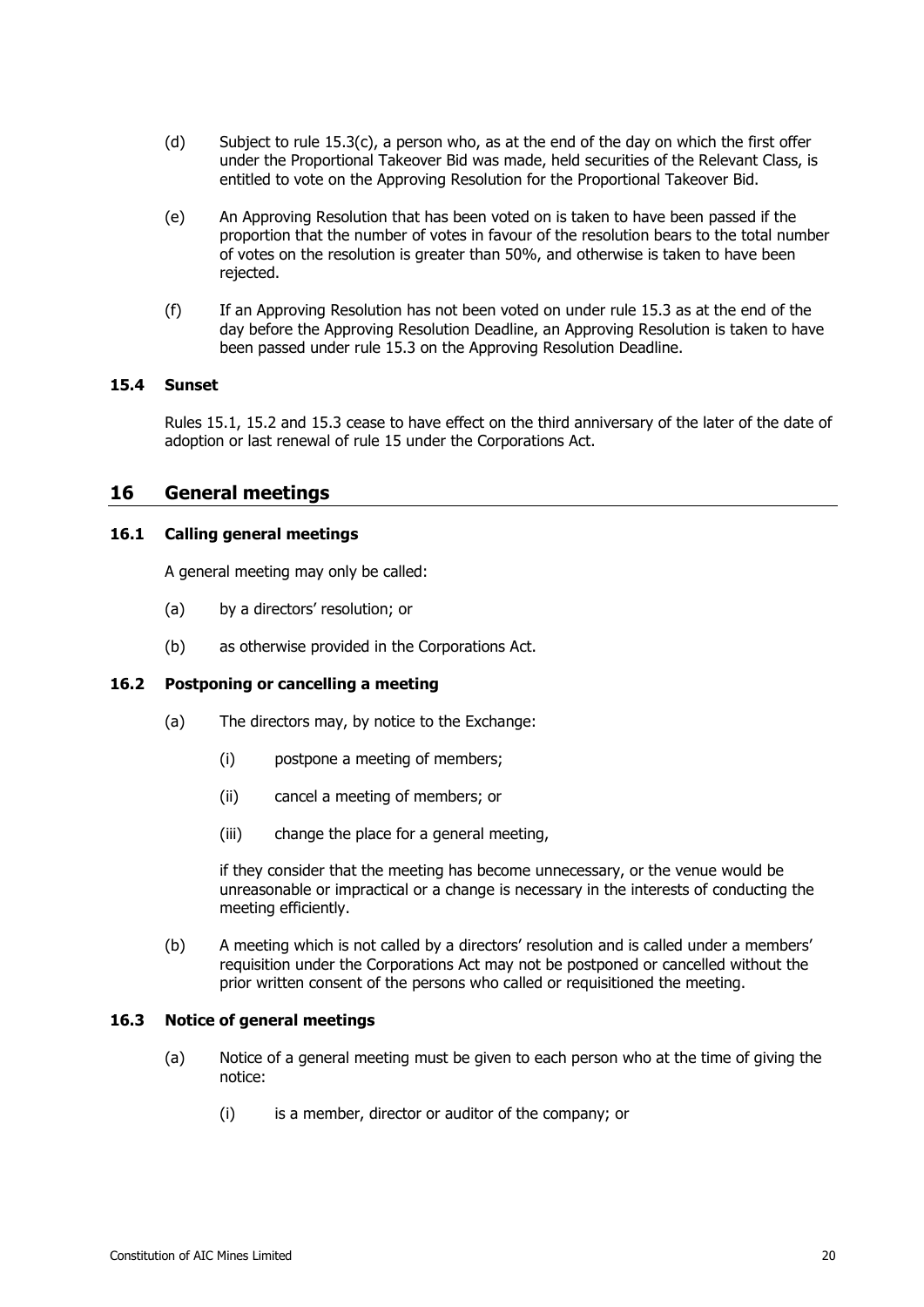- (ii) is entitled to a share because of an event described in rule 14 and has satisfied the directors of his or her right to be registered as the hol[der o](#page-23-0)f, or to transfer, the shares.
- (b) The directors may decide the content of a notice of a general meeting, but they must state the general nature of the business to be transacted at the meeting and any other matters required by the Corporations Act.
- (c) Unless the Corporations Act provides otherwise:
	- (i) no business may be transacted at a general meeting unless the general nature of the business is stated in the notice calling the meeting; and
	- (ii) except with the approval of the directors or the chairman, no person may move any amendment to a proposed resolution the terms of which are set out in the notice calling the meeting or to a document which relates to that resolution and a copy of which has been made available to members to inspect or obtain.
- (d) A person may waive notice of any general meeting by written notice to the company.
- (e) Where the company is listed, the company shall give the Home Branch of the Exchange a copy of all documents it proposes to send to persons entitled to receive those documents from the company in respect of every meeting, immediately prior to dispatch of the same.

#### **16.4 Non-receipt of notice**

- (a) Subject to the Corporations Act, the:
	- (i) non-receipt of a notice of any general meeting by; or
	- (ii) accidental omission to give notice to,

any person entitled to notice does not invalidate anything done (including the passing of a resolution) at that meeting.

- (b) A person's attendance at a general meeting waives any objection that person may have to:
	- (i) a failure to give notice, or the giving of a defective notice, of the meeting unless the person at the beginning of the meeting objects to the holding of the meeting; and
	- (ii) the consideration of a particular matter at the meeting which is not within the business referred to in the notice of the meeting, unless the person objects to considering the matter when it is presented.

#### **16.5 Admission to general meetings**

- (a) The chairman of a general meeting may refuse admission to, or require to leave and remain out of, the meeting any person:
	- (i) in possession of a pictorial-recording or sound-recording device;
	- (ii) in possession of a placard or banner;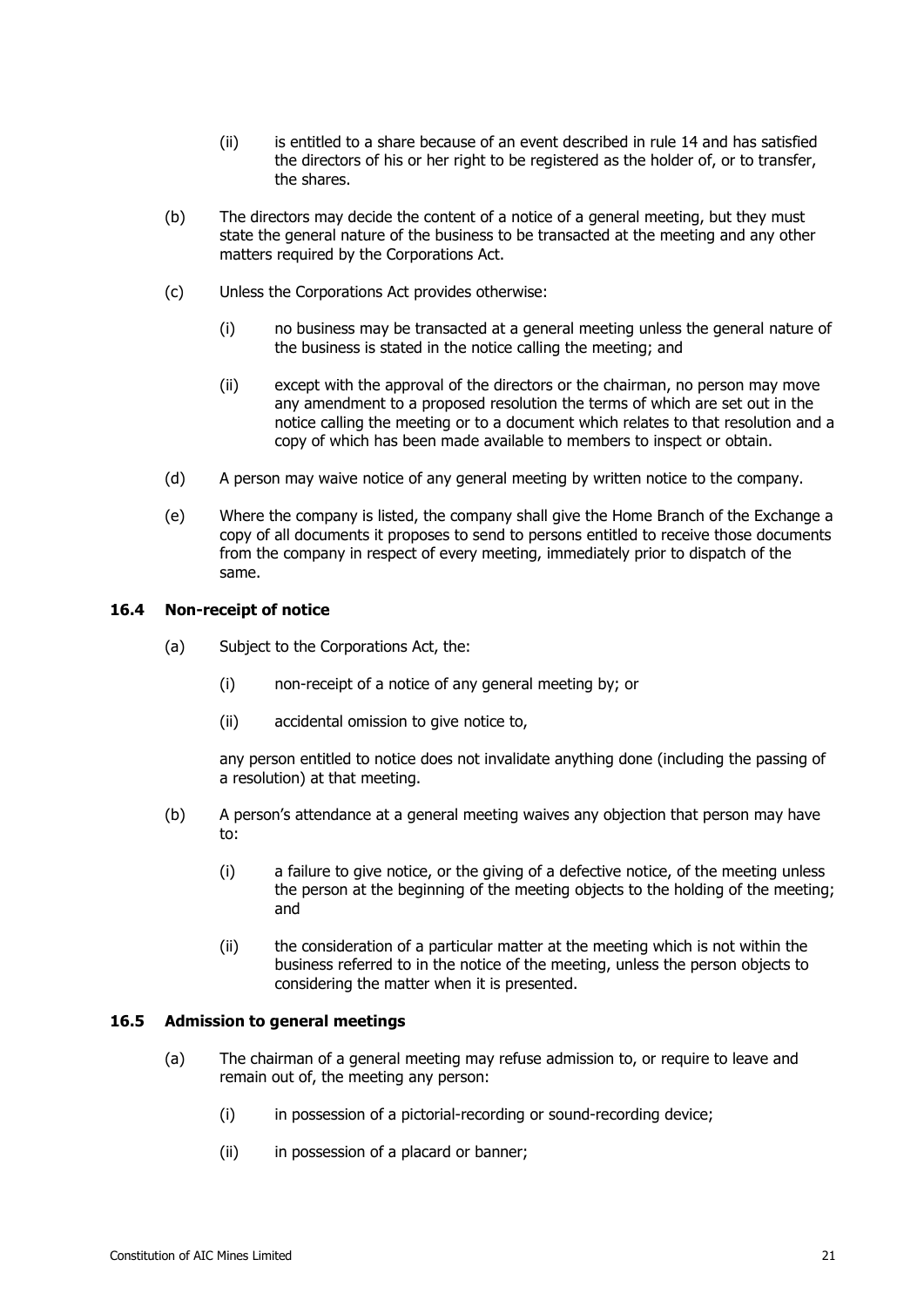- (iii) in possession of an article considered by the chairman to be dangerous, offensive or liable to cause disruption;
- (iv) who refuses to produce or permit examination of any article, or the contents of any article, in the person's possession;
- (v) who behaves or threatens to behave in a dangerous, offensive or disruptive way; or
- (vi) who is not entitled to receive notice of the meeting.
- (b) The chairman may delegate the powers conferred by this rule to any person.
- (c) A person, whether a member or not, requested by the directors or the chairman to attend a general meeting is entitled to be present and, at the request of the chairman, to speak at the meeting.

## <span id="page-28-0"></span>**16.6 Use of technology at meetings**

- (a) Subject to the Relevant Law, a general meeting may be held at two or more venues or at such other place as may be determined by the directors using any technology that gives the members as a whole a reasonable opportunity to participate. For the avoidance of doubt, a general meeting may be held (subject to the Relevant Law):
	- (i) at one or more physical venues; or
	- (ii) at one or more physical venues and using virtual meeting technology; or
	- (iii) using virtual meeting technology only.
- <span id="page-28-1"></span>(b) If the place of the general meeting is determined by the directors (subject to the Corporations Act) not to be a physical location and is facilitated by an instantaneous communication device or other form of virtual meeting technology which, by itself or in conjunction with other arrangements:
	- (1) gives the general body of members entitled to attend the meeting, as a whole, a reasonable opportunity to participate in the meeting; and
	- (2) enables the members to vote on a show of hands or on a poll,

a member present at the place is taken to be present at the general meeting and is entitled to exercise all rights of a member present.

- <span id="page-28-2"></span>(c) If a separate meeting place is linked to the main place of a general meeting by an instantaneous communication device or other form of virtual meeting technology which, by itself or in conjunction with other arrangements:
	- (1) gives the general body of members entitled to attend the meeting in the separate meeting place, as a whole, a reasonable opportunity to participate in the meeting in the main place; and
	- (2) enables the members in the separate meeting place to vote on a show of hands or on a poll,

a member present at the separate meeting place is taken to be present at the general meeting and entitled to exercise all rights as if he or she was present at the main place.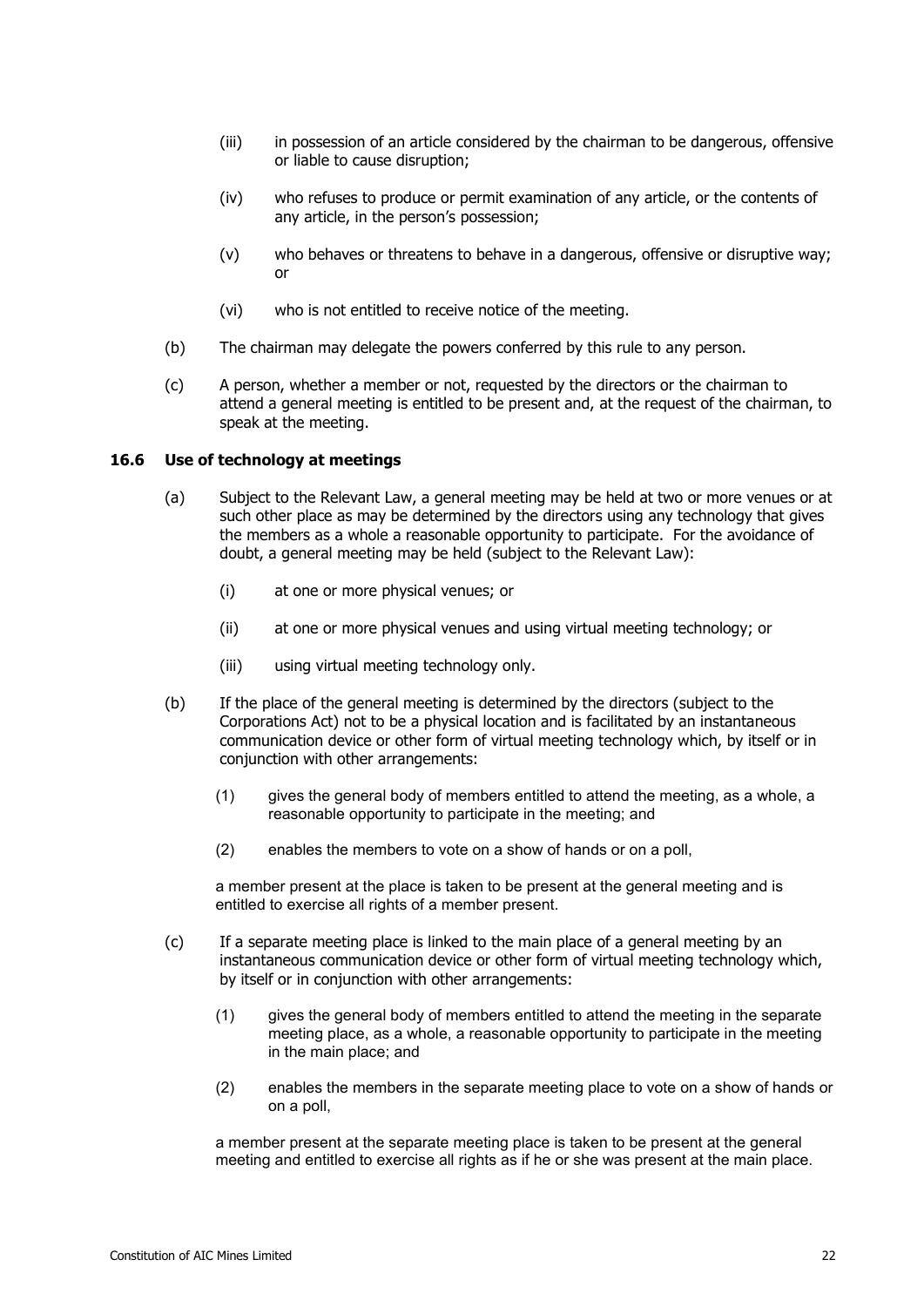(d) If the technology used in accordance with rule [16.6\(a\)](#page-28-0) encounters a technical difficulty, whether before or during the general meeting, which results in a member not being able to participate in the general meeting, the chairman may, subject to the Corporations Act and this constitution, allow the general meeting to continue or may adjourn the general meeting either for such reasonable period as may be required to fix the technology or to such other time and location as the chairman deems appropriate.

#### <span id="page-29-1"></span>**16.7 Multiple venues**

- (a) If the chairman of a general meeting considers that there is not enough room for the members who wish to attend the meeting, they may arrange for any person whom they consider cannot be seated in the main meeting room to observe or attend the general meeting in a separate room. Even if the members present in the separate room are not able to participate in the conduct of the meeting, the meeting is nevertheless treated as validly held in the main room.
- <span id="page-29-0"></span>(b) If a separate meeting place is linked to the main place of a general meeting by an instantaneous audio-visual communication device or other form of virtual meeting technology which, by itself or in conjunction with other arrangements:
	- (i) gives the general body of members entitled to attend the meeting in the separate meeting place, as a whole, a reasonable opportunity to participate in proceedings in the main place;
	- (ii) enables the chairman to be aware of proceedings in the other place; and
	- (iii) enables the members in the separate meeting place to vote on a show of hands or on a poll,

a member present (including present in accordance with rules [16.6\(a\),](#page-28-0) [16.6\(b\),](#page-28-1) or [16.6\(c\)\)](#page-28-2) at the separate meeting place is taken to be present at the general meeting and entitled to exercise all rights as if he or she was present at the main place.

- <span id="page-29-2"></span>(c) If, before or during the meeting, any technical difficulty occurs where one or more of the matters set out in rule [16.7\(b\)](#page-29-0) is not satisfied, the chairman may:
	- (i) adjourn the meeting until the difficulty is remedied; or
	- (ii) continue to hold the meeting in the main place (and any other place which is linked under rule [16.7\(b\)\)](#page-29-0) and transact business, and no member may object to the meeting being held or continuing.
- (d) Nothing in rule [16.7](#page-29-1) or rule [16.11](#page-31-0) is to be taken to limit the powers conferred on the chairman by law.

#### <span id="page-29-3"></span>**16.8 Quorum at general meetings**

- (a) No business may be transacted at a general meeting, except the election of a chairman and the adjournment of the meeting, unless a quorum of members is present when the meeting proceeds to business.
- (b) A quorum is two or more members present (including present in accordance with rules  $16.6(a)$ ,  $16.6(b)$ , or  $16.7(c)$ ) at the meeting and entitled to vote on a resolution at the meeting.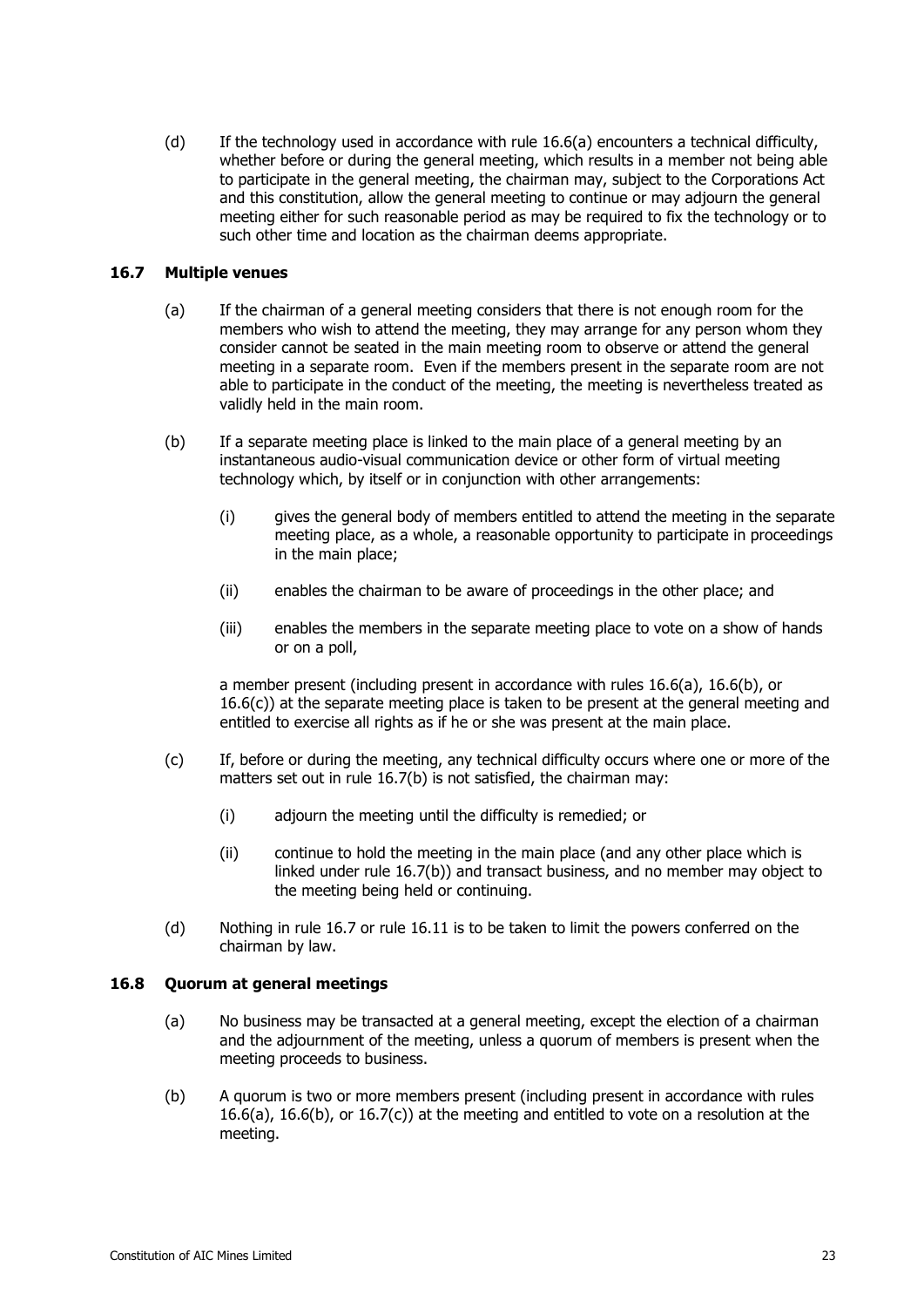- (c) If a quorum is not present within 30 minutes after the time appointed for the general meeting:
	- (i) where the meeting was called at the request of members, the meeting must be dissolved; or
	- (ii) in any other case:
		- (A) the meeting stands adjourned to the day, and at the time and place, the directors present decide; or
		- (B) if they do not make a decision, to the same day in the next week at the same time and place.
- (d) At an adjourned meeting, if a quorum is not present within 30 minutes after the time appointed for the meeting, the meeting must be dissolved.
- (e) In this rule [16.8,](#page-29-3) a member present includes a person attending in person, as a proxy or attorney of a member or as a corporate representative of a corporation which is a member including present in accordance with rules [16.6\(a\),](#page-28-0) [16.6\(b\),](#page-28-1) and [16.6\(c\).](#page-28-2)

#### **16.9 Chairman of general meetings**

- (a) The chairman of the board is entitled to take the chair at every general meeting.
- (b) If at any general meeting:
	- (i) the chairman of the board is not present at the specified time for holding the meeting; or
	- (ii) the chairman of the board is present but is unwilling to act as chairman of the meeting,

the deputy chairman of the board is entitled to take the chair at the meeting.

- (c) If at any general meeting:
	- (i) there is no chairman of the board or deputy chairman of the board;
	- (ii) the chairman of the board and deputy chairman of the board are not present at the specified time for holding the meeting; or
	- (iii) the chairman of the board and the deputy chairman of the board are present but each is unwilling to act as chairman of the meeting,

the directors present may choose another director as chairman of the meeting and if no director is present or if each of the directors present are unwilling to act as chairman of the meeting, a member chosen by the members present is entitled to take the chair at the meeting.

#### **16.10 Acting chairman**

(a) A chairman of a general meeting may, for any item of business or discrete part of the meeting, vacate the chair in favour of another person nominated by him or her (**Acting Chairman**).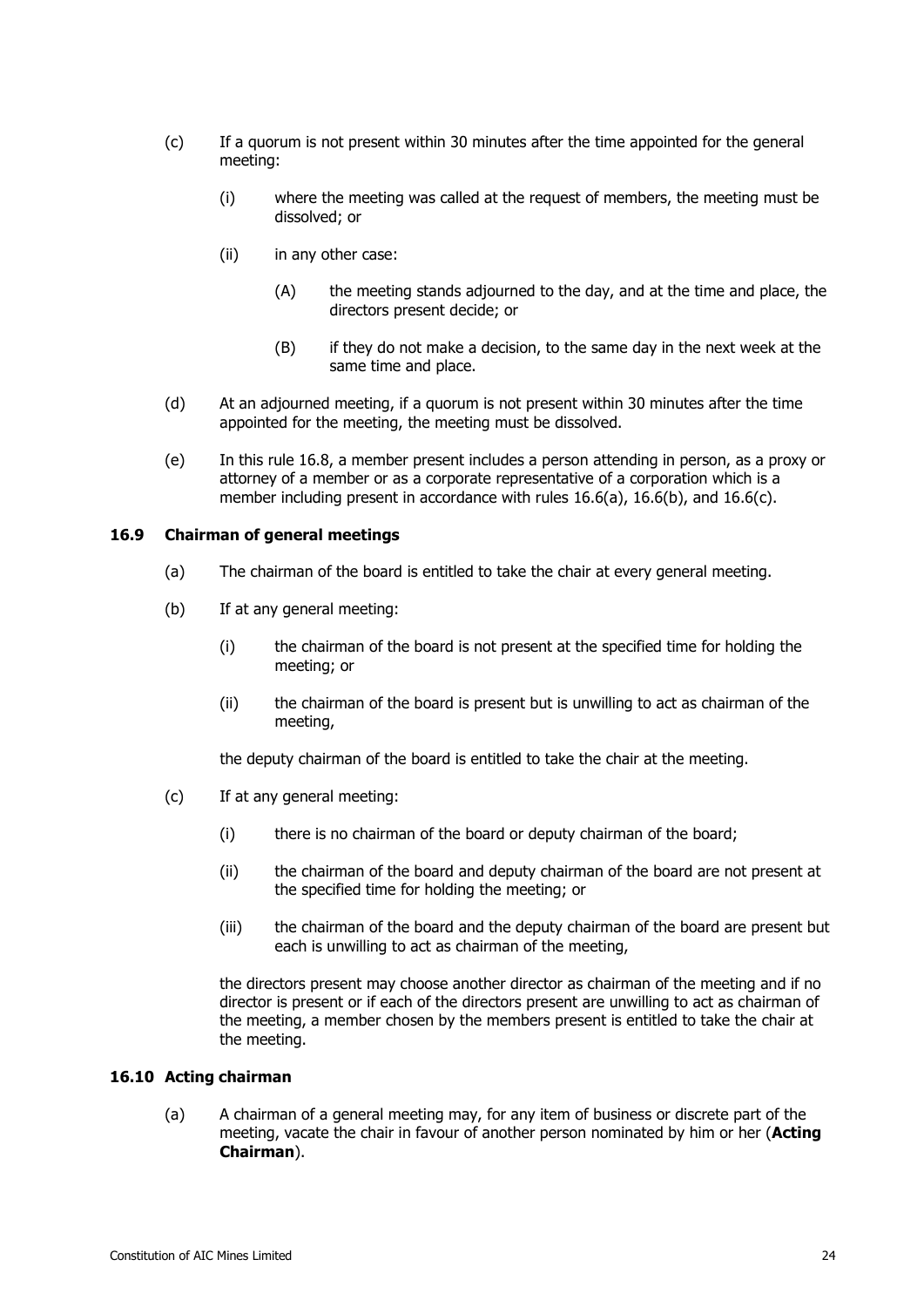(b) Where an instrument of proxy appoints the chairman as proxy for part of the proceedings for which an Acting Chairman has been nominated, the instrument of proxy is taken to be in favour of the Acting Chairman for the relevant part of the proceedings.

#### <span id="page-31-0"></span>**16.11 Conduct at general meetings**

The chairman of a general meeting:

- (a) has charge of the general conduct of the meeting and the procedures to be adopted at the meeting;
- (b) may require the adoption of any procedure which is in the chairman's opinion necessary or desirable for proper and orderly debate or discussion and the proper and orderly casting or recording of votes at the general meeting; and
- (c) may, having regard where necessary to the Corporations Act, terminate discussion or debate on any matter whenever the chairman considers it necessary or desirable for the proper conduct of the meeting,

and a decision by the chairman under this rule is final.

#### <span id="page-31-2"></span><span id="page-31-1"></span>**16.12 Adjournment and postponement by the chairman**

- (a) Despite rules [16.2\(a\)](#page-26-0) and [16.2\(b\),](#page-26-1) where the chairman considers that:
	- (i) there is not enough room for the number of members who wish to attend the meeting; or
	- (ii) a postponement is necessary in light of the behaviour of persons present or for any other reason so that the business of the meeting can be properly carried out,

the chairman may postpone the meeting before it has started, whether or not a quorum is present.

- (b) A postponement under rule [16.12\(a\)](#page-31-1) is to another time, which may be on the same day as the meeting, and may be to another place (and the new time and place is taken to be the time and place for the meeting as if specified in the notice which called the meeting originally).
- <span id="page-31-3"></span>(c) The chairman may at any time during the course of the meeting:
	- (i) adjourn the meeting or any business, motion, question or resolution being considered or remaining to be considered by the meeting either to a later time at the same meeting or to an adjourned meeting; and
	- (ii) for the purpose of allowing any poll to be taken or determined, suspend the proceedings of the meeting for any period or periods he or she decides without effecting an adjournment. No business may be transacted and no discussion may take place during any suspension of proceedings unless the chairman otherwise allows.
- (d) The chairman's rights under rules [16.12](#page-31-2)[\(a\)](#page-31-1) and [16.12](#page-31-2)[\(c\)](#page-31-3) are exclusive and, unless the chairman requires otherwise, no vote may be taken or demanded by the members present about any postponement, adjournment or suspension of proceedings.
- (e) Only unfinished business may be transacted at a meeting resumed after an adjournment.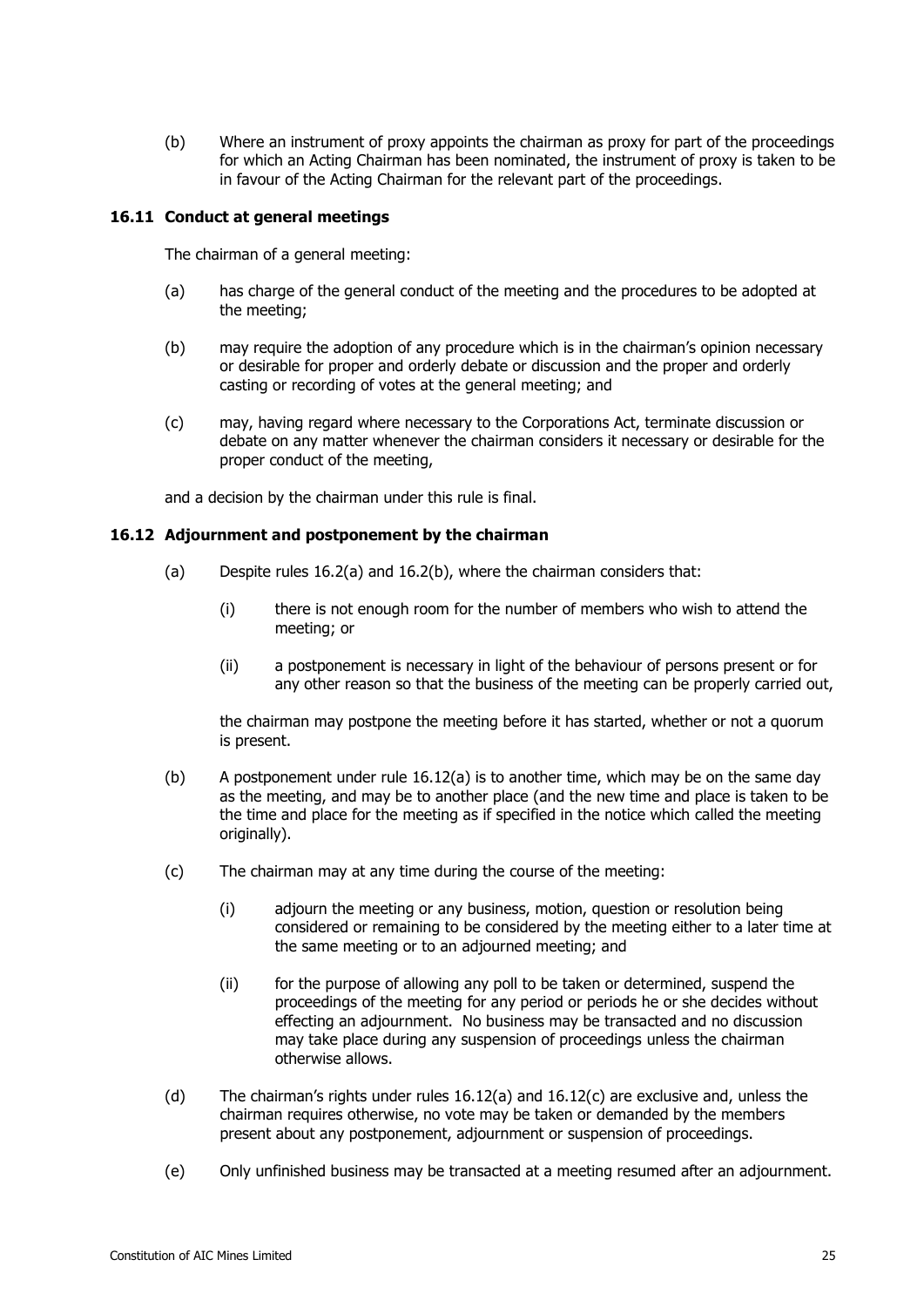- (f) Where a meeting is postponed or adjourned under rule [16.12,](#page-31-2) notice of the postponed or adjourned meeting must be given to the Exchange, but, except as provided by rule [16.12\(h\),](#page-32-0) need not be given to any other person.
- (g) Where a meeting is postponed or adjourned, the directors may, by notice to the Exchange, postpone, cancel or change the place of the postponed or adjourned meeting.
- <span id="page-32-0"></span>(h) Where a meeting is postponed or adjourned for 30 days or more, notice of the postponed or adjourned meeting must be given as in the case of the original meeting.

#### **16.13 Decisions at general meetings**

- (a) Except where a resolution requires a special majority, questions arising at a general meeting must be decided by a majority of votes cast by the members present at the meeting. A decision made in this way is for all purposes, a decision of the members.
- (b) If the votes are equal on a proposed resolution, the chairman of the meeting has a casting vote, in addition to any deliberative vote.
	- (i) Subject to rule [16.13\(d\),](#page-32-1) a resolution put to the vote of a general meeting must be decided on a show of hands unless a poll is demanded:before the show of hands is taken;
	- (ii) before the result of the show of hands is declared; or
	- (iii) immediately after the result of the show of hands is declared.
- <span id="page-32-1"></span>(c) Notwithstanding any other rule in this constitution (but subject to the Corporations Act), where the company is listed, a resolution put to the vote at a general meeting must be decided on a poll (and not a show of hands) if:
	- (i) the notice of the meeting sets out an intention to propose the resolution and stated the resolution; or
	- (ii) the company has given notice of a members' resolution under the Corporations Act; or
	- (iii) a poll is demanded.

#### **16.14 When poll may be demanded**

- (a) No poll may be demanded on the election of a chairman of a meeting. Otherwise, a poll may be demanded by:
	- (i) the chairman;
	- (ii) at least five members entitled to vote on the resolution (including in accordance with rules [16.6\(a\),](#page-28-0) [16.6\(b\),](#page-28-1) and [16.6\(c\)\)](#page-28-2); or
	- (iii) by members with at least 5% of the votes that may be cast on the resolution on a poll (including in accordance with rules [16.6\(a\),](#page-28-0) [16.6\(b\)](#page-28-1) and [16.6\(c\)\)](#page-28-2).
- (b) A demand for a poll does not prevent a general meeting continuing to transact any business except the question on which the poll is demanded.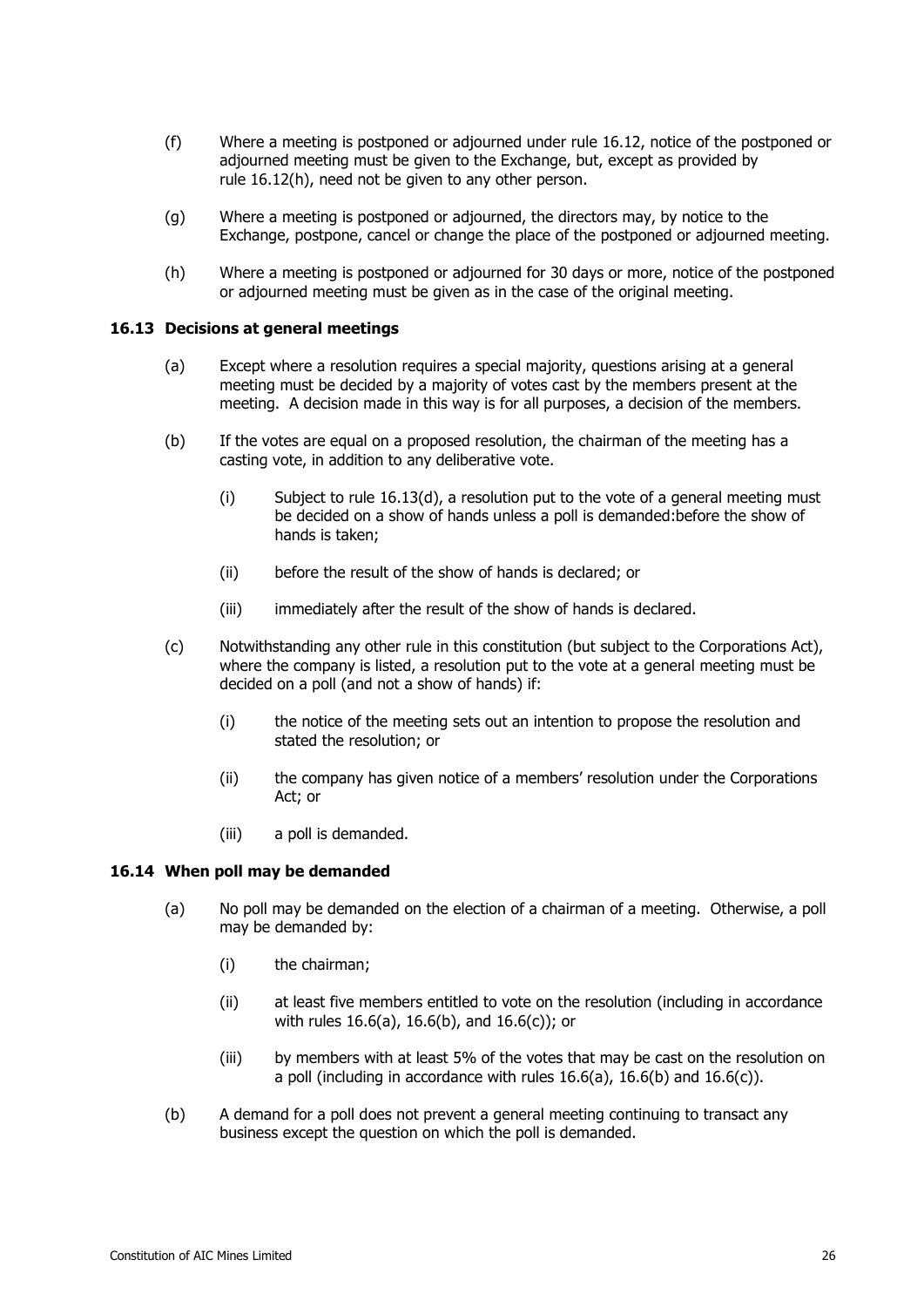- (c) Unless a poll is duly demanded or is otherwise required, a declaration by the chairman of a general meeting that a resolution has on a show of hands been carried or carried unanimously, or carried by a particular majority, or lost, and an entry to that effect in the company's minute book is conclusive evidence of the fact without proof of the number or proportion of the votes recorded for or against the resolution.
- (d) If a poll is duly demanded or is otherwise required at a general meeting, it must be taken in the way and either at once or after an interval or adjournment as the chairman of the meeting directs. The result of the poll as declared by the chairman is the resolution of the meeting at which the poll was demanded or otherwise required.
- (e) A demand for a poll may be withdrawn with the chairman's consent.
- (f) Despite anything to the contrary in this constitution, the directors may decide that, at any general meeting or class meeting, a member who is entitled to attend and vote on a resolution at that meeting is entitled to a direct vote for that resolution. A 'direct vote' includes a vote delivered to the company by post, fax or other electronic means approved by the directors. The directors may prescribe regulations, rules and procedures for direct voting, including specifying the form, method and timing of giving a direct vote at a meeting for the vote to be valid.

#### **16.15 Voting rights**

- (a) Subject to this constitution and to any rights or restrictions attached to any shares or class of shares, at a general meeting:
	- (i) on a show of hands, each member present (including present in accordance with rules [16.6\(a\),](#page-28-0) [16.6\(b\),](#page-28-1) and [16.6\(c\)\)](#page-28-2) has one vote;
	- (ii) where a member has appointed two persons as proxies for that member, neither proxy may vote on a show of hands;
	- (iii) where a person is entitled to vote by virtue of rule [17.1](#page-35-0) in more than one capacity, that person is entitled only to one vote on a show of hands;
	- (iv) if the person appointed as proxy has two or more appointments that specify different ways to vote on a resolution, the proxy must not vote on a show of hands; and
	- (v) on a poll, each member present (including present in accordance with rules [16.6\(a\),](#page-28-0) [16.6\(b\),](#page-28-1) and [16.6\(c\)\)](#page-28-2):
		- (A) has one vote for each fully paid share held; and
		- (B) has for each share which is not fully paid a fraction of a vote equivalent to the proportion which the amount paid up, but not credited as paid up, on that share bears to the total of the amounts paid and payable (excluding amounts credited) on that share.
- (b) The parent or guardian of an infant member may vote at any general meeting upon providing any evidence of the relationship or of the appointment of the guardian as the directors may require and any vote so tendered by a parent or guardian of an infant member must be accepted to the exclusion of the vote of the infant member.
- (c) A person entitled to a share because of an event described in rule [14](#page-23-0) may vote at a general meeting for that share in the same way as if that person were the registered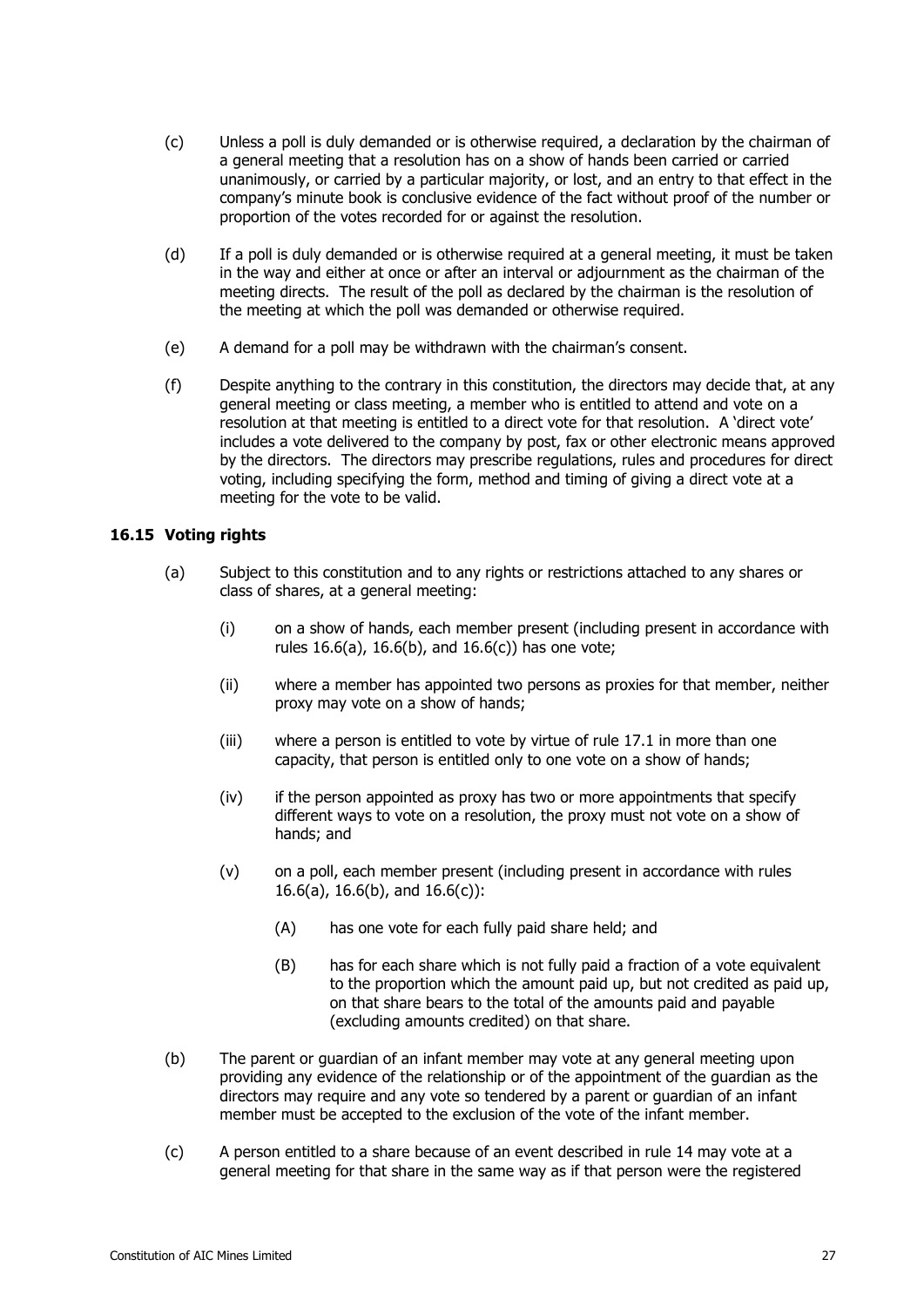holder of the share if, at least 48 hours before the meeting (or any shorter time as the directors determine), the directors:

- (i) admitted that person's right to vote at that meeting for the share; or
- (ii) were satisfied of that person's right to be registered as the holder of, or to transfer, the share.

Any vote duly tendered by that person must be accepted and the vote of the registered holder of those shares must not be counted.

- (d) Where a member holds a share on which a call or other amount payable to the company has not been duly paid:
	- (i) that member is only entitled to be present at a general meeting and vote if that member holds, as at the Record Time, other shares on which no money is then due and payable; and
	- (ii) on a poll, that member is not entitled to vote for that share but may vote for any shares that member holds, as at the Record Time, on which no money is then due and payable.
- <span id="page-34-0"></span>(e) A member is not entitled to vote on a resolution if, under the Corporations Act or the Listing Rules, the notice which called the meeting specified that:
	- (i) the member must not vote or must abstain from voting on the resolution; or
	- (ii) a vote on the resolution by the member must be disregarded for any purposes.
- (f) If the member referred to in rule [16.15\(e\)](#page-34-0) or a person acting as proxy, attorney or Representative of that member does tender a vote on that resolution, their vote must not be counted.
- <span id="page-34-1"></span>(g) An objection to the validity of a vote tendered at a general meeting must be:
	- (i) raised before or immediately after the result of the vote is declared; and
	- (ii) referred to the chairman of the meeting, whose decision is final.
- (h) A vote tendered, but not disallowed by the chairman of a meeting under rule [16.15\(g\),](#page-34-1) is valid for all purposes, even if it would not otherwise have been valid.
- (i) The chairman may decide any difficulty or dispute which arises as to the number of votes which may be cast by or on behalf of any member and the decision of the chairman is final.

#### **16.16 Representation at general meetings**

- (a) Subject to this constitution, each member entitled to vote at a general meeting may vote:
	- (i) in person or, where a member is a body corporate, by its Representative;
	- (ii) by not more than two proxies; or
	- (iii) by not more than two attorneys.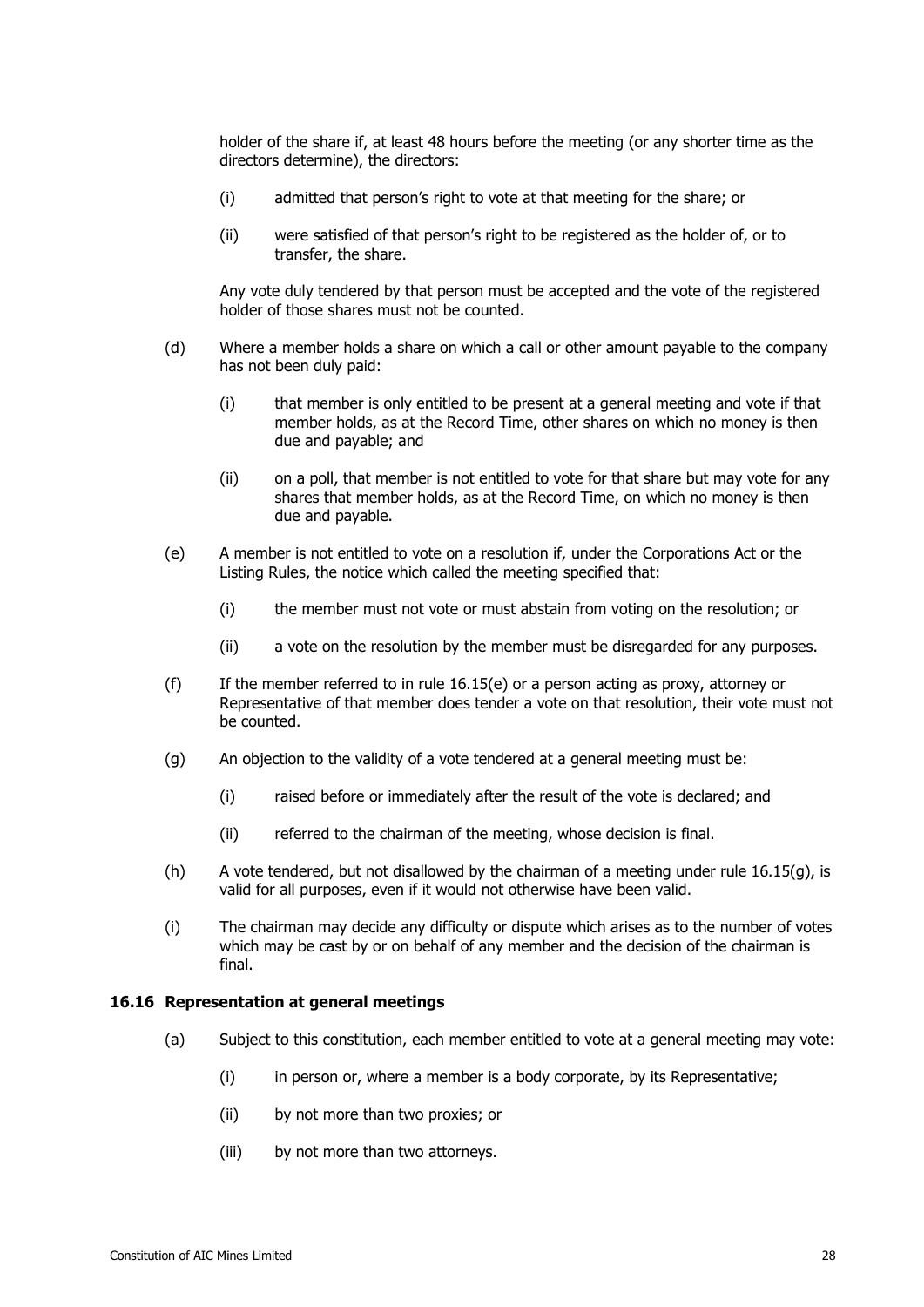(b) A proxy, attorney or Representative may, but need not, be a member of the company.

#### **16.17 Class meetings**

The provisions of this constitution about general meetings apply, with necessary changes, to separate class meetings as if they were general meetings.

## **17 Proxies, attorneys and representatives**

#### <span id="page-35-0"></span>**17.1 Appointment instruments**

- (a) An instrument appointing a proxy is valid if it is under the Corporations Act or in any form approved by the directors, and shall be deposited at the registered office for the time being of the company or at such other place as is specified for that purpose.
- (b) For the purposes of rule [17.1,](#page-35-0) a proxy appointment received at an electronic address specified in the notice of general meeting for the receipt of proxy appointment or otherwise received by the company under the Corporations Act is taken to have been signed if the appointment:
	- (i) includes or is accompanied by a personal identification code allocated by the company to the member making the appointment;
	- (ii) has been authorised by the member in another manner approved by the directors and specified in or with the notice of meeting; or
	- (iii) is otherwise authenticated under the Corporations Act.
- (c) A vote given under an instrument appointing a proxy or attorney is valid despite the transfer of the share for which the instrument was given if the transfer is not registered by the time at which the instrument appointing the proxy or attorney is required to be received under rule [17.1\(h\).](#page-36-0)
- (d) Unless the instrument or resolution appointing a proxy, attorney or Representative provides otherwise, the proxy, attorney or Representative has the same rights to speak, demand a poll, join in demanding a poll or act generally at the meeting as the member would have had if the member was present.
- <span id="page-35-2"></span>(e) Unless otherwise provided in the appointment of a proxy, attorney or Representative, an appointment is taken to confer authority:
	- (i) even though the instrument may refer to specific resolutions and may direct the proxy, attorney or Representative how to vote on those resolutions, to do any of the acts specified in rule [17.1\(f\);](#page-35-1) and
	- (ii) even though the instrument may refer to a specific meeting to be held at a specified time or venue, where the meeting is rescheduled or adjourned to another time or changed to another venue, to attend and vote at the rescheduled or adjourned meeting or at the new venue.
- <span id="page-35-1"></span>(f) The acts referred to in rule  $17.1(e)(i)$  are:
	- (i) to vote on any amendment moved to the proposed resolutions and on any motion that the proposed resolutions not be put or any similar motion;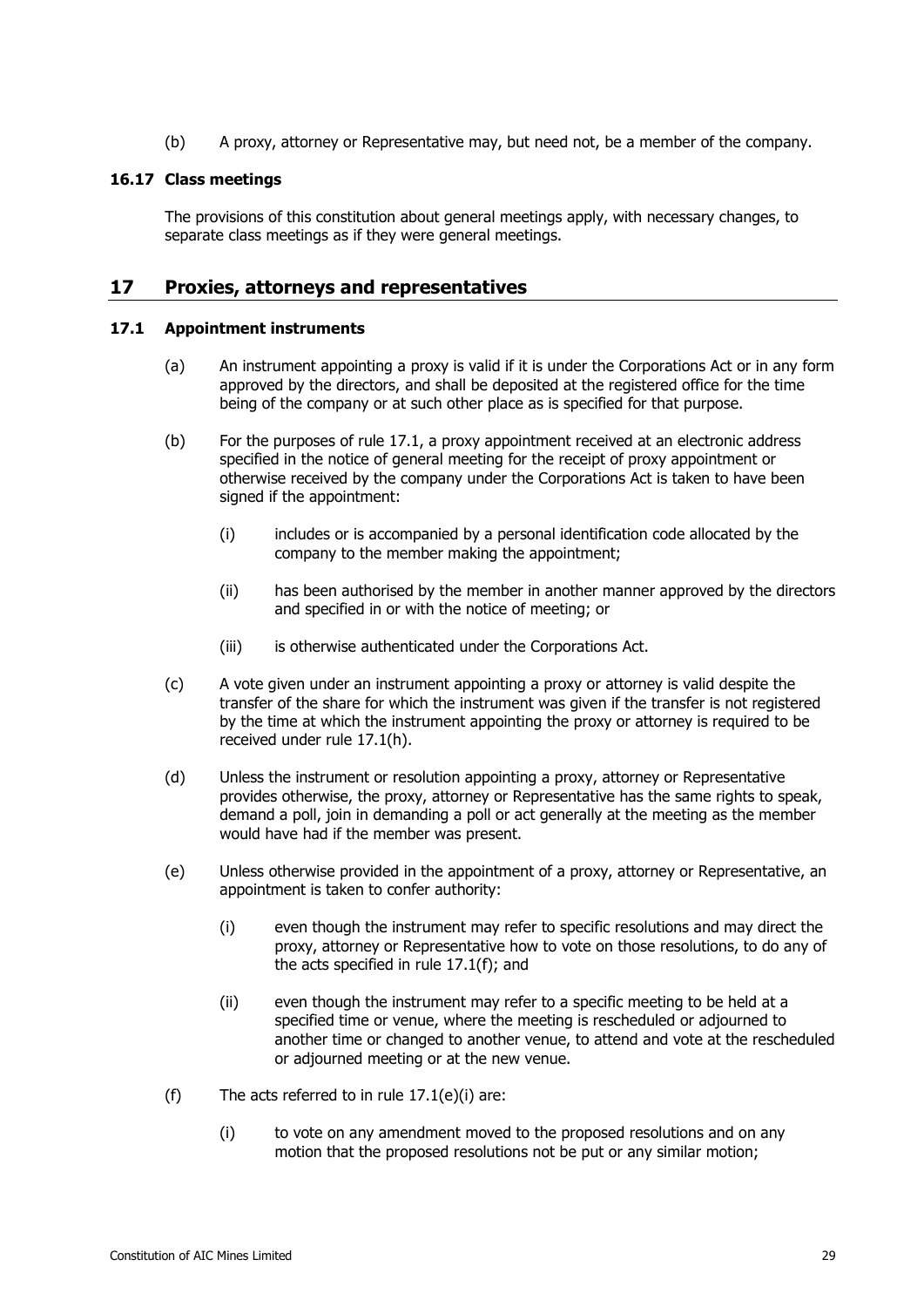- (ii) to vote on any procedural motion, including any motion to elect the chairman, to vacate the chair or to adjourn the meeting; and
- (iii) to act generally at the meeting.
- (g) A proxy form issued by the company must allow for the insertion of the name of the person to be primarily appointed as proxy and may provide that, in circumstances and on conditions specified in the form that are not inconsistent with this constitution, the chairman of the relevant meeting (or another person specified in the form) is appointed as proxy.
- <span id="page-36-2"></span><span id="page-36-0"></span>(h) A proxy or attorney may not vote at a general meeting or adjourned or postponed meeting or on a poll unless the instrument appointing the proxy or attorney, and the authority under which the instrument is signed or a certified copy of the authority, are received by the company:
	- (i) at least 48 hours (or, in the case of an adjournment or postponement of a meeting, including an adjourned meeting, any lesser time that the directors or the chairman of the meeting decides) before the time for holding the meeting or adjourned or postponed meeting or taking the poll, as applicable; or
	- (ii) where rule [17.1\(j\)](#page-36-1) applies, any shorter period before the time for holding the meeting or adjourned or postponed meeting or taking the poll, as applicable, as the company determines in its discretion.

<span id="page-36-3"></span>A document is received by the company under rule [17.1\(h\)](#page-36-0) when it is received under the Corporations Act, and to the extent permitted by the Corporations Act, if the document is produced or the transmission of the document is otherwise verified to the company in the way specified in the notice of meeting.

- <span id="page-36-4"></span>(i) The company is entitled to clarify with a member any instruction on an appointment of proxy or attorney which is received by the company within a period referred to in rule  $17.1(h)(i)$  or  $17.1(h)(ii)$  as applicable by written or verbal communication. The company, at its discretion, is entitled to amend the contents of any appointment of proxy or attorney to reflect any clarification in instruction and the member at that time is taken to have appointed the company as its attorney for this purpose.
- <span id="page-36-1"></span>(j) Where an instrument appointing a proxy or attorney has been received by the company within the period specified in rule  $17.1(h)(i)$  and the company considers that the instrument has not been duly signed, the company, in its discretion, may:
	- (i) return the instrument appointing the proxy or attorney to the appointing member; and
	- (ii) request that the member duly sign the appointment and return it to the company within the period determined by the company under rule [17.1\(h\)\(ii\)](#page-36-3) and notified to the member.
- (k) An instrument appointing a proxy or attorney which is received by the company under rule [17.1\(j\)](#page-36-1) is taken to have been validly received by the company.
- (l) The appointment of a proxy or attorney is not revoked by the appointer attending and taking part in the general meeting, but if the appointer votes on a resolution, the proxy or attorney is not entitled to vote, and must not vote, as the appointer's proxy or attorney on the resolution.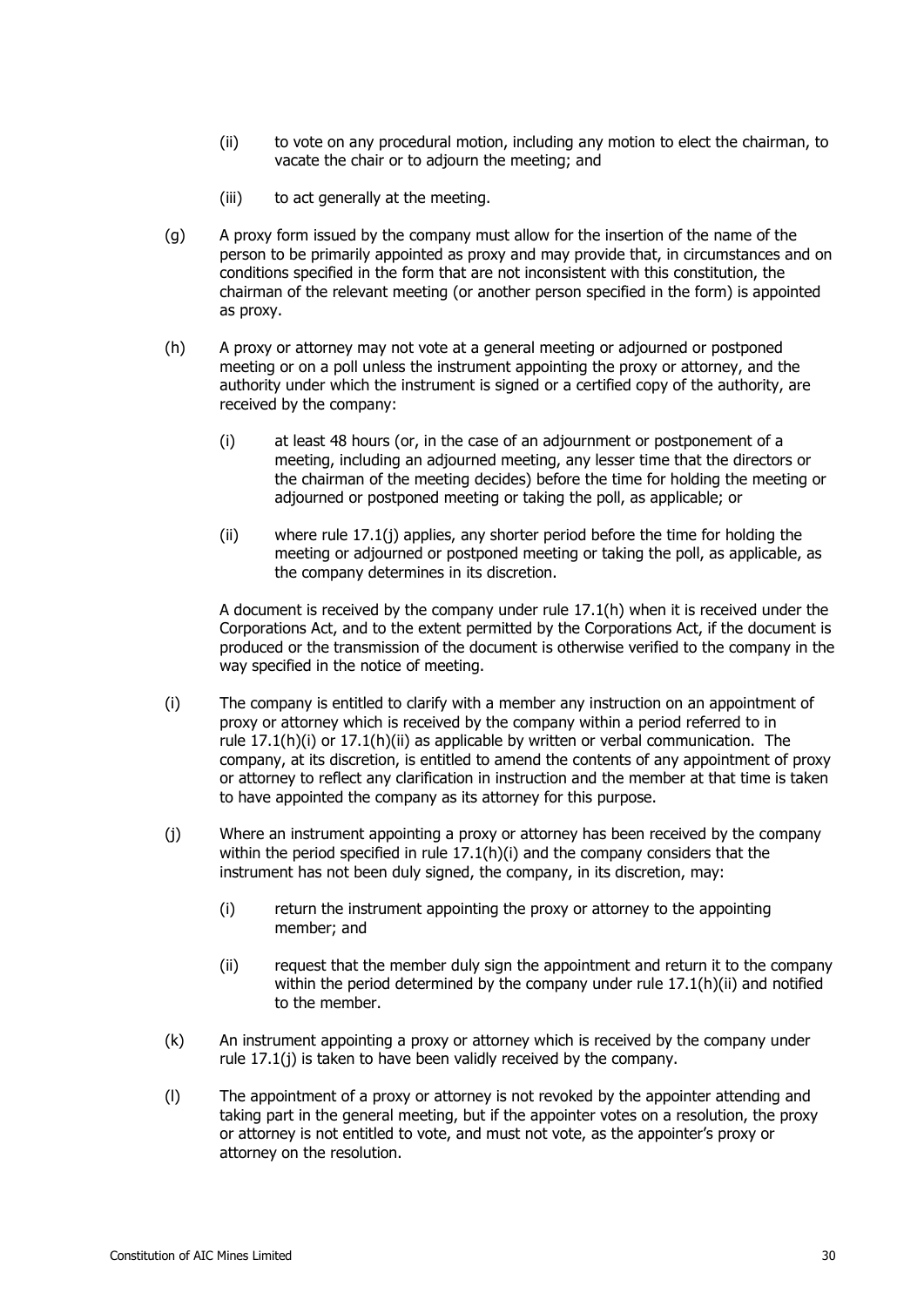#### **17.2 More than two current proxies**

Where a member appoints two proxies or attorneys to vote at the same general meeting:

- (a) if the appointment does not specify the proportion or number of the member's votes each proxy or attorney may exercise, each proxy or attorney may exercise half the member's votes;
- (b) on a show of hands, neither proxy or attorney may vote if more than one proxy or attorney attends; and
- (c) on a poll, each proxy or attorney may only exercise votes for those shares or voting rights the proxy or attorney represents.

## **17.3 Revocation and postponement of the appointment**

- (a) Unless written notice of the matter has been received at the company's registered office (or at another place specified for lodging an appointment of a proxy or attorney for the meeting) at least 48 hours (or, in the case of an adjournment or postponement of a meeting, any lesser time that the directors or the chairman of the meeting decide) before the time for holding a meeting, adjourned meeting or poll, a vote cast by a proxy or attorney is valid even if, before the vote is cast:
	- (i) an event described in rule [14](#page-23-0) occurs to the member;
	- (ii) the member revokes the appointment of the proxy or attorney or revokes the authority under which a third party appointed the proxy or attorney; or
	- (iii) the member has issued a clarifying instruction under rule  $17.1(i)$ .
- (b) Where authority is given to a proxy, attorney or Representative for a meeting to be held on or before a specified date or at a specified place and that meeting is postponed to a later date or the meeting place is changed, the authority is taken to include authority to act at the rescheduled meeting unless the member granting the authority gives the company notice to the contrary under rule [17.1\(h\).](#page-36-0)

#### <span id="page-37-0"></span>**17.4 Chairman may make a determination**

- (a) The chairman of a meeting may:
	- (i) permit a person claiming to be a Representative to exercise the powers of a Representative, even if the person is unable to establish to the chairman's satisfaction that he or she has been validly appointed; or
	- (ii) permit the person to exercise those powers on the condition that, if required by the company, he or she produce evidence of the appointment within the time set by the chairman.
- (b) The chairman of a meeting may require a person acting as a proxy, attorney or Representative to establish to the chairman's satisfaction that the person is the person duly appointed to act. If the person fails to satisfy the requirement, the chairman may exclude the person from attending or voting at the meeting.
- (c) The chairman may delegate his or her powers under rule [17.4](#page-37-0) to any person.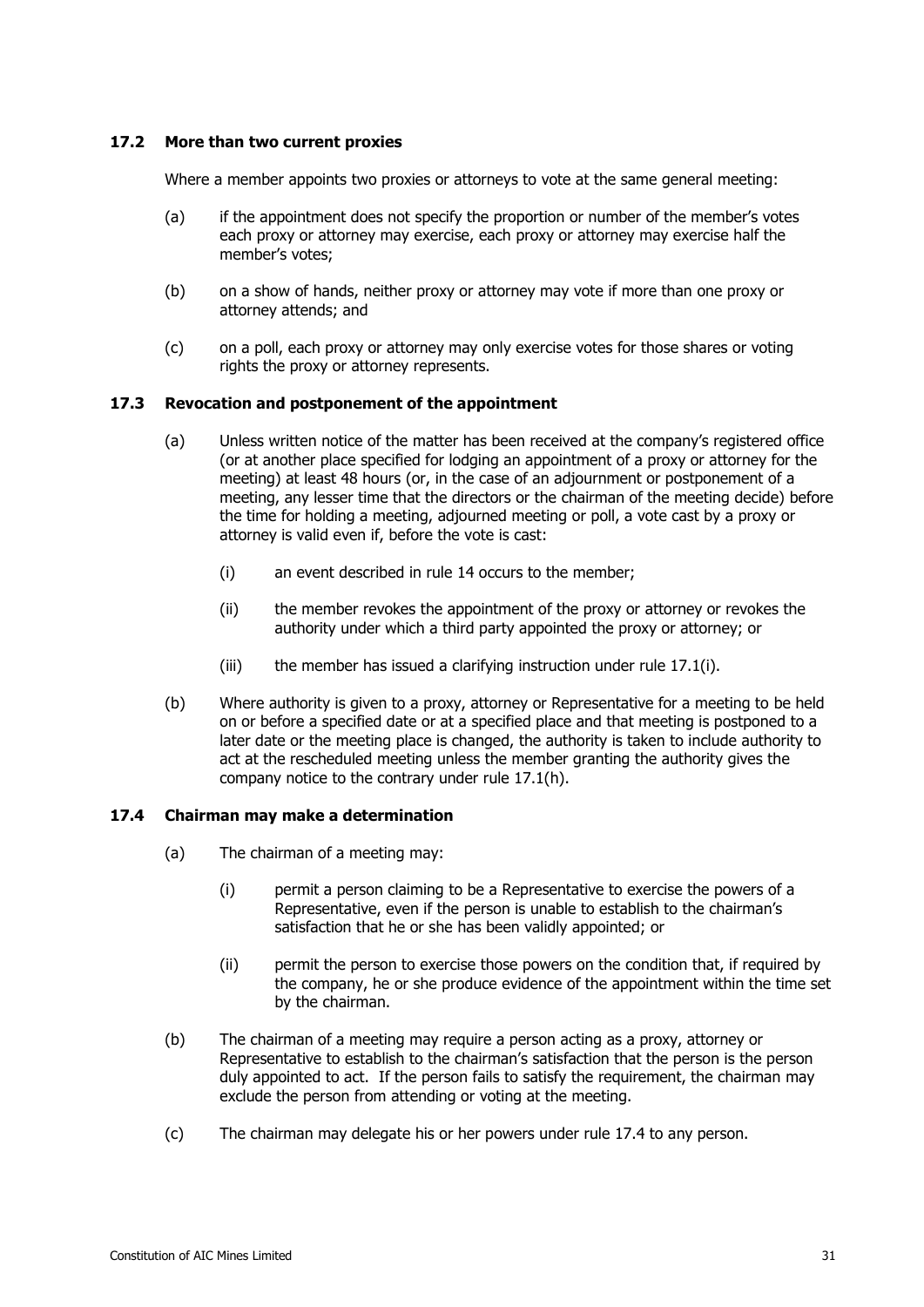## **18 Direct voting**

#### **18.1 Directors may decide direct voting to apply**

- (a) The directors may determine that members may cast votes to which they are entitled on any or all of the resolutions (including special resolutions) proposed to be considered at, and specified in the notice convening, a meeting of members, by direct vote.
- (b) If the directors decide that votes may be cast by direct vote, the directors may make the regulations they consider appropriate for the casting of direct votes.

#### **18.2 Direct votes only counted on a poll**

- (a) Direct votes are not counted if a resolution is decided on a show of hands.
- (b) Subject to rules [18.3](#page-38-0) and [18.4,](#page-39-1) if a poll is held on a resolution, votes cast by direct vote by a member entitled to vote on the resolution are taken to have been cast on the poll as if the member had cast the votes on the poll at the meeting, and the votes of the member are to be counted accordingly.
- (c) A direct vote received by the company on a resolution is taken to be a direct vote on that resolution as amended, if the chairman of the meeting decides this is appropriate.
- (d) Receipt of a direct vote from a member has the effect of revoking (or, in the case of a standing appointment, suspending) the appointment of a proxy, attorney or representative made by the member under an instrument received by the company before the direct vote was received.

#### <span id="page-38-0"></span>**18.3 Withdrawal of direct vote**

- (a) A direct vote received by the company:
	- (i) may be withdrawn by the member by written notice received by the company before the time appointed for the commencement of the meeting (or in the case of any adjournment, the resumption of the meeting); and
	- (ii) is automatically withdrawn if:
		- (A) the member attends the meeting in person (including, in the case of a body corporate, by representative);
		- (B) the company receives from the member a further direct vote or direct votes (in which case the most recent direct vote is, subject to this rule, counted in lieu of the prior direct vote); or
		- (C) the company receives, after the member's direct vote is received, an instrument under which a proxy, attorney or representative is appointed to act for the member at the meeting under rule [17.1\(h\).](#page-36-0)
- (b) A direct vote withdrawn under this rule is not counted.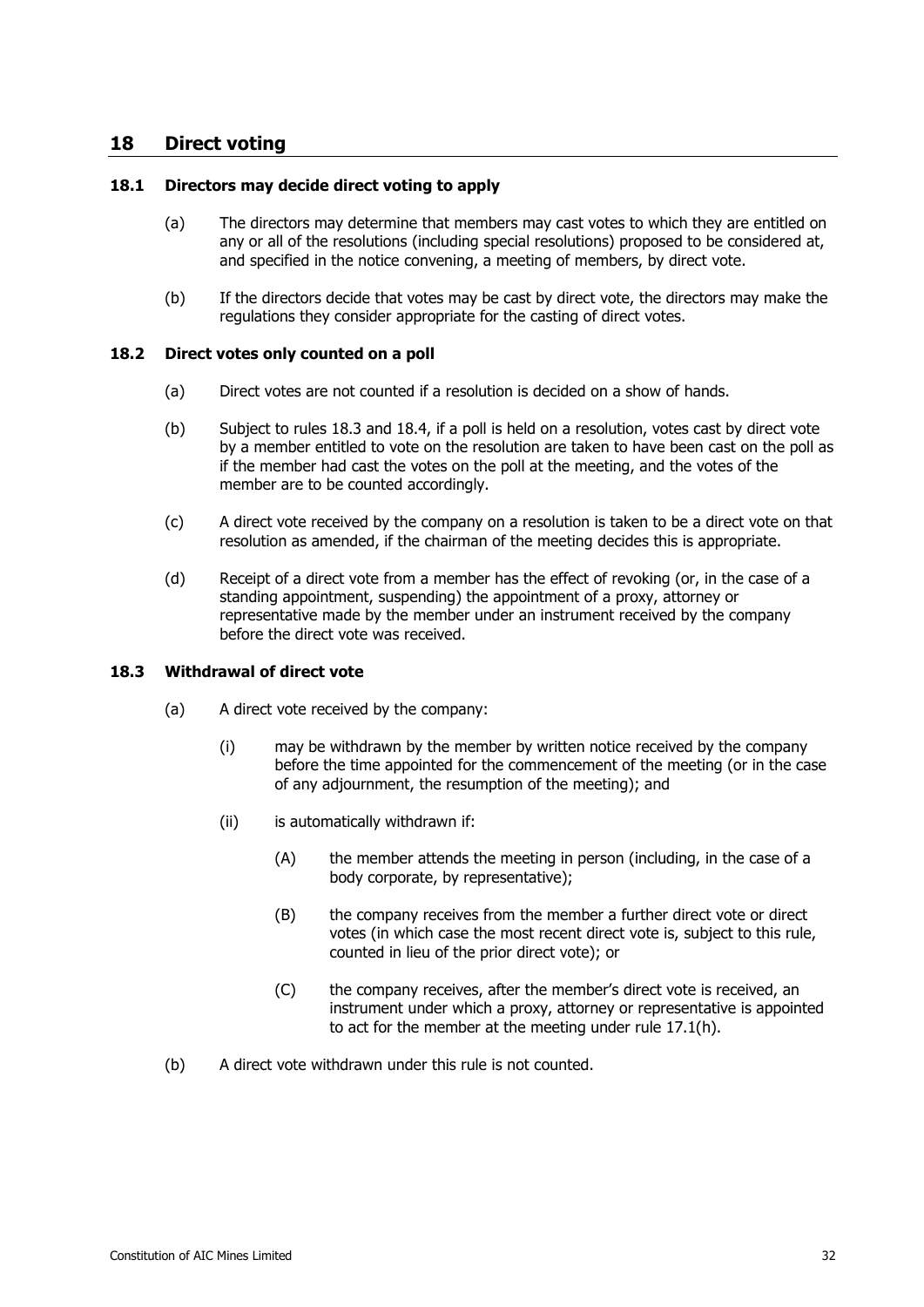#### <span id="page-39-1"></span>**18.4 Vote not affected by death, etc. of a member**

A direct vote received by the company is valid even if, before the meeting, the member:

- (a) dies or becomes mentally incapacitated;
- (b) become bankrupt or an insolvent under administration or is wound up; or
- (c) where the direct vote is cast on behalf of the member by an attorney, revokes the appointment of the attorney or the authority under which the appointment was made by a third party,

unless the company has received written notice of the matter before the start or resumption of the meeting at which the vote is cast.

## **19 Directors**

#### **19.1 Number of directors**

The minimum number of directors is three. The maximum number of directors is 12 unless the company in general meeting resolves otherwise. The directors may set a maximum number of directors less than current maximum in accordance with the Relevant Law. The directors must not determine a maximum which is less than the number of directors in office at the time the determination takes effect.

#### <span id="page-39-2"></span><span id="page-39-0"></span>**19.2 Power to appoint directors**

- (a) The directors may appoint any individual to be a director, either as an addition to the existing directors or to fill a casual vacancy, but so that the total number of directors does not exceed the maximum number fixed under this constitution.
- <span id="page-39-3"></span>(b) A director appointed under rule [19.2,](#page-39-2) who is not a managing director, holds office until the conclusion of the next AGM following his or her appointment.

#### <span id="page-39-5"></span>**19.3 Retirement of directors**

- (a) Where required by the Corporations Act or Listing Rules to do so, the company must hold an election of directors each year. If there would otherwise not be a vacancy on the board, and no director is required to retire under rules [19.2\(b\)](#page-39-3) or [19.3\(b\),](#page-39-4) then the director who has been longest in office since last being elected must retire.
- <span id="page-39-4"></span>(b) No director who is not a managing director may hold office without re-election beyond the third AGM following the meeting at which the director was last elected or re-elected, or three years, whichever is longer.
- (c) If there is more than one managing director, only one of them, nominated by the directors, is entitled not to be subject to vacation of office under rule [19.2\(b\)](#page-39-3) or retirement under rule [19.3.](#page-39-5)
- (d) The directors to retire under rule [19.3](#page-39-5) are those directors or director longest in office since last being elected. As between directors who were elected on the same day the directors to retire are (in default of agreement between them) determined by ballot. The length of time a director has been in office is calculated from the director's last election or appointment.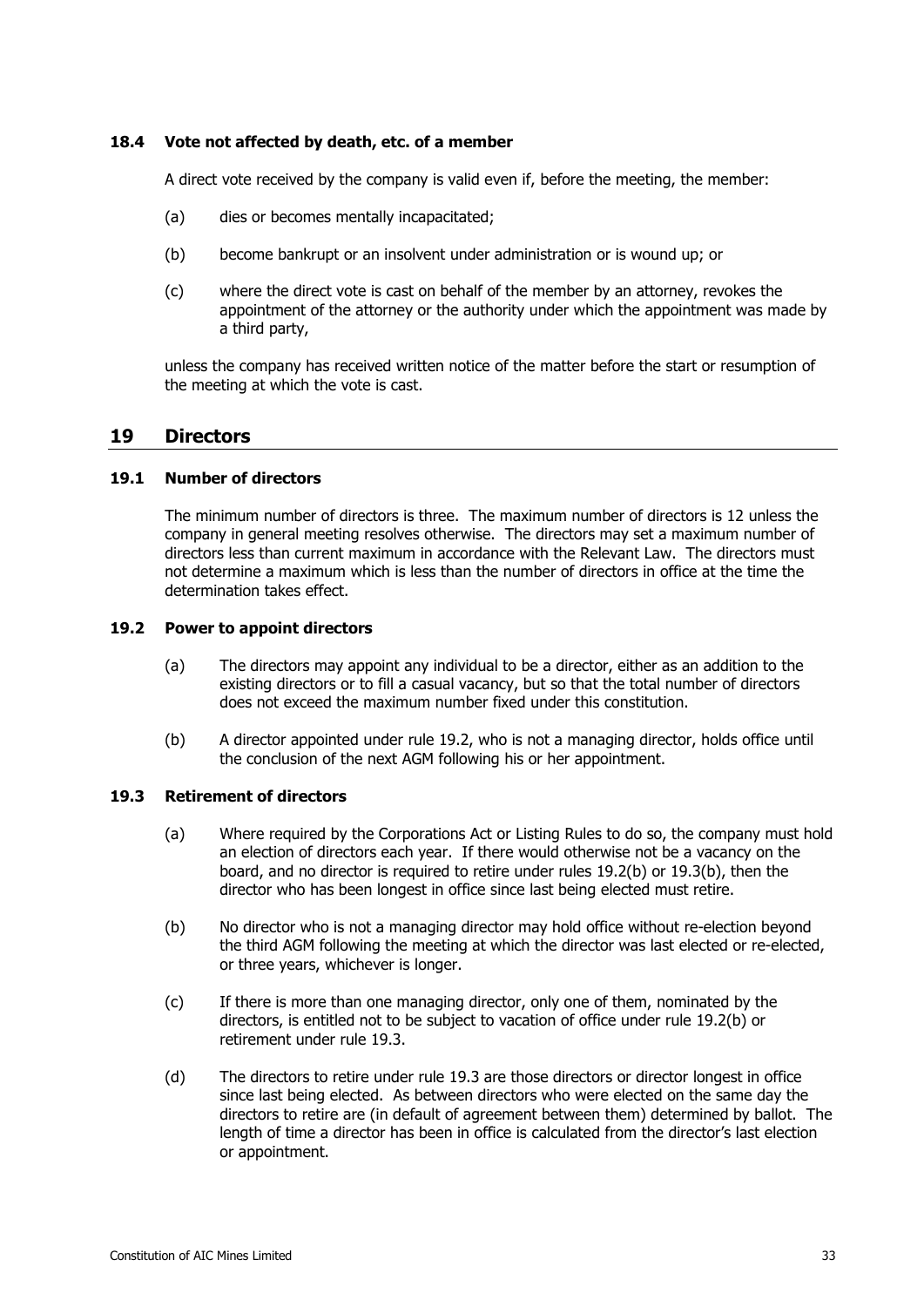- (e) The directors to retire under rule 19.3 (both as to number and identity) is decided having regard to the composition of the [board](#page-39-5) of directors at the date of the notice calling the AGM. A director is not required to retire and is not relieved from retiring because of a change in the number or identity of the directors after the date of the notice but before the meeting closes.
- (f) The company may by resolution at an AGM fill an office vacated by a director under rules [19.2\(b\)](#page-39-3) or [19.3](#page-39-5) by electing or re-electing an eligible person to that office.
- (g) The retirement of a director from office under this constitution and the re-election of a director or the election of another person to that office (as the case may be) takes effect at the conclusion of the meeting at which the retirement and re-election or election occurs.
- <span id="page-40-0"></span>(h) A person is eligible for election to the office of a director at a general meeting only if:
	- (i) the person is in office as a director immediately before that meeting;
	- (ii) the person has been nominated by the directors for election at that meeting; or
	- (iii) where a person, or some member intending to nominate the person, has given written notice signed by the nominee giving consent to the nomination and signifying either candidature for the office or the intention of the member to nominate the nominee.
- $(i)$  To be a valid notice under rule [19.3\(h\)\(iii\),](#page-40-0) the notice is required to be left at the company's registered office not less than the period permitted by the Relevant Law, before the meeting.
- (j) A partner, employer or employee of an auditor of the company may not be appointed or elected as a director.

#### **19.4 Vacating office**

In addition to the circumstances prescribed by the Corporations Act and this constitution, the office of a director becomes vacant if the director:

- (a) becomes an insolvent under administration, suspends payment generally to creditors or compounds with or assigns the director's estate for the benefit of creditors;
- (b) becomes a person of unsound mind or a person who is a patient under laws relating to mental health or whose estate is administered under laws about mental health;
- (c) is absent from meetings of the directors during a period of three consecutive calendar months without leave of absence from the directors where the directors have not, within 14 days of having been served by the secretary with a notice giving particulars of the absence, resolved that leave of absence be granted;
- (d) resigns office by written notice to the company;
- (e) is removed from office under the Corporations Act;
- (f) is prohibited from being a director by reason of the operation of the Corporations Act; or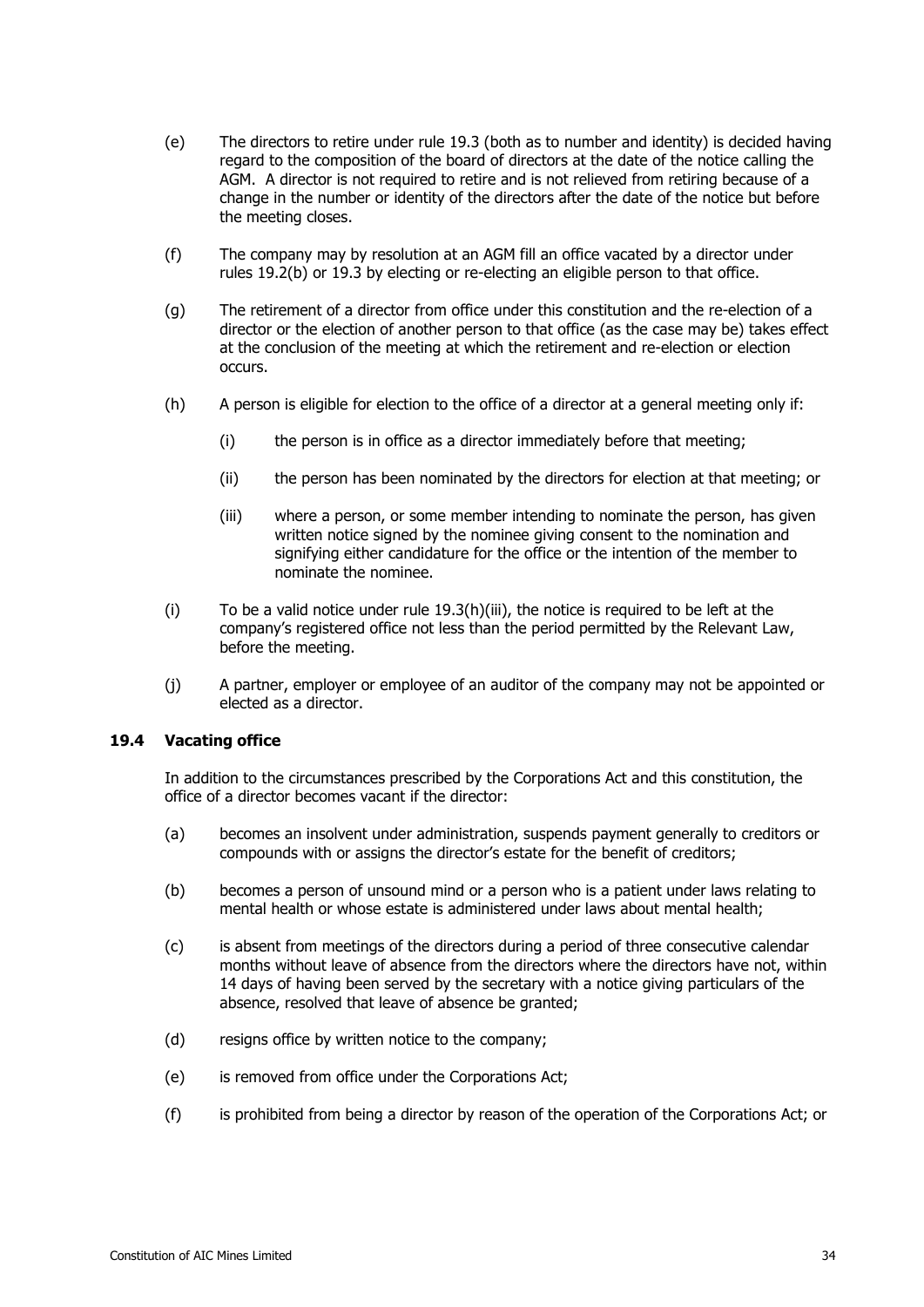(g) is convicted on indictment of an offence and the directors do not within one month after that conviction resolve to confirm the director's appointment or election (as the case may be) to the office of director.

#### <span id="page-41-0"></span>**19.5 Remuneration**

- (a) Each director is entitled to remuneration from the company for his or her services as a director as the directors decide but the total amount given to all non-executive directors for their services as directors must not exceed in aggregate in any financial year the amount fixed by the company in general meeting.
- (b) When calculating a non-executive director's remuneration for the purposes of rule [19.5\(a\),](#page-41-0) any amount paid by the company or related body corporate:
	- (i) to a superannuation, retirement or pension fund for a director so that the company is not liable to pay the superannuation guarantee charge or similar statutory charge is to be included; and
	- (ii) for any insurance premium paid or agreed to be paid for a director under rule [24.4](#page-50-0) is to be excluded.
- (c) Remuneration under rule [19.5\(a\)](#page-41-0) may be given in the manner that the directors decide, including by way of non cash benefit, such as a contribution to a superannuation fund, and other benefits obtained by the non-executive director as a result of any sacrifice arrangements.
- (d) The remuneration under rule [19.5\(a\)](#page-41-0) is taken to accrue from day to day.
- (e) The remuneration of an executive director must not include a commission on, or a percentage of, profits or operating revenue.
- (f) The directors are entitled to be paid all travelling and other expenses they incur in attending to the company's affairs, including attending and returning from general meetings of the company or meetings of the directors or of committees of the directors.
- <span id="page-41-1"></span>(g) Any director who devotes special attention to the business of the company, or who otherwise performs services which in the opinion of the directors are outside the scope of the ordinary duties of a director, or who at the request of the directors engages in any journey on the business of the company, may be paid extra remuneration as determined by the directors. Any amount paid does not form part of the aggregate remuneration permitted under rule [19.5\(a\).](#page-41-0)
- (h) If a director is also an officer of the company or of a related body corporate in a capacity other than director, any remuneration that director may receive for acting as that officer may be either in addition to or instead of that director's remuneration under rule [19.5\(a\).](#page-41-0)
- (i) The company may, subject to the Relevant Law, pay, provide or make any payment or other benefit to a director, a director of a related body corporate of the company or any other person in connection with that person's or someone else's retirement, resignation from or loss of office, or death while in office.
- (j) The directors may establish or support, or assist in the establishment or support, of funds and trusts to provide pension, retirement, superannuation or similar payments or benefits to or for the directors or former directors and grant pensions and allowances to those persons or their dependants either by periodic payment or a lump sum.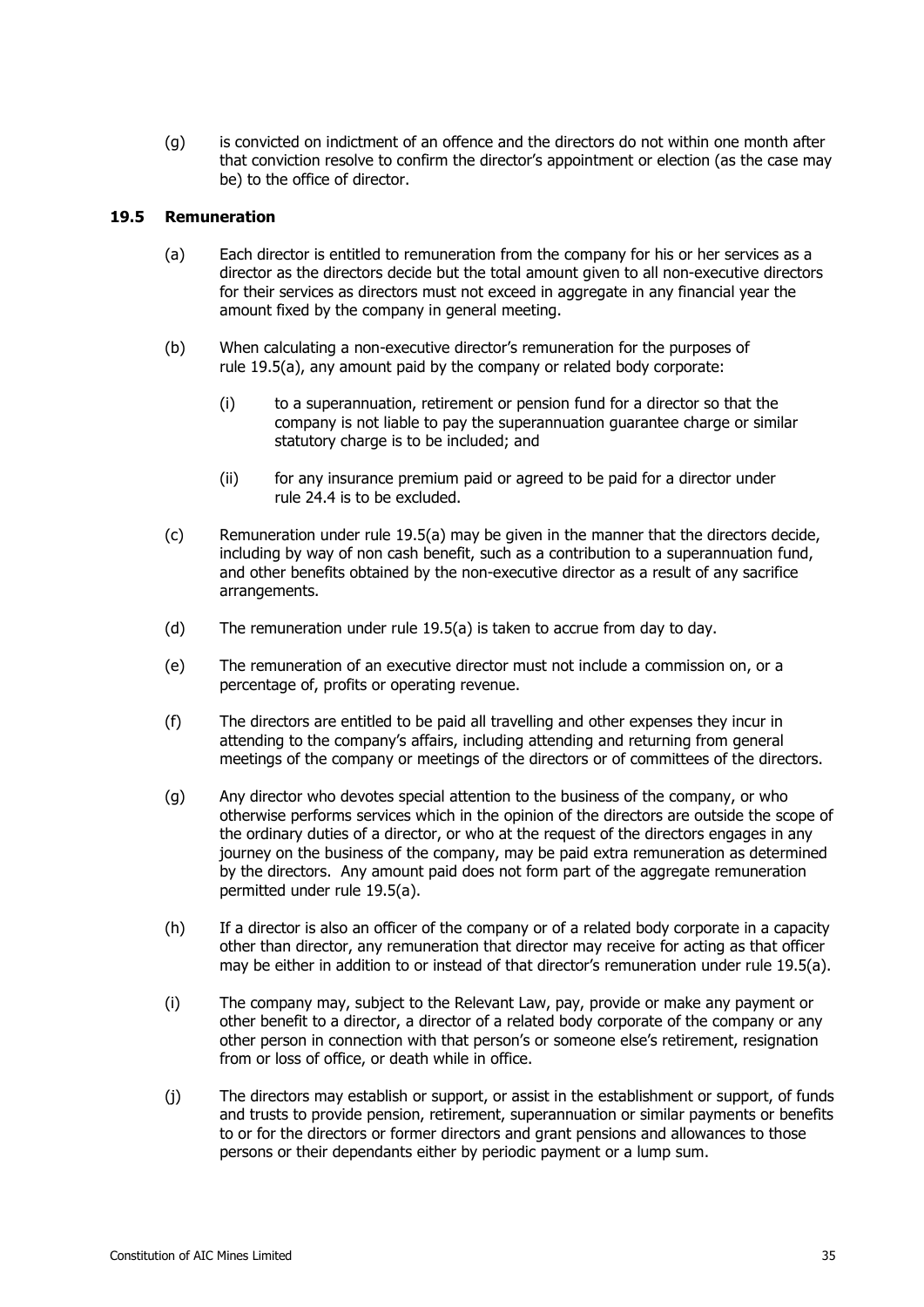#### **19.6 Director need not be a member**

- (a) A director is not required to hold any shares in the company to qualify for appointment.
- (b) A director is entitled to attend and speak at general meetings and at meetings of the holders of a class of shares, even if he or she is not a member or a holder of shares in the relevant class.

#### <span id="page-42-2"></span>**19.7 Directors interests**

- (a) A director is not disqualified by reason only of being a director (or the fiduciary obligations arising from that office) from:
	- (i) holding an office (except auditor) or place of profit or employment in the company or a related body corporate of the company;
	- (ii) holding an office or place of profit or employment in any other company, body corporate, trust or entity promoted by the company or in which it has interest;
	- (iii) being a member, creditor or otherwise being interested in any body corporate (including the company), partnership or entity, except as auditor of the company;
	- (iv) entering into any agreement or arrangement with the company; or
	- (v) acting in a professional capacity (or being a member of a firm which acts in a professional capacity) for the company, except as auditor of the company.
- <span id="page-42-1"></span>(b) Each director must comply with the Relevant Law on the disclosure of the director's interests.
- <span id="page-42-0"></span>(c) The directors may make regulations requiring the disclosure of interests that a director, and any person taken by the directors to be related to or associated with the director, may have in any matter concerning the company or a related body corporate. Any regulations made under this constitution bind all directors.
- (d) No act, transaction, agreement, instrument, resolution or other thing is invalid or voidable only because a person fails to comply with any regulation made under rule [19.7\(c\).](#page-42-0)
- (e) A director who has a material personal interest in a matter that is being considered by the directors must not be present at a meeting while the matter is being considered nor vote on the matter, except where permitted by the Corporations Act.
- (f) If a director has an interest in a matter, then subject to rules [19.7\(c\),](#page-42-0) [19.7\(g\),](#page-43-0) the constitution, and to the extent permitted by law:
	- (i) that director may be counted in a quorum at the board meeting that considers the matter that relates to the interest provided that director is entitled to vote on at least one of the resolutions to be proposed at the meeting;
	- (ii) that director may participate in and vote on matters that relate to the interest;
	- (iii) the company can proceed with any transaction that relates to the interest and the director may participate in the execution of any relevant document by or on behalf of the company;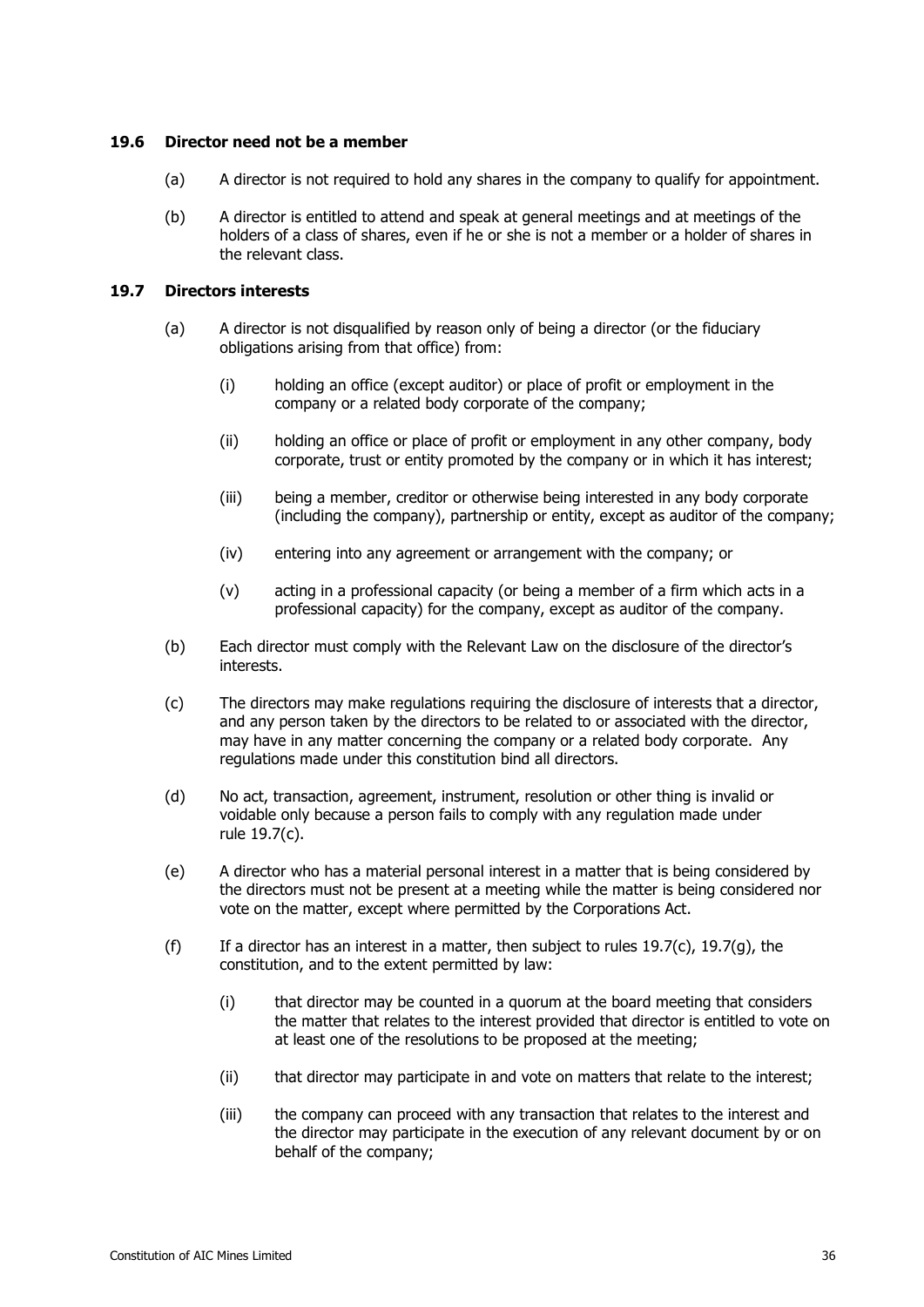- <span id="page-43-1"></span>(iv) the director may retain the benefits under the transaction that relates to the interest even though the director has the interest; and
- (v) the company cannot avoid any transaction that relates to the interest merely because of the existence of the interest.
- <span id="page-43-0"></span>(g) If an interest of a director is required to be disclosed under rule [19.7\(b\),](#page-42-1) rule [19.7\(f\)\(iv\)](#page-43-1) applies only if the interest is disclosed before the transaction is entered into.
- (h) A contract or arrangement entered into by or on behalf of the company in which a director is in any way interested is not invalid or voidable merely because the director holds office as a director or because of the fiduciary obligations arising from that office.
- (i) A director who is interested in any arrangement involving the company is not liable to account to the company for any profit realised under the arrangement merely because the director holds office as a director or because of the fiduciary obligations arising from that office, if the director complies with the disclosure requirements applicable to the director under rule [19.7\(a\)](#page-42-2) and under the Corporations Act about that interest.
- (j) A director who is interested in any contract or arrangement may, despite that interest, witness the fixing of the company seal to any document evidencing or otherwise connected with that contract or arrangement.

## **20 Powers and duties of directors**

#### **20.1 General powers**

The directors are responsible for managing the business of the company and may exercise all powers and do all things that are within the company's power and are not expressly required by the Corporations Act or this constitution to be exercised by the company in a general meeting.

#### **20.2 Power to borrow and give security**

- (a) The directors may exercise all the powers of the company:
	- (i) to borrow or raise money in any other way;
	- (ii) to charge any of the company's property or business or any of its uncalled capital; and
	- (iii) to issue debentures or give any security for a debt, liability or obligation of the company or of any other person.
- (b) Debentures or other securities may be issued on the terms and at prices decided by the directors, including bearing interest or not, with rights to subscribe for, or exchange into, shares or other securities in the company or a related body corporate or with special privileges as to redemption, participating in share issues, attending and voting at general meetings and appointing directors.
- (c) The directors may decide how cheques, promissory notes, banker's drafts, bills of exchange or other negotiable instruments must be signed, drawn, accepted, endorsed or otherwise executed, as applicable, by or on behalf of the company.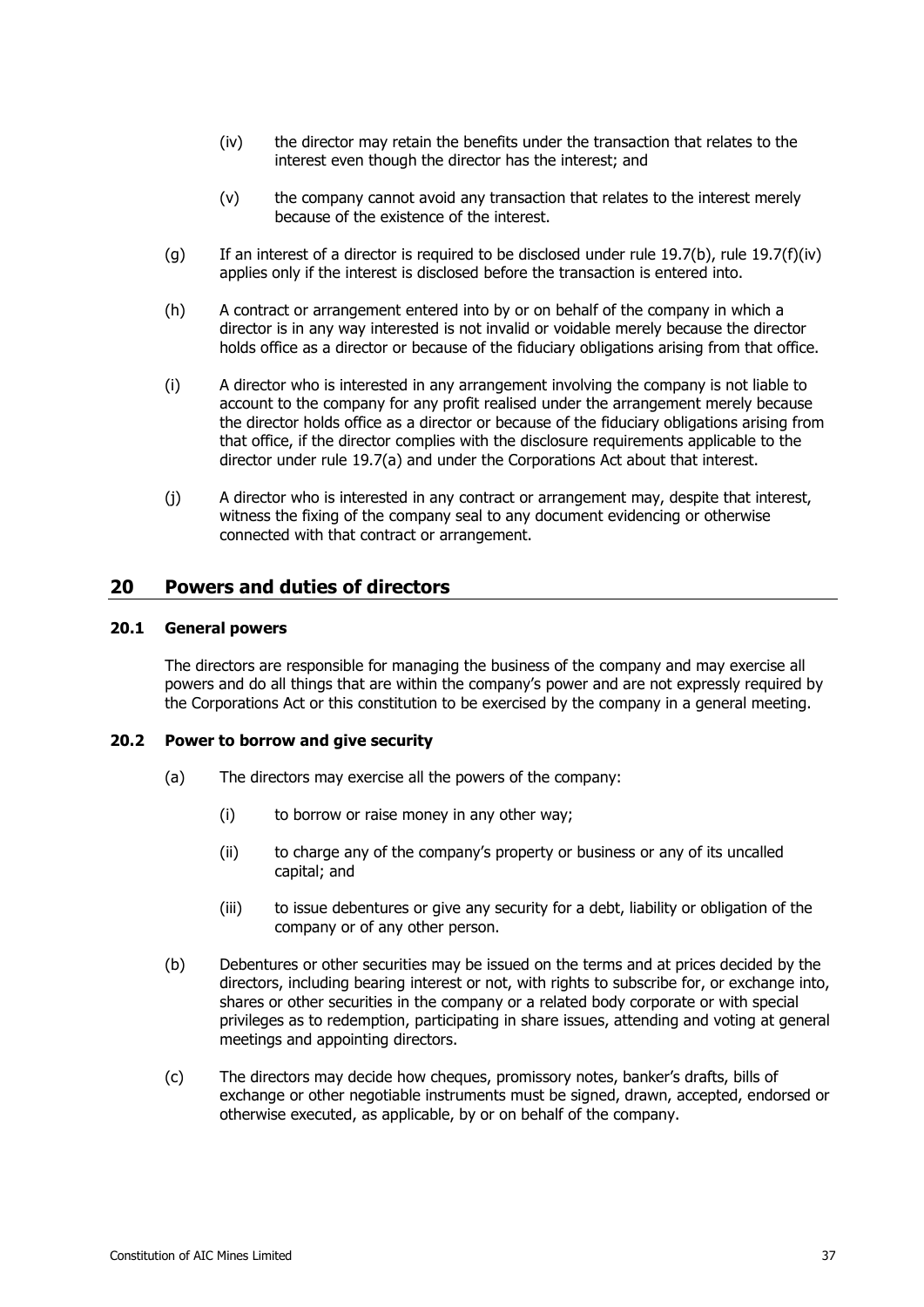#### **20.3 Powers of appointment**

The directors may:

- (a) appoint or employ any person as an officer, agent or attorney of the company for the purposes, with the powers, discretions and duties (including powers, discretions and duties vested in or exercisable by the directors), for any period and on any other conditions they decide;
- (b) authorise an officer, agent or attorney to delegate any of the powers, discretions and duties vested in the officer, agent or attorney; and
- (c) remove or dismiss any officer, agent or attorney of the company at any time, with or without cause.

## **21 Proceedings of directors meetings**

#### **21.1 Meetings of directors**

- (a) The directors may meet together to attend to business and adjourn and otherwise regulate their meetings as they decide.
- (b) Subject to and in addition to any State and Commonwealth law, the contemporaneous linking together by telephone or other electronic means of a sufficient number of directors to constitute a quorum, constitutes a meeting of the directors. All the provisions in this constitution relating to meetings of the directors apply, as far as they can and with any necessary changes, to meetings of the directors by telephone or other electronic means.
- (c) A meeting by telephone or other electronic means is to be taken to be held at the place where the chairman of the meeting is or at any other place the chairman of the meeting decides on, if at least one of the directors involved was at that place for the duration of the meeting.
- (d) A director taking part in a meeting by telephone or other electronic means is to be taken to be present in person at the meeting.
- (e) If, before or during the meeting, any technical difficulty occurs where one or more directors cease to participate, the chairman may adjourn the meeting until the difficulty is remedied or may, where a quorum of directors remains present, continue with the meeting.

#### **21.2 Calling meetings of directors**

- (a) A director may, whenever the director thinks fit, call a meeting of the directors.
- (b) A secretary must, if requested by a director, call a meeting of the directors.

#### **21.3 Notice of meetings of directors**

- (a) Notice of a meeting of directors must be given to each person who is, at the time the notice is given:
	- (i) a director, except a director on leave of absence approved by the directors; or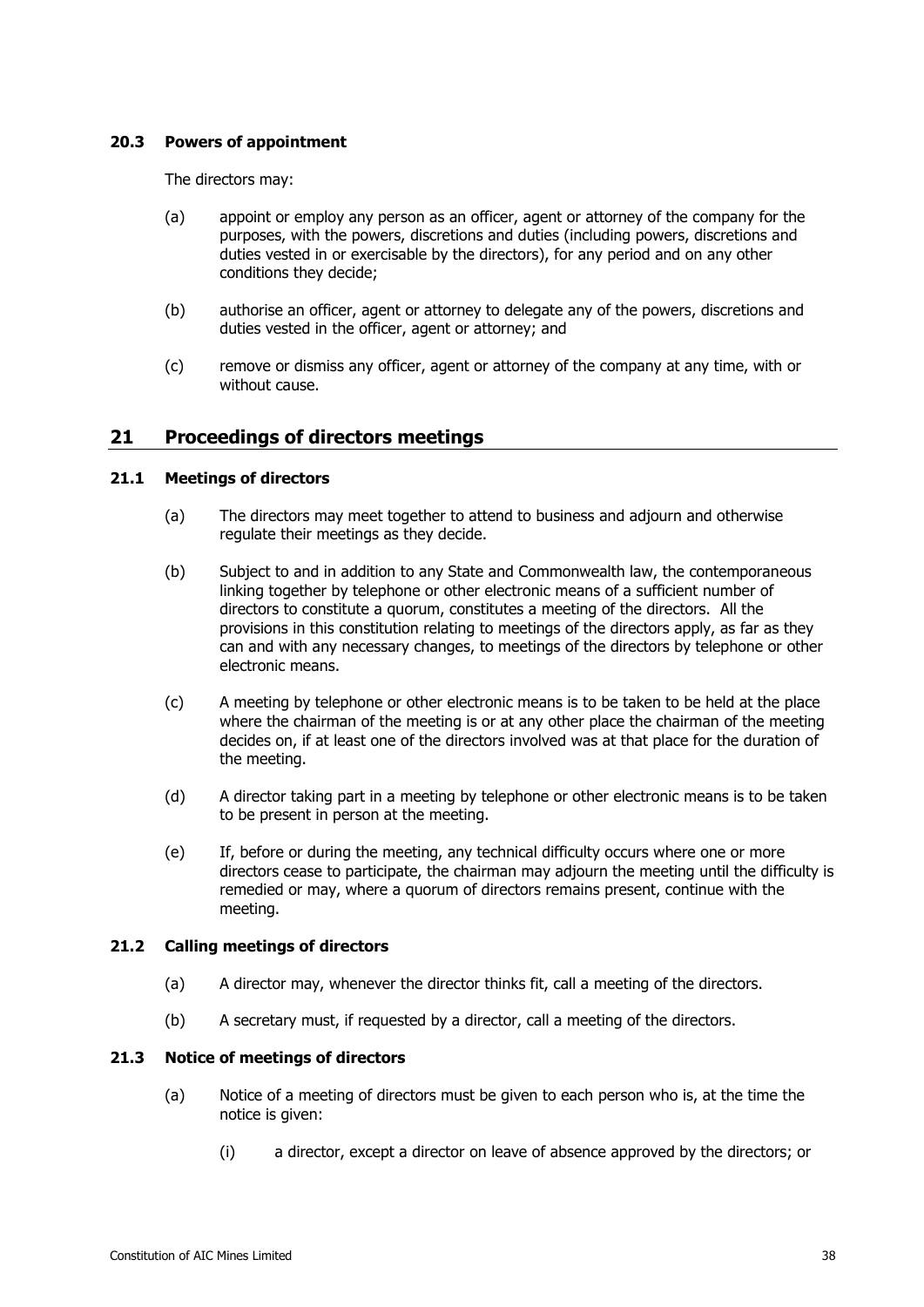- (ii) an alternate director appointed under rule [22](#page-47-0) by a director on leave of absence approved by the directors.
- (b) A notice of a meeting of directors:
	- (i) must specify the time and place of the meeting;
	- (ii) need not state the nature of the business to be transacted at the meeting;
	- (iii) may, if necessary, be given immediately before the meeting;
	- (iv) may be given in person or by post or by telephone, fax or other electronic means; and
	- (v) is taken to have been given to an alternate director if it is given to the director who appointed that alternate director.
- (c) A director or alternate director may waive notice of a meeting of directors by giving notice to that effect in person or by post or by telephone, fax or other electronic means.
- (d) Failure to give a director or alternate director notice of a meeting of directors does not invalidate anything done or any resolution passed at the meeting if:
	- (i) the failure occurred by accident or inadvertent error; or
	- (ii) the director or alternate director attended the meeting or waived notice of the meeting (whether before or after the meeting).
- (e) A person who attends a meeting of directors waives any objection that person may have to a failure to give notice of the meeting.

#### **21.4 Quorum at meetings of directors**

- (a) No business may be transacted at a meeting of directors unless a quorum of directors is present at the time the business is dealt with.
- (b) Unless the directors decide otherwise, two directors constitute a quorum.
- (c) If there is a vacancy in the office of a director, the remaining directors may act. But, if their number is not sufficient to constitute a quorum, they may act only in an emergency or to increase the number of directors to a number sufficient to constitute a quorum or to call a general meeting of the company.

#### **21.5 Chairman and deputy chairman of directors**

- (a) The directors may elect, for any period they decide:
	- (i) a director to the office of chairman of directors; and
	- (ii) may elect one or more directors to the office of deputy chairman of directors.
- (b) The office of chairman of directors or deputy chairman of directors may, if the directors so resolve, be treated as an extra service or special exertion performed by the director holding that office for the purposes of rule [19.5\(g\).](#page-41-1)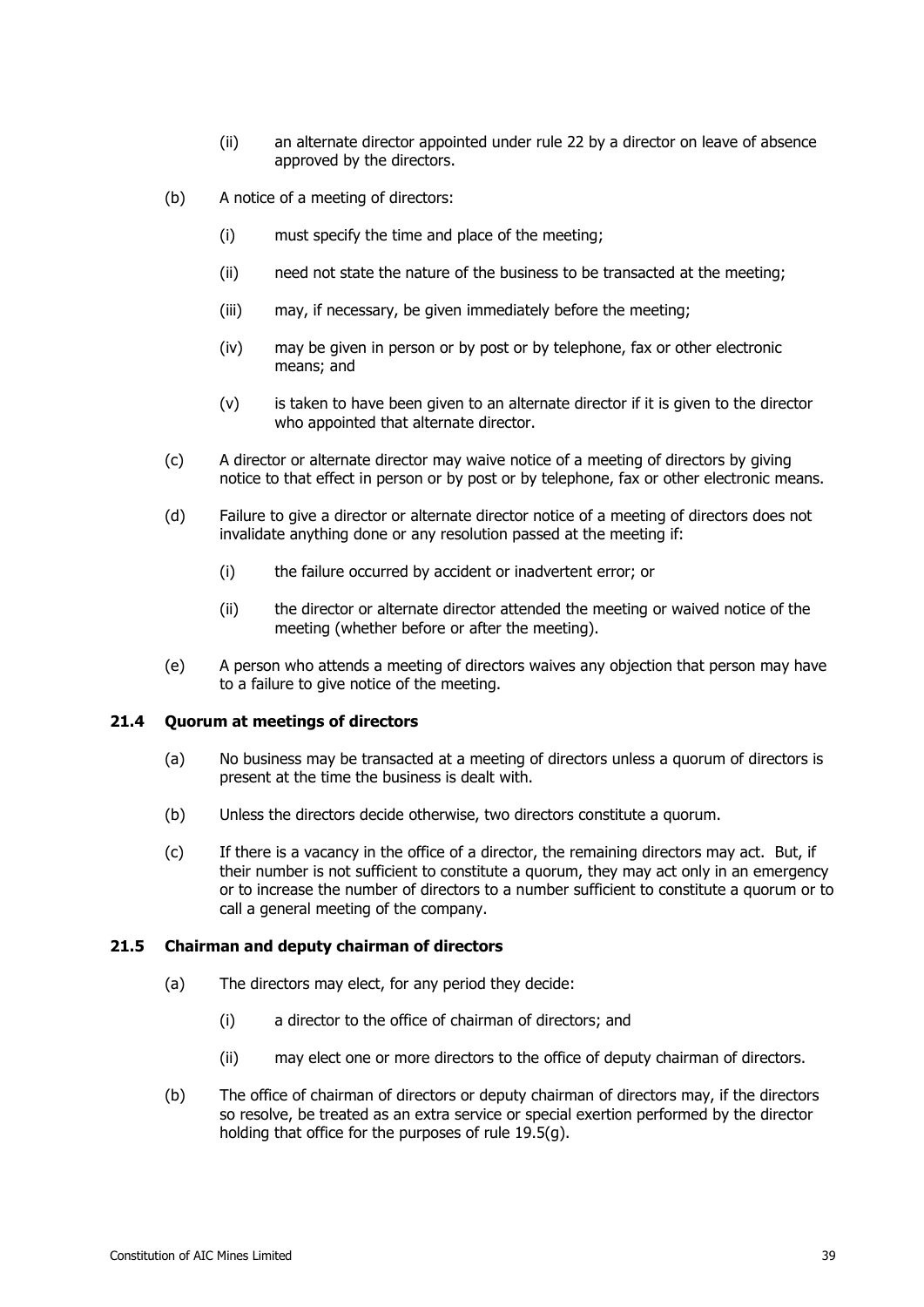- (c) The chairman of directors is entitled (if present within ten minutes after the time appointed for the meeting and willing to act) to preside as chairman at a meeting of directors.
- (d) If at a meeting of directors:
	- (i) there is no chairman of directors;
	- (ii) the chairman of directors is not present within ten minutes after the time appointed for the holding of the meeting; or
	- (iii) the chairman of directors is present within that time but is not willing or declines to act as chairman of the meeting,

the deputy chairman if any, if then present and willing to act, is entitled to be chairman of the meeting or if the deputy chairman is not present or is unwilling or declines to act as chairman of the meeting, the directors present must elect one of themselves to chair the meeting.

## **21.6 Decisions of directors**

- (a) The directors, at a meeting at which a quorum is present, may exercise any authorities, powers and discretions vested in or exercisable by the directors under this constitution.
- (b) Questions arising at a meeting of directors must be decided by a majority of votes cast by the directors present and entitled to vote on the matter.
- (c) Subject to rule [21.6\(d\),](#page-46-0) if the votes are equal on a proposed resolution, the chairman of the meeting has a casting vote, in addition to his or her deliberative vote.
- <span id="page-46-0"></span>(d) Where only two directors are present or entitled to vote at a meeting of directors and the votes are equal on a proposed resolution:
	- (i) the chairman of the meeting does not have a second or casting vote; and
	- (ii) the proposed resolution is taken as lost.

## **21.7 Written resolutions**

- (a) A resolution in writing of which notice has been given to all directors and which is signed or consented to by all of the directors entitled to vote on the resolution is as valid and effectual as if it had been passed at a meeting of the directors duly called and constituted and may consist of several documents in the same form, each signed or consented to be one or more of the directors.
- (b) A director may consent to a resolution by:
	- (i) signing the document containing the resolution (or a copy of that document);
	- (ii) giving to the company a written notice (including by fax or other electronic means) addressed to the secretary or to the chairman of directors signifying assent to the resolution and either setting out its terms or otherwise clearly identifying them;
	- (iii) telephoning the secretary or the chairman of directors and signifying assent to the resolution and clearly identifying its terms; or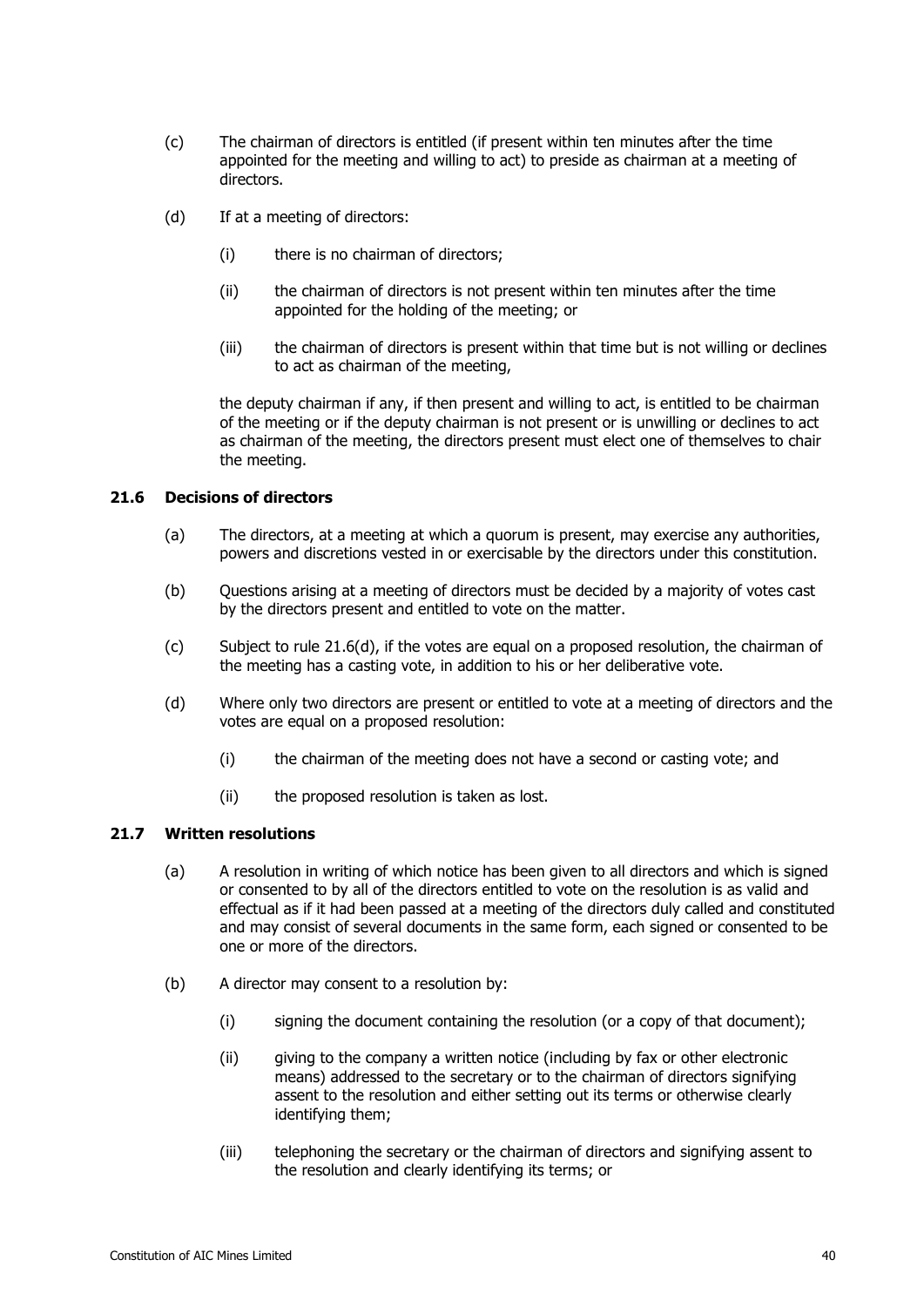(iv) any other means permitted under the Relevant Law.

#### **21.8 Minutes of meetings**

- (a) The directors shall cause minutes to be made of all proceedings in all general meetings and of all meetings of directors and committees of directors.
- <span id="page-47-1"></span>(b) The minutes shall contain details of all proceedings including:
	- (i) of all appointments of officers; and
	- (ii) of names of directors present at all general meetings and meetings of the directors and of any committee of the directors,

and shall be signed by the chairman of the meeting at which the proceedings were held or by the chairman of the next succeeding meeting.

(c) The minutes of a meeting signed by the chairman of that meeting as provided in rule [21.8\(b\)](#page-47-1) shall be sufficient evidence without further proof of the facts stated in the minutes.

## <span id="page-47-0"></span>**22 Alternate directors**

#### **22.1 Director may appoint alternate director**

- (a) A director may, with the approval of a majority of the other directors, appoint a person to be the director's alternate director for any period the director decides.
- (b) The appointment must be in writing and signed, and takes effect immediately upon the company receiving written notice of the appointment.
- (c) An alternate director may, but need not, be a member or a director of the company.
- (d) One person may act as alternate director to more than one director.

#### **22.2 Conditions of office of alternate director**

- (a) In the absence of the appointer, an alternate director:
	- (i) may exercise any powers (except the power to appoint an alternate director) that the appointer may exercise;
	- (ii) if the appointer does not attend a meeting of directors, attend and vote in place of and on behalf of the appointer;
	- (iii) is entitled to a separate vote for each director the alternate director represents in addition to any vote the alternate director may have as a director in his or her own right; and
	- (iv) when acting as a director, is responsible to the company for his or her own acts and defaults and is not to be taken to be the agent of the director by whom he or she was appointed.
- (b) The office of an alternate director is vacated if and when the appointer vacates office as a director.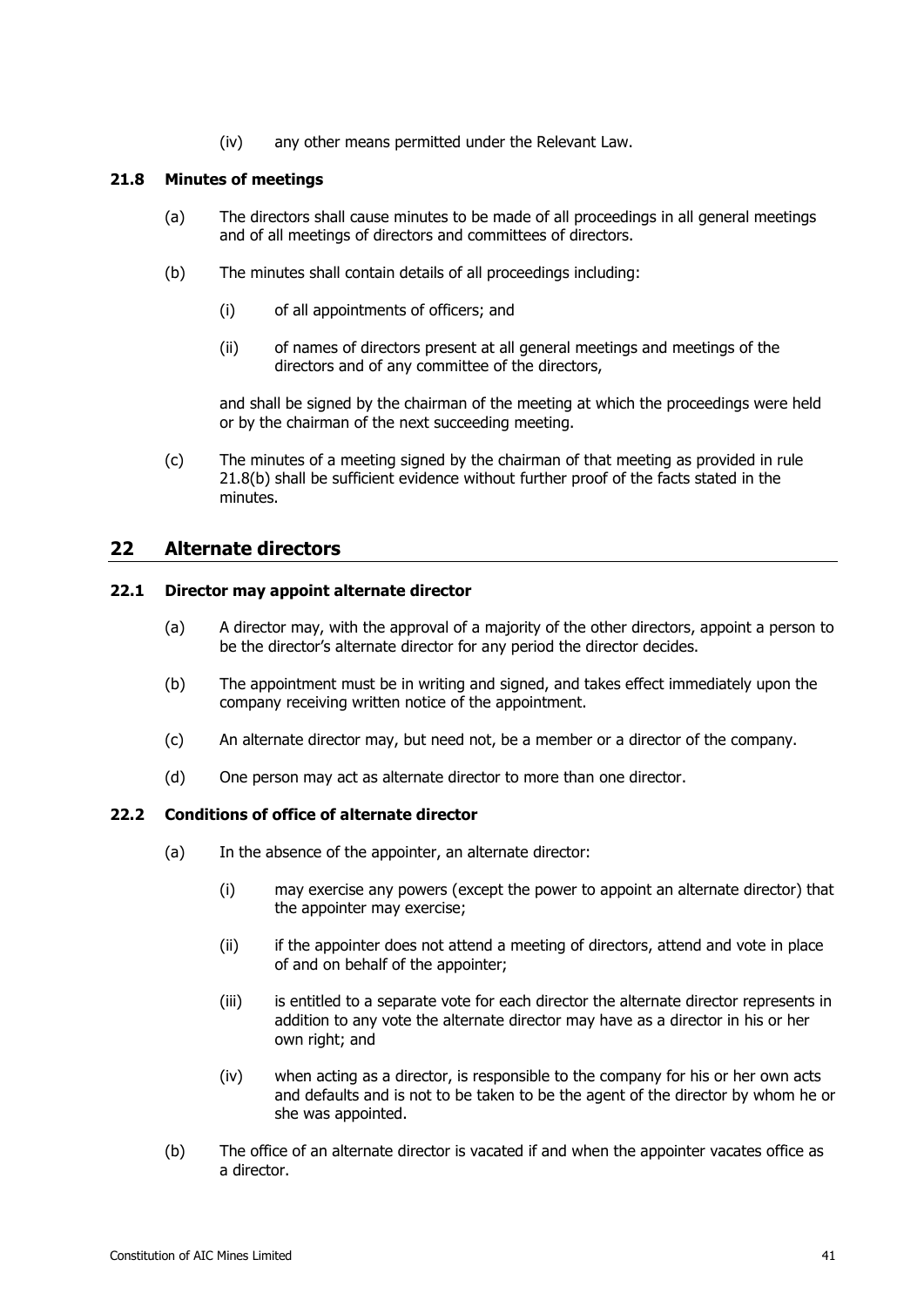- (c) The appointment of an alternate director may be terminated or suspended at any time by the appointer or by a majority of the other directors.
- (d) The termination or suspension of an appointment of an alternate director, must be in writing and signed and takes effect only when the company has received written notice of the termination or suspension.
- (e) An alternate director is not to be taken into account in determining the minimum or maximum number of directors allowed or the rotation of directors under this constitution.
- (f) In determining whether a quorum is present at a meeting of directors, an alternate director who attends the meeting is to be counted as a director for each director on whose behalf the alternate director is attending the meeting.
- (g) An alternate director is not entitled to receive any remuneration as a director from the company except from out of the remuneration of the director appointing the alternate director but is entitled to travelling, hotel and other expenses reasonably incurred for the purpose of attending any meeting of directors at which the appointer is not present.

#### <span id="page-48-0"></span>**22.3 Committees of directors**

- (a) The directors may delegate their powers to a committee of directors.
- (b) The committee must exercise the powers delegated in accordance with any directions of the directors.
- (c) The provisions of this constitution applying to meetings and resolutions of directors apply, so far as they can and with any necessary changes, to meetings and resolutions of a committee of directors, except to the extent they are contrary to any direction given under rule [22.3\(b\).](#page-48-0)
- (d) Membership of a committee of directors may, if the directors so resolve, be treated as an extra service or special exertion performed by the directors for the purposes of rule [19.5\(g\).](#page-41-1)

#### **22.4 Delegation to a director**

- (a) The directors may delegate any of their powers to one director.
- (b) A director to whom any powers have been so delegated must exercise the powers delegated in accordance with any directions of the directors.
- (c) The acceptance of a delegation of powers by a director may, if the directors so resolve, be treated as an extra service or special exertion performed by the delegate for the purposes of rule [19.5\(g\).](#page-41-1)

#### **22.5 Validity of acts**

All acts done at any meeting of the directors or by a committee or by any person acting as a director are, notwithstanding that it is afterwards discovered:

- (a) that there was some defect in the appointment of any of the directors; or
- (b) the committee or the person acting as a director or that any of them were disqualified,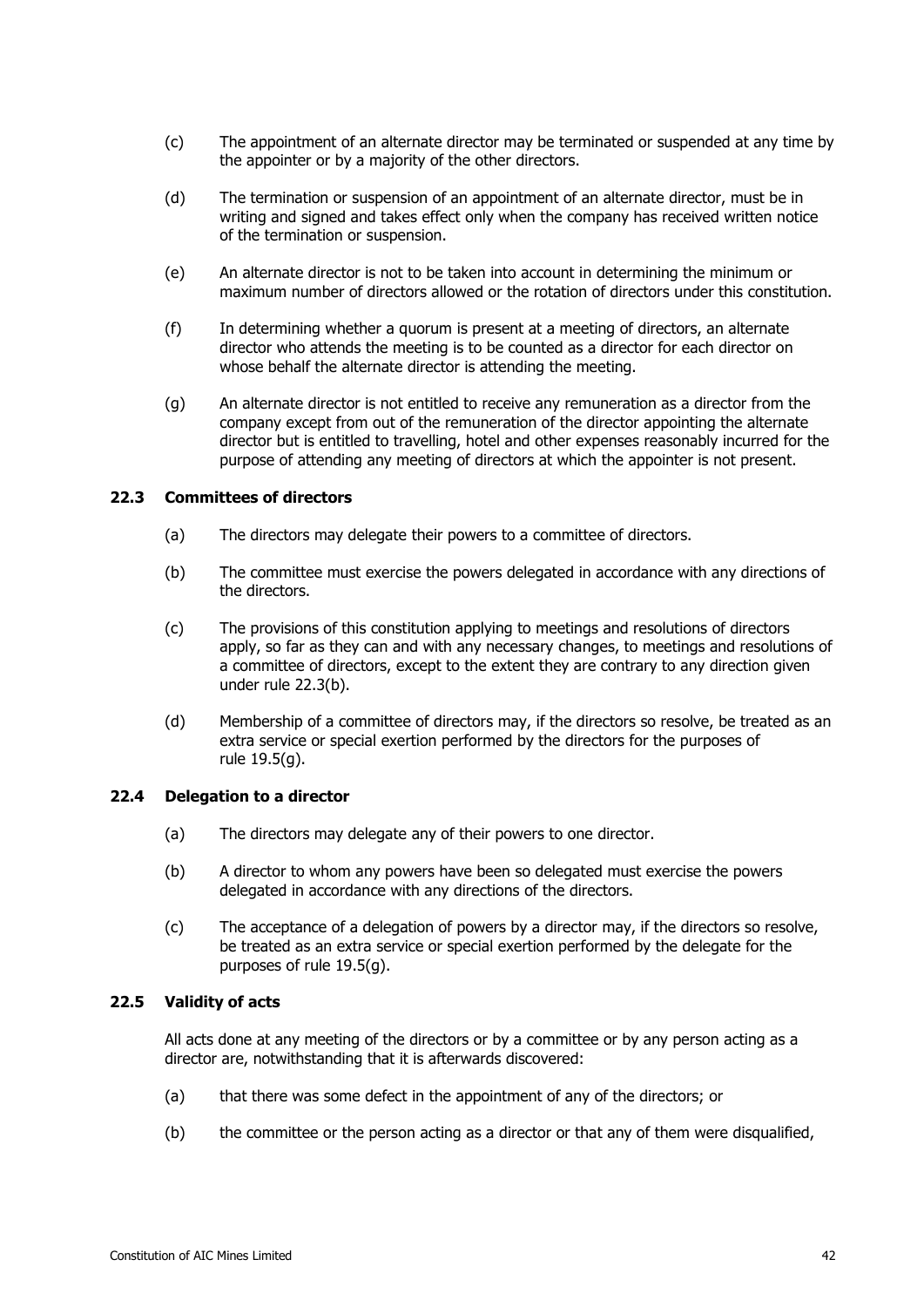(i) valid as if every person had been duly appointed and was qualified and continued to be a director or a member of the committee (as the case may be).

## **23 Executive officers**

#### **23.1 Managing directors and executive directors**

- (a) The directors may appoint an employee to the office of managing director or executive director, to hold office as director for the period determined at the time of the appointment but not to exceed the term of employment of the employee.
- (b) The directors may, subject to the terms of any employment contract between the relevant director and the company or a subsidiary, at any time remove or dismiss the managing director or an executive director from employment with the company, in which case the appointment of that person as a director automatically ceases.

#### **23.2 Secretary**

- (a) The company must have at least one secretary appointed by the directors.
- (b) The directors may suspend or remove a secretary from that office.

#### <span id="page-49-1"></span><span id="page-49-0"></span>**23.3 Provisions applicable to all executive officers**

- (a) A reference in rule [23.3](#page-49-0) to an executive officer is a reference to a managing director, deputy managing director, executive director, associate director, secretary or assistant secretary appointed under this rule.
- (b) The appointment of an executive officer may be for a period, at the remuneration and on the conditions the directors decide.
- (c) The remuneration payable by the company to an executive officer must not include a commission on, or percentage of, operating revenue.
- (d) The directors may:
	- (i) delegate to an executive officer any powers, discretions and duties they decide;
	- (ii) withdraw, suspend or vary any of the powers, discretions and duties given to an executive officer; and
	- (iii) authorise the executive officer to delegate any of the powers, discretions and duties given to the executive officer.
- (e) An act done by a person acting as an executive officer is not invalidated by:
	- (i) a defect in the person's appointment as an executive officer;
	- (ii) the person being disqualified to be an executive officer; or
	- (iii) the person having vacated office,

if the person did not know that circumstance when the act was done.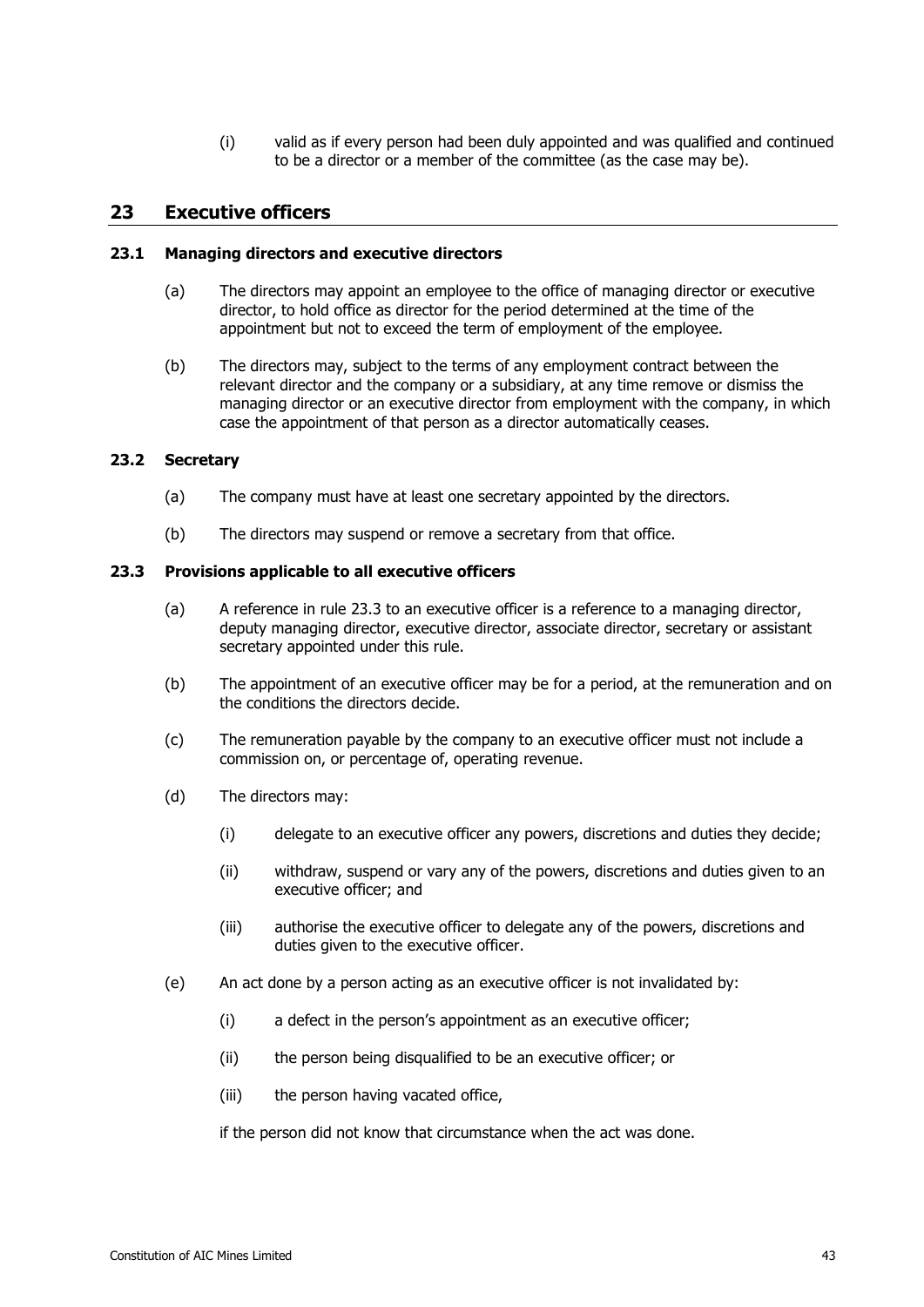#### **23.4 Public officer**

The directors may appoint a public officer to the company and may, if they think fit, remove such person from office and appoint another in place of the person removed from office.

## **24 Indemnity and insurance**

#### **24.1 Officer's right of indemnity**

Rules [24.2](#page-50-1) and [24.4](#page-50-0) apply:

- (a) to each person who is or has been a director, alternate director or executive officer (within the meaning of rule [23.3\(a\)\)](#page-49-1) of the company;
- (b) to any other officers or former officers of the company or of its related bodies corporate as the directors in each case determine; and
- (c) if the directors so determine, to any auditor or former auditor of the company or of its related bodies corporate,

(each an **Officer** for the purposes of this rule).

#### <span id="page-50-1"></span>**24.2 Indemnity**

The company must indemnify each Officer on a full indemnity basis and to the full extent permitted by law against all losses, liabilities, costs, charges and expenses (**Liabilities**) incurred by the Officer as an officer of the company or of a related body corporate.

#### **24.3 Scope of indemnity**

The indemnity in rule [24.2:](#page-50-1)

- (a) does not operate in respect of any Liability of the Officer to the extent that Liability is covered by insurance;
- (b) is enforceable without the Officer having to first incur any expense or make any payment; and
- (c) is a continuing obligation and is enforceable by the Officer even though the Officer may have ceased to be an officer or auditor of the company or its related bodies corporate.

#### <span id="page-50-0"></span>**24.4 Insurance**

The company may, to the extent the law permits:

- (a) purchase and maintain insurance; or
- (b) pay or agree to pay a premium for insurance,

for each Officer against any Liability incurred by the Officer as an officer or auditor of the company or of a related body corporate including, but not limited to:

(c) costs and expenses in defending any proceedings, whether civil or criminal, whatever their outcome; or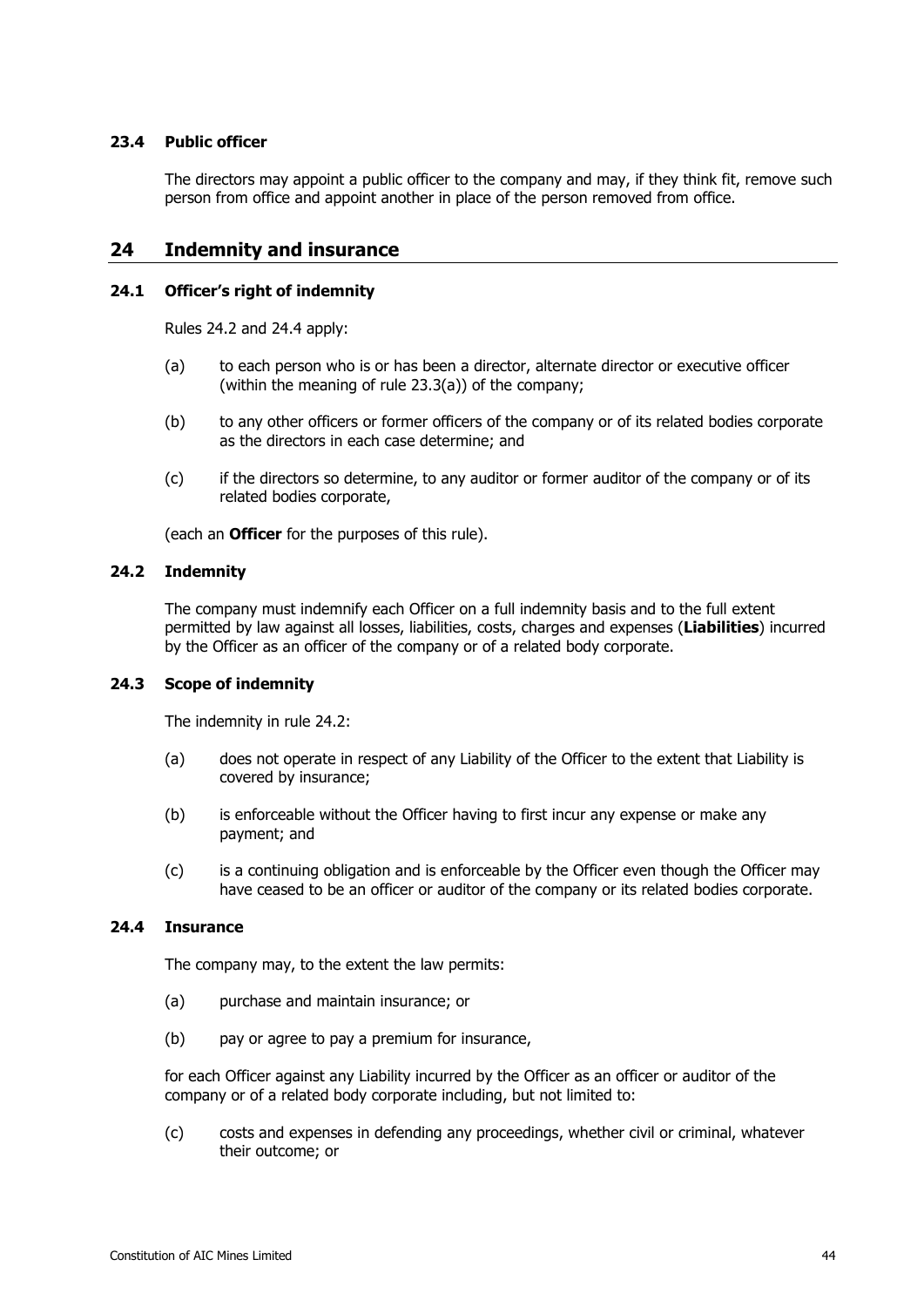(d) a Liability arising from negligence or other conduct.

#### **24.5 Savings**

Nothing in rule [24.2](#page-50-1) or [24.4:](#page-50-0)

- (a) affects any other right or remedy that a person to whom those rules apply may have in respect of any Liability referred to in those rules;
- (b) limits the capacity of the company to indemnify or provide or pay for insurance for any person to whom those rules do not apply; or
- (c) limits or diminishes the terms of any indemnity conferred or agreement to indemnify entered into before the adoption of this constitution.

#### **24.6 Contract**

The company may enter into an agreement with any Officer to give effect to the rights conferred by this rule or the exercise of a discretion under this rule on any terms as the directors think fit which are not inconsistent with this rule.

#### **25 Dividends**

#### **25.1 Payment of dividends**

The directors may:

- (a) pay any interim and final dividends that, in their judgment, the financial position of the company justifies;
- (b) rescind a decision to pay a dividend if they decide, before the payment date, that the company's financial position no longer justifies the payment; and
- (c) pay any dividend required to be paid under the terms of issue of a share.

#### **25.2 Reserves and profits carried forward**

- (a) The directors may:
	- (i) set aside out of the company's profits any reserves or provisions they decide;
	- (ii) appropriate to the company's profits any amount previously set aside as a reserve or provision; or
	- (iii) carry forward any profits remaining that they consider should not be distributed as dividends or capitalised, without transferring those profits to a reserve or provision.
- (b) Setting aside an amount as a reserve or provision does not require the directors to keep the amount separate from the company's other assets or prevent the amount being used in the company's business or being invested as the directors decide.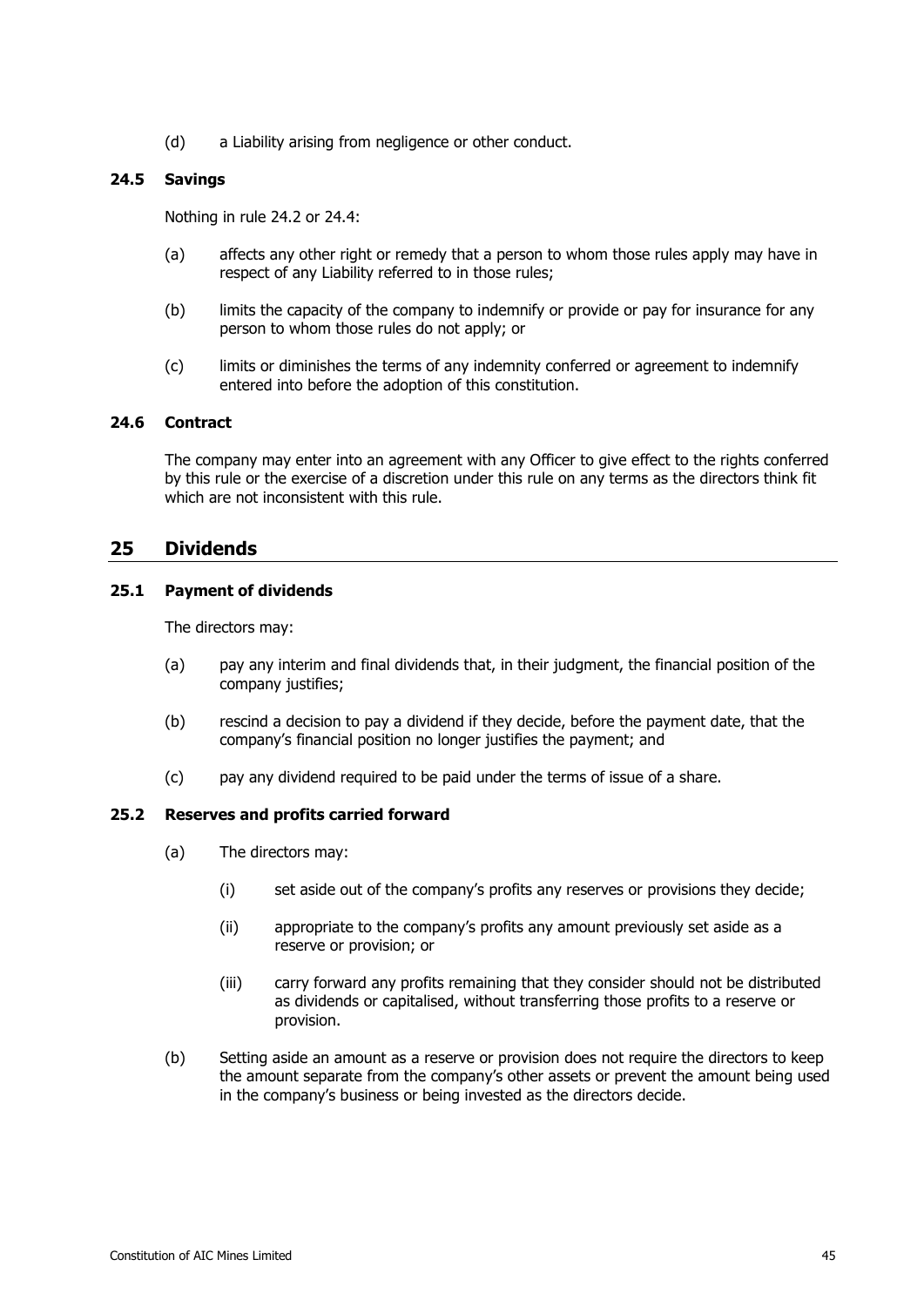#### **25.3 Apportionment of dividends**

Subject to this constitution, the Relevant Law, and the terms of issue of any shares or class of shares, dividends must be paid equally on all shares, except partly paid shares, which have an entitlement only to that part of the dividend which is in proportion to the amount paid (not credited) on the share to the total amounts paid and payable (excluding amounts credited). An amount paid in advance of a call under rule [5.8](#page-15-0) is taken as not having been paid until it becomes payable.

#### **25.4 Record date**

Subject to the Listing Rules and the Settlement Operating Rules:

- (a) the directors may fix a record date for a dividend or a reduction in capital, with or without suspending the registration of transfers from that date under rule [12.4;](#page-22-2) and
- (b) a dividend or proceeds of a reduction in capital must be paid to the person who is registered, or entitled under rule [12.2\(c\)](#page-21-3) to be registered, as the holder of the share:
	- (i) where the directors have fixed a record date for the dividend or reduction of capital, on that date; or
	- (ii) where the directors have not fixed a record date for that dividend or reduction of capital, on the date fixed for payment of the dividend,

and a transfer of a share that is not registered, or left with the company for registration under rule [12.2\(b\),](#page-21-4) on or before that date is not effective, as against the company, to pass any right to the dividend or reduction of capital.

#### **25.5 No interest**

Interest is not payable by the company on any dividend.

#### **25.6 Retention of dividends**

The directors may retain the dividend payable on a share:

- (a) where a person is entitled to a share because of an event under rule [14,](#page-23-0) until that person becomes registered as the holder of that share or transfers it; and
- (b) apply it to any amount presently payable by the holder of that share to the company.

#### **25.7 Distribution of specific assets**

- (a) The directors may distribute specific assets, including paid-up shares or other securities of the company or of another body corporate, either generally or specifically to members as direct payment of the dividend in whole or in part and, if they do so they may:
	- (i) fix the value of any asset distributed;
	- (ii) make cash payments to members on the basis of the value fixed or for any other reason so as to adjust the rights of members between themselves; and
	- (iii) vest an asset in trustees.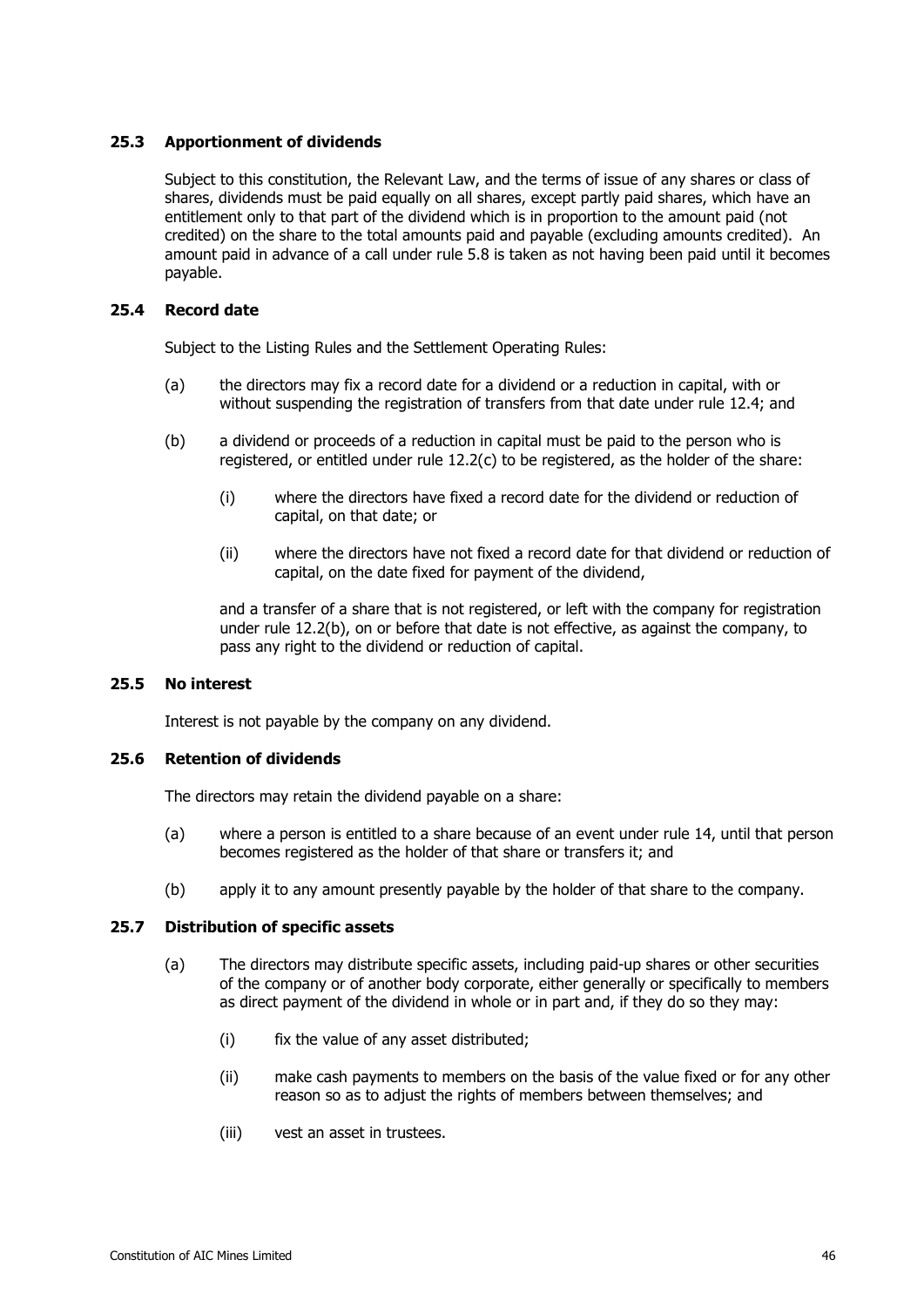- (b) Where the company satisfies a dividend by way of distribution of securities of another body corporate, each member is taken to have agreed to become a member of that corporation and to have agreed to be bound by the constitution of that corporation. Each member also appoints each director their agent and attorney to:
	- (i) agree to the member becoming a member of that corporation;
	- (ii) agree to the member being bound by the constitution of that corporation;
	- (iii) sign any transfer of shares or securities, or other document required to give effect to the distribution of shares or other securities to that member.

#### **25.8 Source of dividends**

Subject to the Listing Rules, the directors may pay a dividend to particular members wholly or partly out of any particular fund or reserve or out of profits derived from any particular source, and to the other members wholly or partly out of any other particular fund or reserve or out of profits derived from any other particular source.

#### **25.9 Reinvestment of dividends**

Subject to the Listing Rules, the directors may permit the members or any class of members to:

- (a) reinvest cash dividends by subscribing for shares or other securities in the company or a related body corporate; and
- (b) forgo the right to receive cash dividends and receive instead some other form of distribution of entitlement (including securities),

on any terms the directors think fit.

#### **25.10 Unclaimed dividends**

Unclaimed dividends are to be dealt with in accordance with rule [26.2.](#page-54-0)

## <span id="page-53-3"></span>**26 Method of payments**

#### <span id="page-53-2"></span>**26.1 Payment by cheque, electronic or other means**

- <span id="page-53-1"></span><span id="page-53-0"></span>(a) The directors may pay dividends, interest, consideration for a buy-back, proceeds from a sale of shares (including under rule [13\)](#page-22-0) or other money relating to shares by:
	- (i) cheque sent to the address:
		- (A) of the member shown in the register of members, or for joint holders, the first listed name and address; or
		- (B) directed in writing by the member or joint holders;
	- (ii) by any electronic or other means approved by the directors directly to an account (of a type approved by the directors) nominated in writing by the member or the joint holders; or
	- (iii) any other method the directors may decide.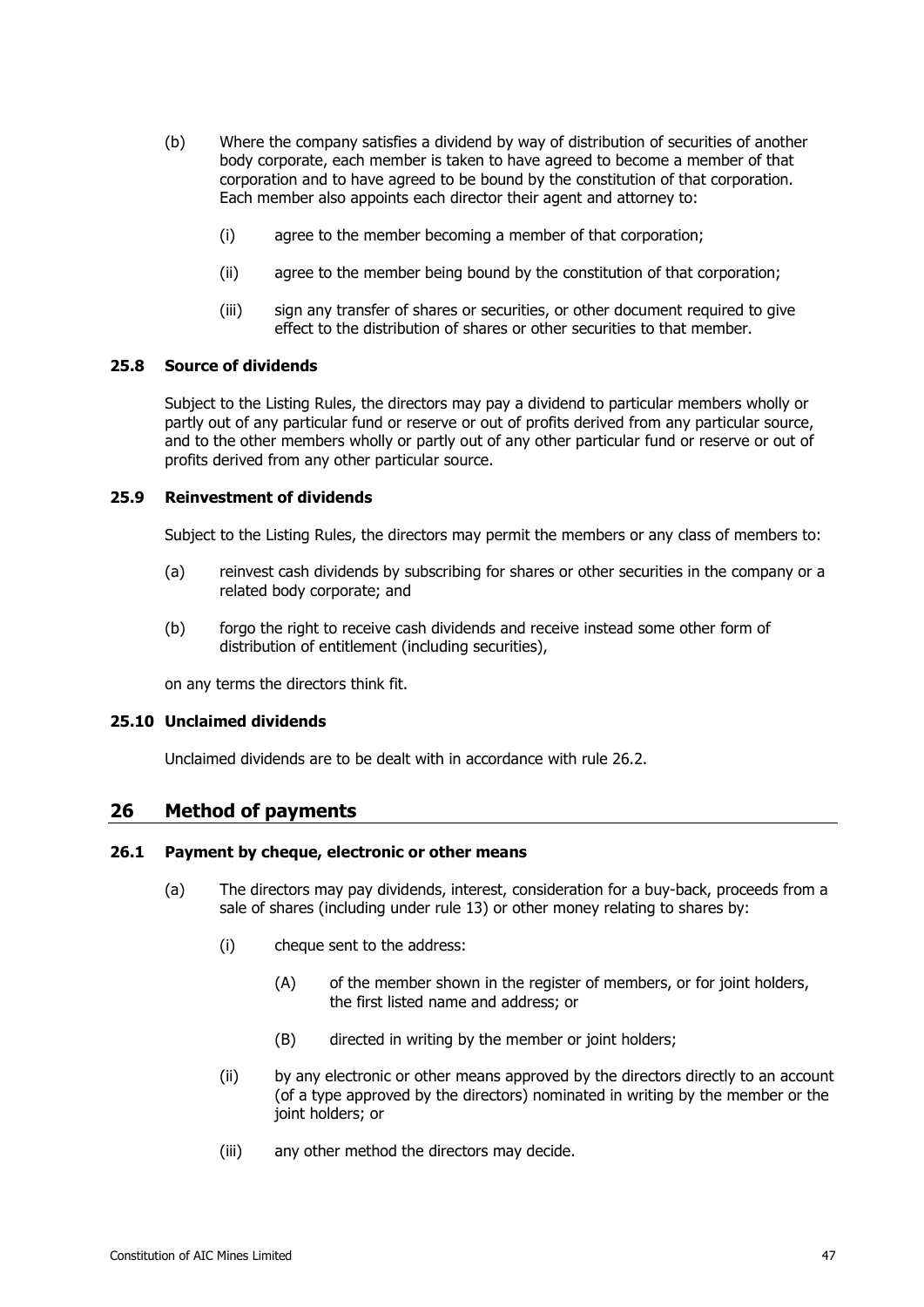- (b) Different methods of payment may apply to different members or groups of members (such as overseas members).
- (c) A cheque sent under rule [26.1\(a\)\(i\):](#page-53-0)
	- (i) may be made payable to bearer or to the order of the member to whom it is sent or any other person the member directs; and
	- (ii) is sent at the member's risk.
- <span id="page-54-1"></span>(d) If the directors decide to make a payment by electronic means under rule  $26.1(a)(ii)$ , but:
	- (i) no account is nominated by the member; or
	- (ii) an electronic transfer into a nominated account is rejected or refunded,

the company may credit the amount payable to an account of the company to be held until the member nominates a valid account and the company may use the amount for its own purposes.

- <span id="page-54-2"></span>(e) If a member does not have a registered address or the company believes that a member is not known at the member's registered address, the company may credit an amount payable to the member to an account of the company to be held until the member claims the amount or nominates an account into which payment may be made and the company may use the amount for its own purposes.
- (f) An amount credited to an account under rules  $26.1(d)$  or  $26.1(e)$  is to be treated as having been paid to the member at the time it is credited to that account. The company is not a trustee of the money and no interest accrues on the money.

#### <span id="page-54-0"></span>**26.2 Unclaimed dividends and payments**

All dividends, interest or other money payable in cash in respect of shares or debt securities unclaimed after having been declared (including where the directors determine that payments will be made by electronic funds transfer into an account under rule [26.1,](#page-53-2) but no such account is nominated by the member or an electronic transfer into a nominated account is rejected or refunded) may be invested and otherwise made use of by the directors for the benefit of the company until claimed and the company shall not be constituted a trustee in respect of those funds. This rule is subject to the provisions of section 544 of the Corporations Act and the Unclaimed Money Act 1990 (WA) or, in the event the company is not subject to the Unclaimed Money Act 1990 (WA), the equivalent legislation in the company's state of registration dealing with unclaimed money.

## **27 Capitalising profits**

#### <span id="page-54-3"></span>**27.1 Capitalisation of reserves and profits**

The directors:

(a) may resolve to capitalise any sum, being the whole or a part of the amount for the time being standing to the credit of any reserve account or the profit and loss account or otherwise available for distribution to the members; and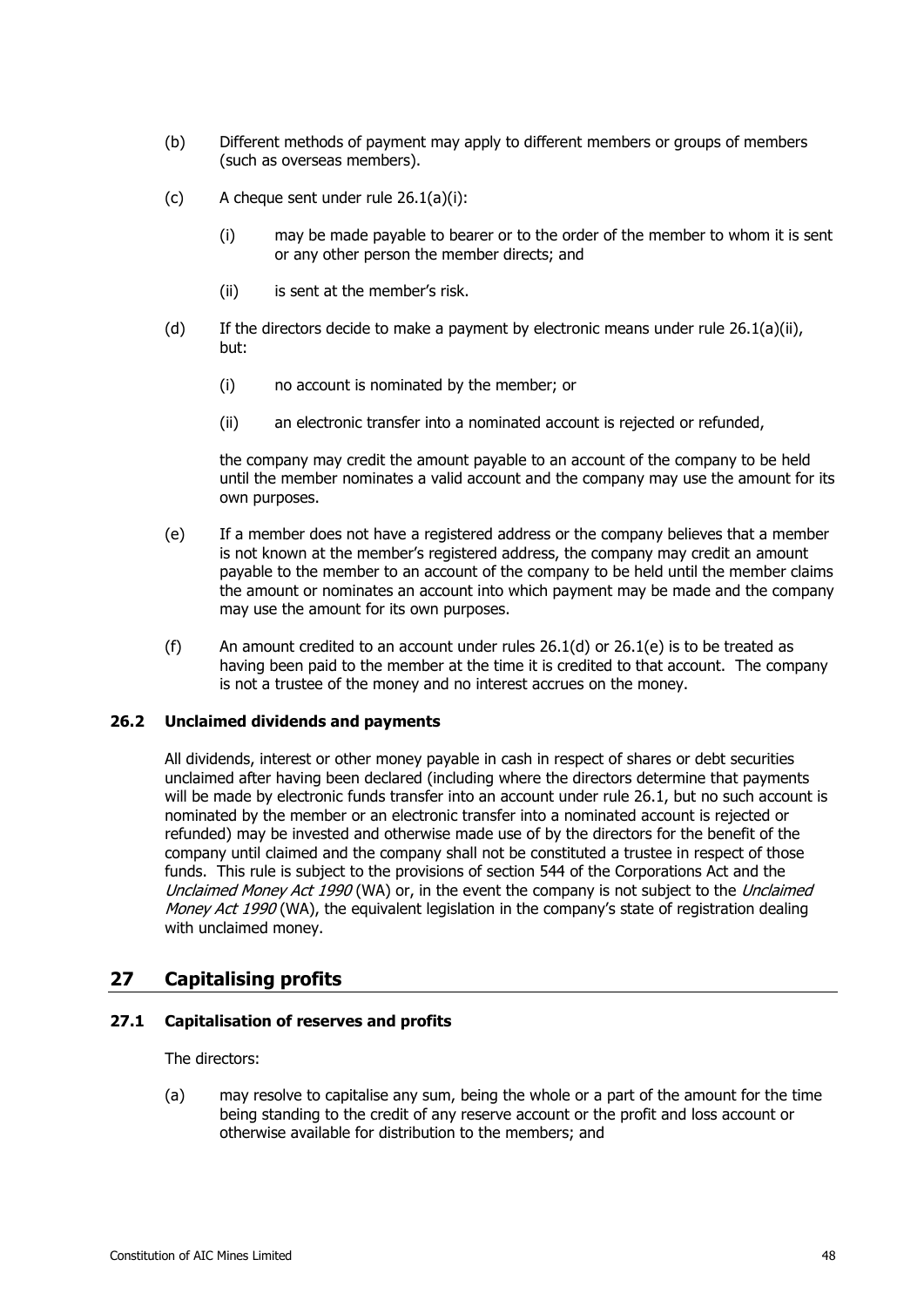(b) may, but need not, resolve to apply the sum in any of the ways mentioned in rule [27.2,](#page-55-0) for the benefit of members in the proportions to which those members would have been entitled in a distribution of that sum by way of dividend.

#### <span id="page-55-1"></span><span id="page-55-0"></span>**27.2 Applying a sum for the benefit of members**

The ways in which a sum may be applied for the benefit of members under rule [27.1](#page-54-3) are:

- (a) paying up in full, at an issue price decided by the resolution, any unissued shares in or other securities of the company;
- <span id="page-55-2"></span>(b) paying up any amounts unpaid on shares or other securities held by the members; or
- (c) paying up partly as specified in rule [27.2\(a\)](#page-55-1) and partly as specified in rule [27.2\(b\).](#page-55-2)

#### **27.3 Implementing the resolution**

The directors may do all things necessary to give effect to a resolution under rule [27.1,](#page-54-3) including to enter into an agreement on behalf of any member.

## **28 Accounts and Reports**

#### **28.1 Accounting Records**

- (a) The directors shall cause the company to:
	- (i) keep such accounting records as correctly record and explain the transactions (including any transactions as trustee) and financial position of the company;
	- (ii) keep its accounting records in such a manner as will enable true and fair accounts of the company to be prepared from time to time; and
	- (iii) keep its accounting records in such manner as will enable the accounts of the company to be conveniently and properly audited in accordance with the Corporations Act.
- (b) Subject to any law to the contrary, the directors shall lay before each AGM of the company the Financial Statements and Financial Report made up to the end of the company's financial year given a true and fair view of the state of affairs of the company as at the end of that financial year.

#### **28.2 Directors' Report**

The directors of the company shall cause to be attached to every Financial Report, a report made in accordance with a resolution of the directors and signed by not less than two of the directors with respect to the profit and loss of the company for that financial year and the state of the company's affairs as at the end of that financial year, stating the matters required by the Corporations Act.

#### <span id="page-55-3"></span>**28.3 Distribution of accounts**

(a) The Financial Report together with such other material as is required by section 314 of the Corporations Act (**Annual Report**) shall be provided to every person entitled to receive notice of general meetings of the company (in compliance with any election made by a member under rule [32.5](#page-60-0) and the Corporations Act) by the earlier of: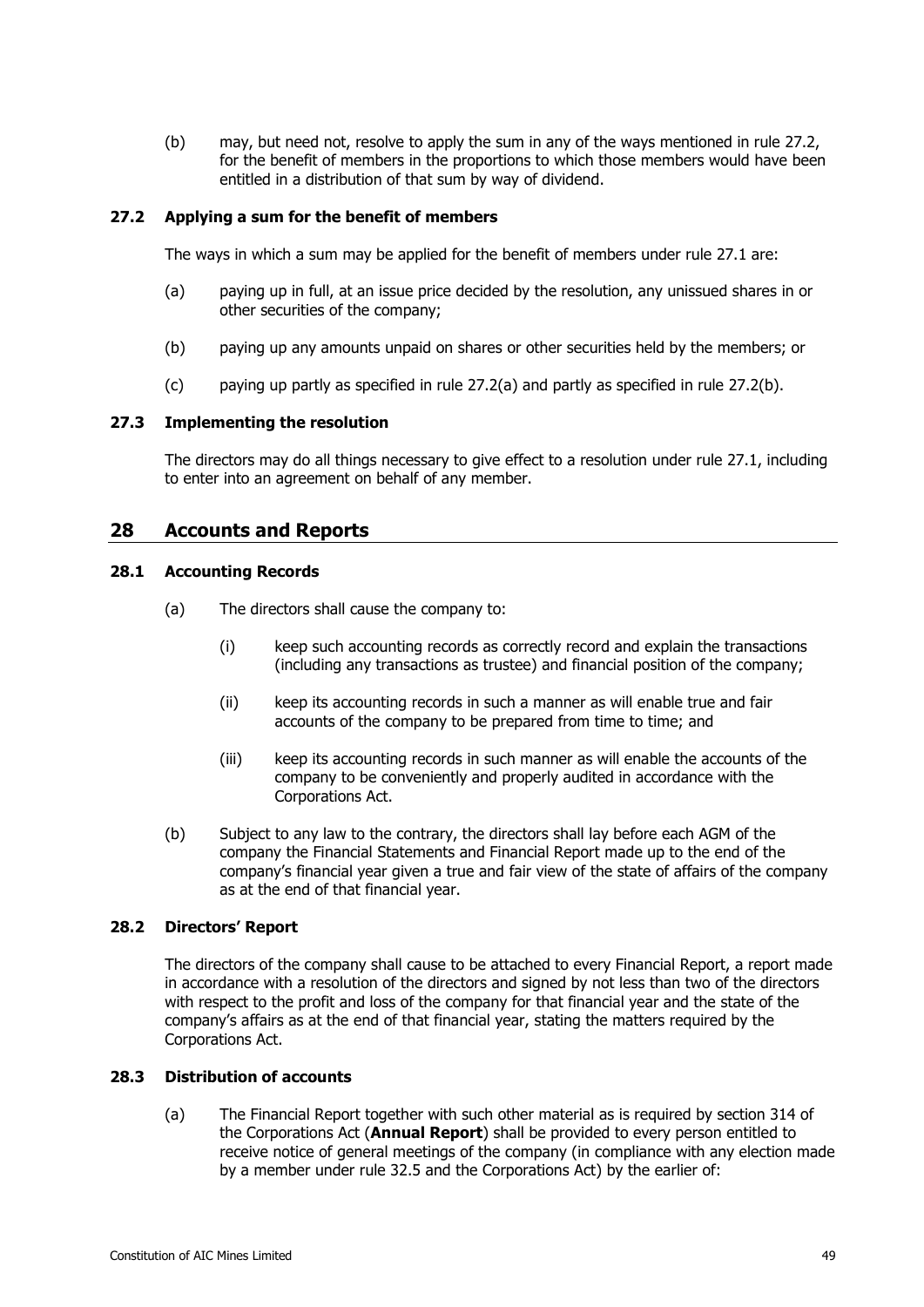- (i) 21 days before the next annual general meeting after the end of the relevant financial year to which the reporting under section 314 of the Corporations Act relates (**Relevant Financial Year**); or
- (ii) four Months after the end of the Relevant Financial Year.
- (b) If the company is listed:
	- $(i)$  rule [28.3\(a\)](#page-55-3) is to be read subject to the requirements for reporting to members under the Listing Rules; and
	- (ii) a copy of such Financial Statements, Financial Report, Directors Report and such other material as is required to be provided by section 314 of the Corporations Act shall be forwarded to the Home Branch at the same time as the material is provided to shareholders (or at such other time as may be prescribed under the Listing Rules), together with additional copies of all such material as the company shall be obliged to provide under the Listing Rules.
- (c) The company shall (when it is obliged under the Corporations Act to lodge annual Financial Statements) provide the Home Branch with a copy of those documents at the same time as they are lodged with the Australian Securities and Investments Commission.
- (d) The company may provide the Annual Report in any manner permitted by the Corporations Act including, without limitation, section 314.
- (e) Subject to the Relevant Law, the Annual Report to be sent to a member in accordance with this constitution shall be deemed to have been given to that member at the time of service provided under rule [32.2.](#page-60-1)

#### **28.4 Accounts conclusive**

Every account of the company (including any consolidated accounts of the company and its subsidiaries or holding company if any) when audited and approved by a general meeting shall be conclusive.

#### **28.5 Audit**

- (a) An auditor or auditors shall be appointed and their duties shall be regulated in accordance with the Corporations Act.
- (b) The auditor shall report to members on the Financial Statements to be laid before the company at a general meeting and on the company's accounting records relating to those Financial Statements and, if the company is a holding company for which group accounts are required by the Corporations Act, the auditor of the Company shall also report to the members on the group accounts.
- (c) Subject to and in addition to other rules of this constitution, any person who is:
	- (i) a director of the company;
	- (ii) an officer of the company;
	- (iii) a partner, employer or employee of a director or officer of the company;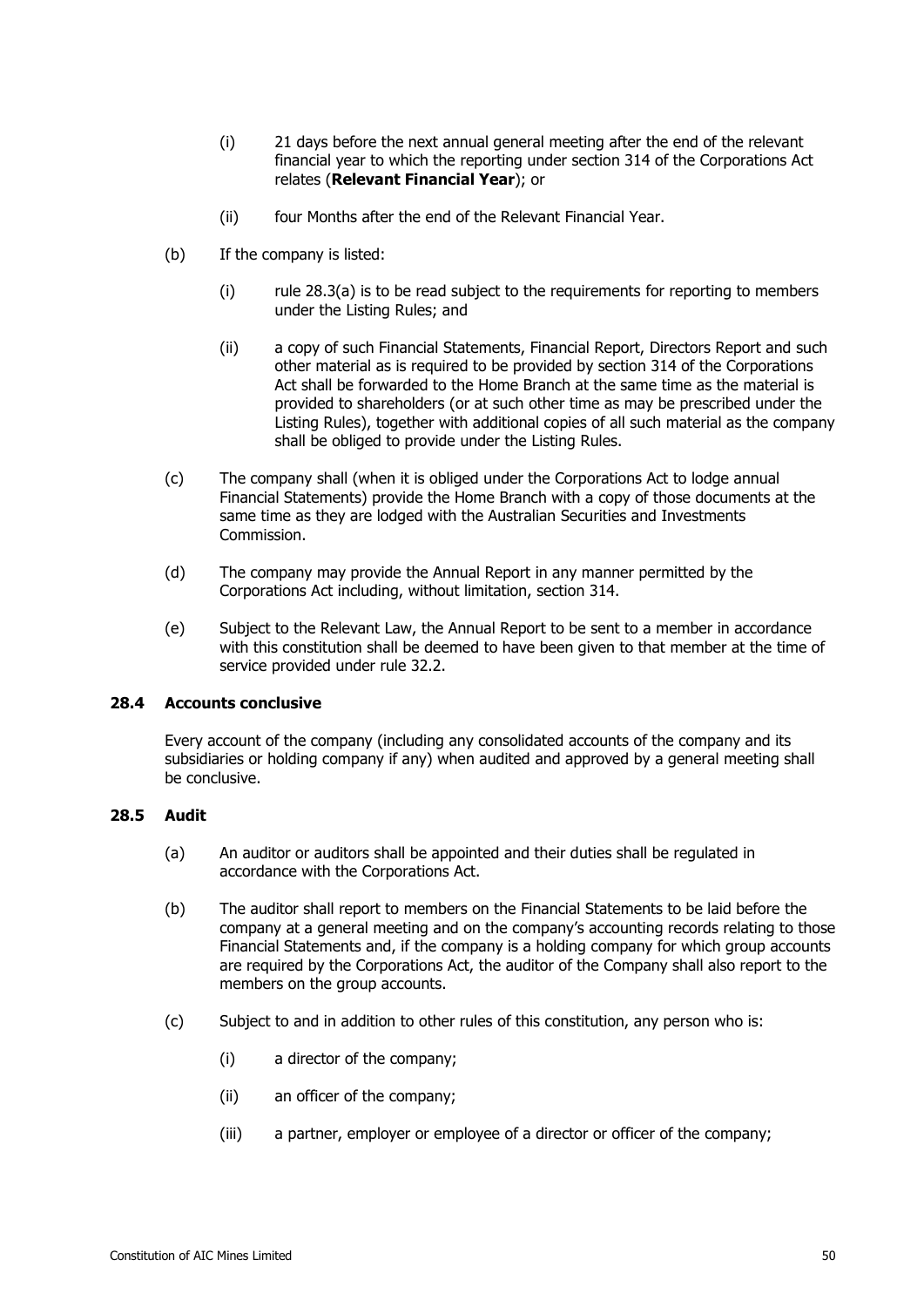- (iv) a partner, employer or employee of an employee of a director or officer of the company;
- (v) not a registered company auditor;
- (vi) indebted in any amount exceeding \$5,000.00 to the company or a related body corporate,

shall not be capable of being appointed or of acting as auditor of the company.

- (d) A copy of an auditor's qualified report must be supplied by the directors to the Home Branch.
- (e) The company's register and branch registers (if any) shall be audited at such times as are required by law (if any) or the Listing Rules (if required).

## **29 Winding up**

#### <span id="page-57-0"></span>**29.1 Distributing surplus**

Subject to this constitution and the terms of issue of any shares or class of shares:

- (a) if the company is wound up and the property of the company available for distribution among the members is more than sufficient to pay:
	- (i) all the debts and liabilities of the company; and
	- (ii) the costs, charges and expenses of the winding up,

the excess must be divided among the members in proportion to the number of shares held by them, irrespective of the amounts paid or credited as paid on the shares;

- (b) for the purpose of calculating the excess referred to in rule  $28.1(a)$ , any amount unpaid on a share is to be treated as property of the company;
- <span id="page-57-1"></span>(c) the amount of the excess that would otherwise be distributed to the holder of a partly paid share under rule [28.1\(a\)](#page-57-0) must be reduced by the amount unpaid on that share at the date of the distribution; and
- (d) if the effect of the reduction under rule [28.1\(c\)](#page-57-1) would be to reduce the distribution to the holder of a partly paid share to a negative amount, the holder must contribute that amount to the company.

#### <span id="page-57-3"></span><span id="page-57-2"></span>**29.2 Dividing property**

- (a) If the company is wound up, the liquidator may, with the sanction of a special resolution:
	- (i) divide among the members the whole or any part of the company's property; and
	- (ii) decide how the division is to be carried out as between the members or different classes of members.
- (b) A division under rule [28.2\(a\)](#page-57-2) need not accord with the legal rights of the members and, in particular, any class may be given preferential or special rights or may be excluded altogether or in part.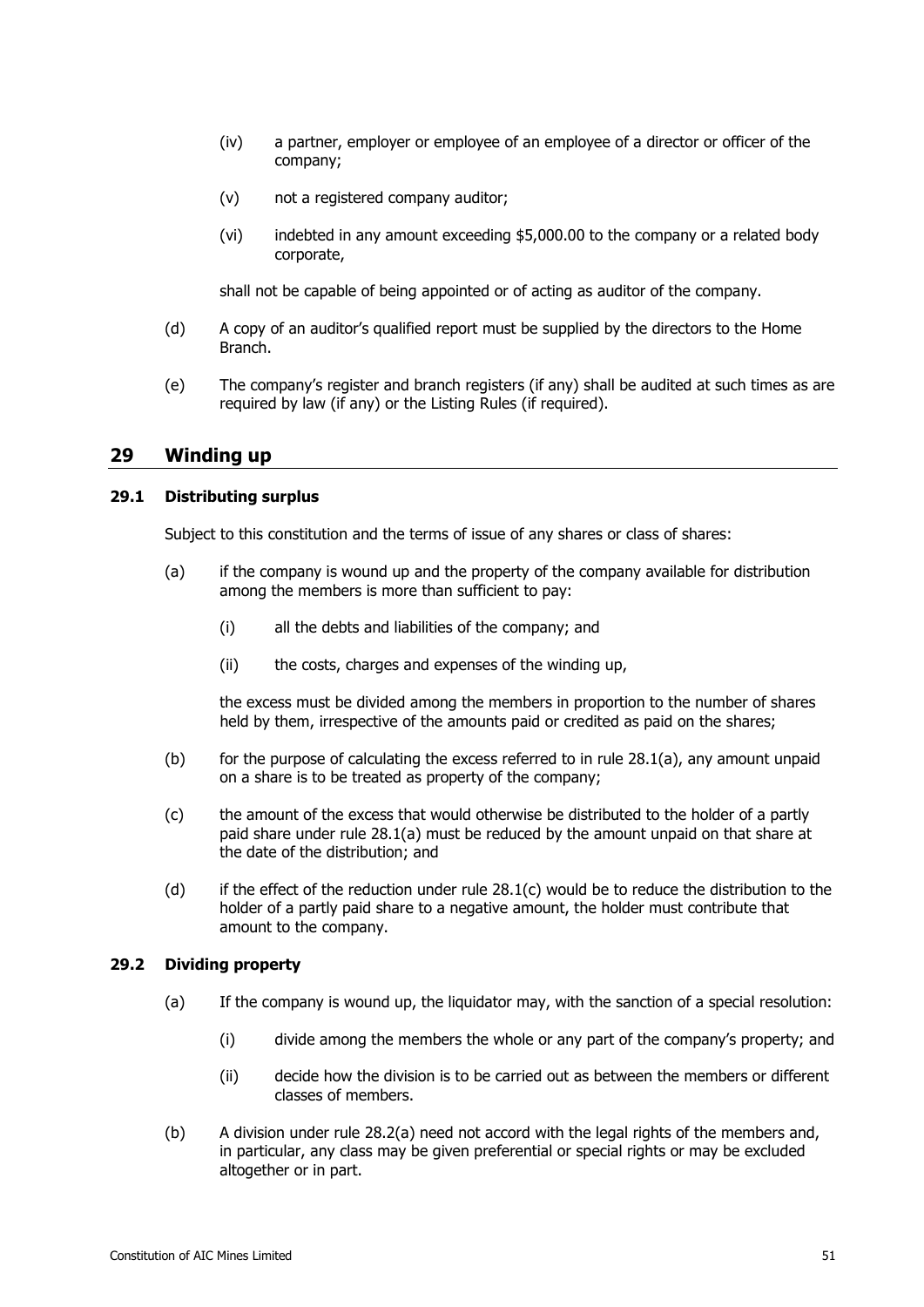- (c) Where a division under rule 28.2(a) does not accord with the legal rights of the members, a member is enti[tled to di](#page-57-2)ssent and to exercise the same rights as if the special resolution sanctioning that division were a special resolution passed under section 507 Corporations Act.
- (d) If any of the property to be divided under rule [28.2\(a\)](#page-57-2) includes shares with a liability to calls, any person entitled under the division to any of the shares may, within ten days after the passing of the special resolution referred to in rule [28.2\(a\),](#page-57-2) by written notice direct the liquidator to sell the person's proportion of the securities and account for the net proceeds. The liquidator must, if practicable, act accordingly.
- (e) Nothing in rule [28.2](#page-57-3) takes away from or affects any right to exercise any statutory or other power which would have existed if this rule were omitted.
- (f) Rule [26](#page-53-3) applies, so far as it can and with any necessary changes, to a division by a liquidator under rule [28.2\(a\)](#page-57-2) as if references in rule [26](#page-53-3) to:
	- (i) the directors were references to the liquidator; and
	- (ii) a distribution or capitalisation were references to the division under rule [28.2\(a\).](#page-57-2)

## **30 Inspection of records**

#### **30.1 Inspection by member**

Except as provided by law, this constitution or as authorised by a directors' resolution, a person who is not a director does not have the right to inspect any of the board papers, books, records or documents of the company.

#### **30.2 Access by director**

The company may enter into contracts, and procure that its subsidiaries enter into contracts, on any terms the directors think fit, to grant a director or former director continuing access for a specified period after the director ceases to be a director to board papers, books, records and documents of the company which relate to the period during which the director or former director was a director of the company.

## **31 Execution of documentation by the company**

#### **31.1 Safe custody of seal**

The company may have a common seal, in which case the directors must provide for the safe custody of the seal and any duplicate common seal.

#### **31.2 Use of seal**

If the company has a common seal or duplicate common seal:

- (a) it may only be used with the authority of the directors; and
- (b) every document to which it is affixed must be signed by a director and countersigned by:
	- (i) a second director;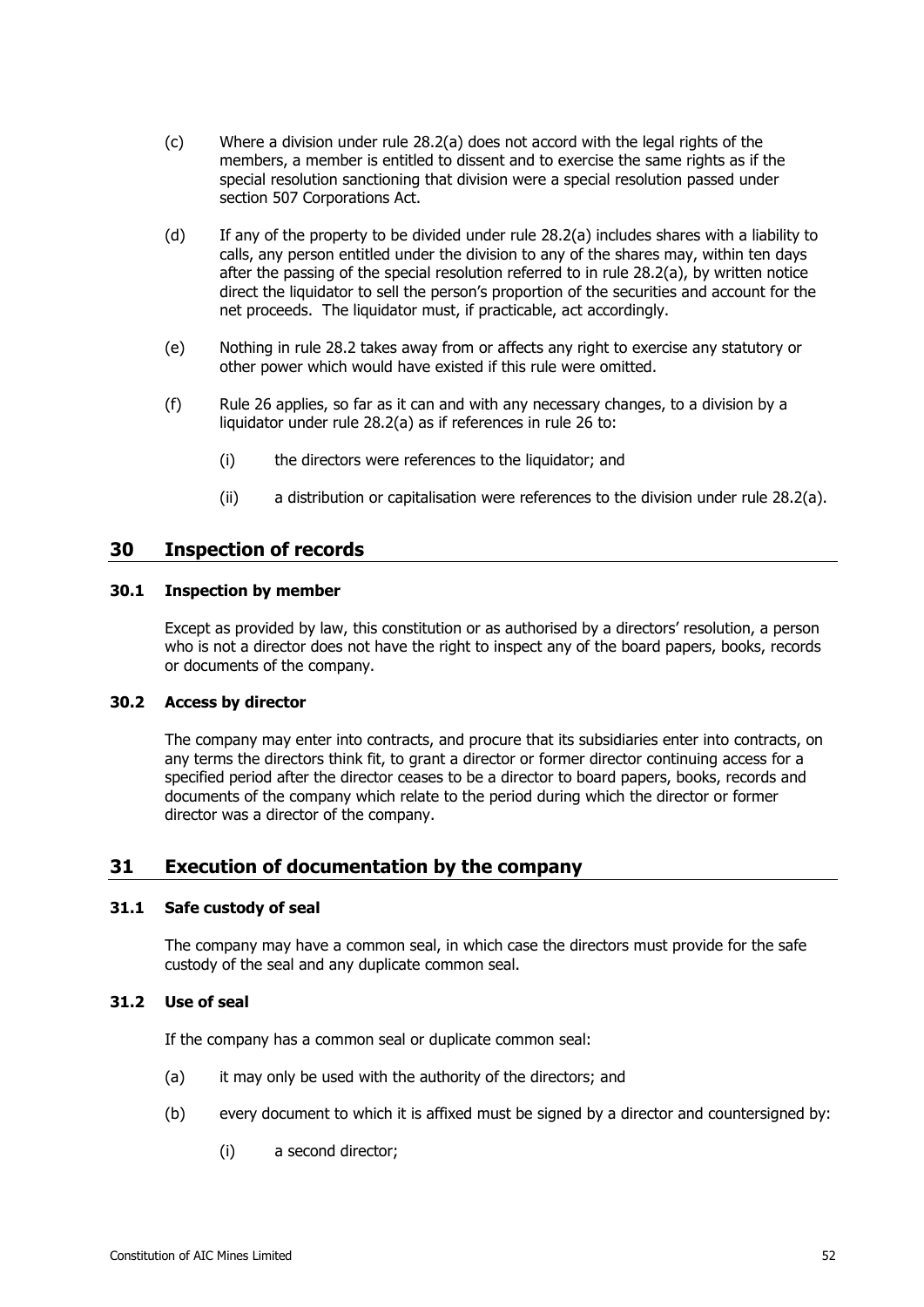- (ii) the secretary; or
- (iii) by a person appointed by the directors for the purpose.

#### <span id="page-59-0"></span>**31.3 Authority to execute**

- (a) No document, writing or other material shall be executed by the company except by the authority of the board of directors or of a committee of the directors duly authorised or as otherwise permitted under the Corporations Act.
- (b) The company may execute any agreement, deed, share certificate (if any) or other document in any manner or form permitted by law including with or without the use of a common seal, or by electronic means.
- (c) Without limiting this rule [31.3](#page-59-0) or the Corporations Act, the directors may, by resolution, determine either generally or in any particular case that the signature of any director, secretary or other person appointed by the directors for the purpose of signing any instruments or documents which may need to be executed by the company is affixed by some mechanical, electronic, or other means (to be specified in the resolution of the directors).

## **32 Notices**

#### <span id="page-59-1"></span>**32.1 Method of service**

- (a) Subject to rule [32.5,](#page-60-0) the company may give a notice to a member by:
	- (i) delivering it personally;
	- (ii) sending it by prepaid post to the member's address in the register of members or any other address the member gives the company for notices;
	- (iii) sending it by fax or other electronic means to the fax number or electronic address the member gives the company for notices;
	- (iv) notifying the member by electronic means to the electronic address the member gives the company for notices that a document is available and how the member may access the document; or
	- (v) any other means permitted under the Relevant Law.
- (b) A person who becomes entitled to a share registered in the name of a member, is taken to have received every notice which, before that person's name and address is entered in the register of members for those shares, is given to the member under rule [32.1,](#page-59-1) subject to an election made under rule [32.5.](#page-60-0)
- (c) Where a member does not have a registered address or where the company believes that member is not known at the member's registered address, all notices are taken to be:
	- (i) given to the member if the notice is exhibited in the company's registered office for a period of 48 hours; and
	- (ii) served at the commencement of that period,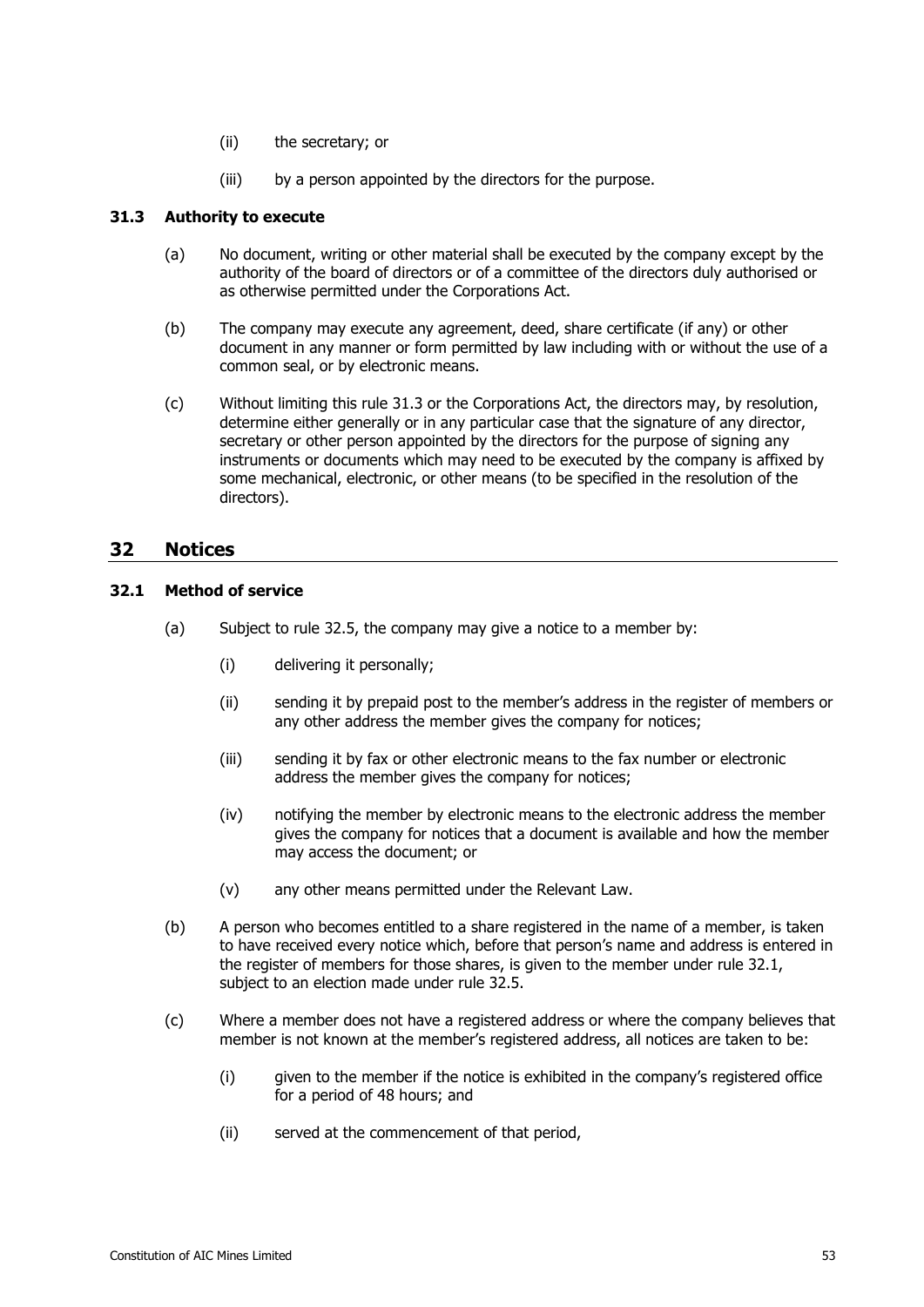unless and until the member informs the company of the member's address or an election is made under [32.5.](#page-60-0)

#### <span id="page-60-1"></span>**32.2 Time of service**

- (a) A notice from the company properly addressed and posted is taken to be given and received on the day after the day of its posting (unless otherwise provided for under Division 2 of Part 1.2AA of the Corporations Act).
- (b) A notice sent or given by fax is taken to:
	- (i) be effected at the time when a transmission of the fax is completed by the company and a report is generated stating that the transmission has been sent to the fax number; and
	- (ii) have been given and received on the day of its transmission.
- (c) A notice sent or given by other electronic transmission:
	- (i) is taken to be effected:
		- (A) when it leaves an information system under the control of the originator or of the party who sent it on behalf of the originator; or
		- (B) if it has not left an information system under the control of the originator or of the party who sent it on behalf of the originator – when it is received by the addressee; and
	- (ii) is taken to have been given and received on the day of its transmission.
- (d) Where a given number of days' notice or notice extending over any other period must be given, the day of service is not to be counted in the number of days or other period.

#### **32.3 Evidence of service**

A certificate signed by a director or secretary stating that a notice has been given under this constitution is conclusive evidence of that fact.

#### <span id="page-60-5"></span>**32.4 Joint holders**

A notice may be given by the company to the joint holders of a share by giving it to the joint holder first named in the register of members for the share.

#### <span id="page-60-3"></span><span id="page-60-2"></span><span id="page-60-0"></span>**32.5 Member's election regarding receipt of documents**

- <span id="page-60-4"></span>(a) Subject to the Corporations Act, a member may elect to:
	- (i) be sent all or a class of documents to which Division 2 of Part 1.2AA of the Corporations Act applies in physical form or electronic form; or
	- (ii) not to be sent all or a class of certain documents, being reports mentioned in section 314 of the Corporations Act or other documents which a member can elect not to be sent to which Division 2 of Part 1.2AA of the Corporations Act applies as prescribed by the *Corporations Regulations 2001* (Cth),

by notifying the company (whether or not in writing) of the election.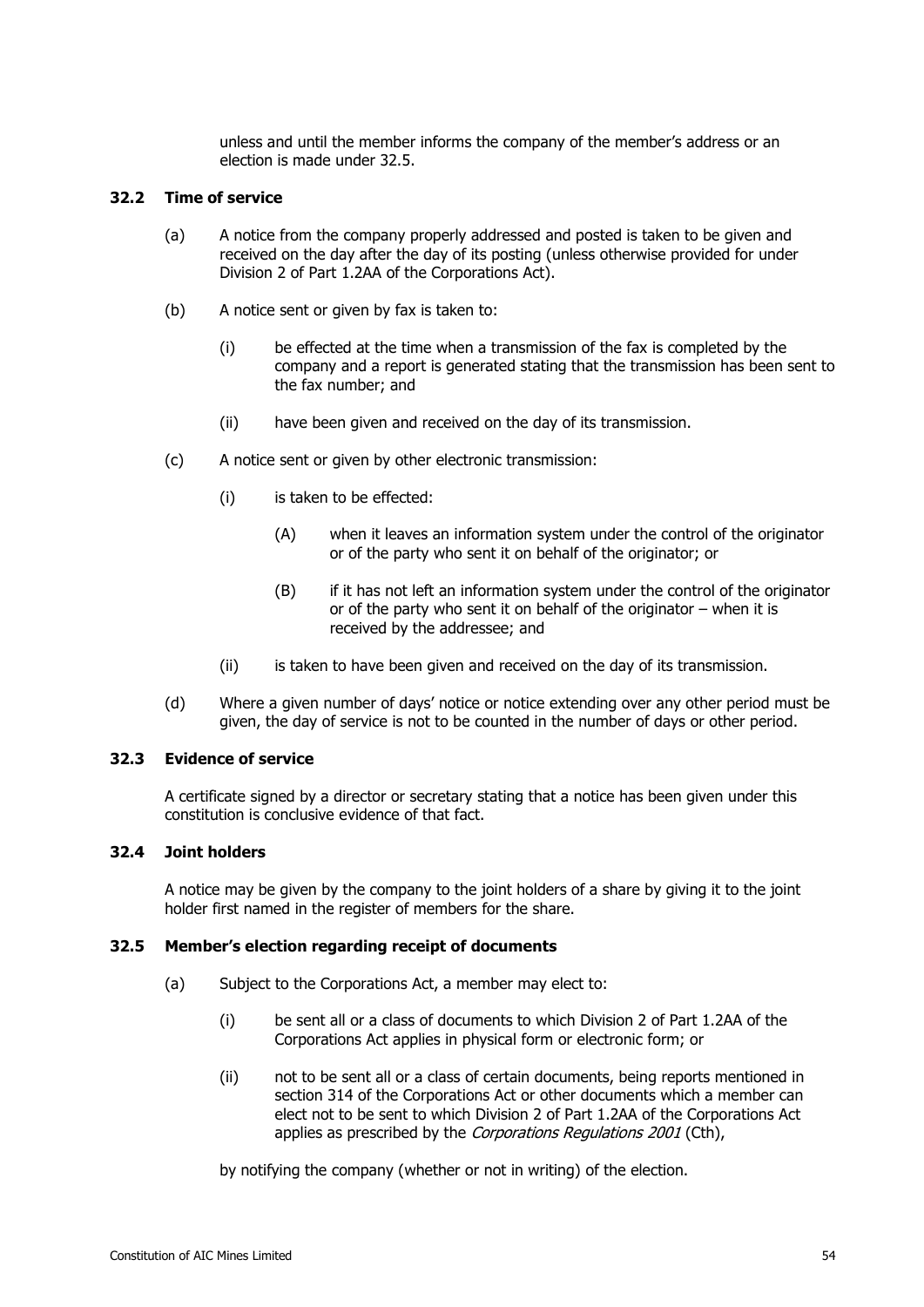(b) An election made under rule [32.5\(a\)](#page-60-2) may either be a standing election, for a specified period of time, or on an ad hoc basis, as prescribed under the Corporations Act. Subject to the Corporations Act, an ad hoc request by a member under this rule [32.5](#page-60-0) may only be made in relation to an election under rule  $32.5(a)(i)$ , and cannot be made in relation to an election under rule [32.5\(a\)\(ii\).](#page-60-4)

#### **32.6 Other communications and documents**

- (a) Rules [32.1](#page-59-1) to [32.4](#page-60-5) (inclusive) apply, so far as they can and with any necessary changes, to serving any communication or document.
- (b) The company shall supply to the Exchange all documentation required by the Listing Rules to be lodged with the Home Branch or released or issued by the Company for the information of holders of any of the company's securities.

## **33 Confidential information**

#### <span id="page-61-0"></span>**33.1 Confidential information in respect of members**

No member, not being a director, shall be entitled to require or receive any information concerning the business, trading or customers of the company or any trade secret or secret process of or used by the company.

#### <span id="page-61-2"></span>**33.2 Confidential in respect of officers and management**

- (a) Every director, manager, trustee or member of a committee of the company may be required by the directors to sign a declaration pledging to observe strict secrecy respecting all transactions of the company. Such a declaration may require the person so signing to pledge not to reveal any of the matters which may come to the person's knowledge in the discharge of the person's duties except when required to do so by the directors or a member of a local board or by any meeting of members or by a court of law and except so far as may be necessary in order to comply with any of the provisions in this constitution.
- <span id="page-61-1"></span>(b) A person who ceases to be a director of the company shall, within a period of seven years from the date of cessation from office, be given access by the company to materials referred to in rule [33.1](#page-61-0) (which came into existence during the director's term of office or arose from conduct during that term) on the following terms and conditions:
	- (i) a written request is made to the company for access by the former director (or that person's duly authorised representative) stating a reasonable and lawful purpose for the access as well as particulars of the documentation that the former director is wishing to obtain access to;
	- $(i)$  the notice in rule 33.2(b) $(i)$  gives the company a reasonable period of time prior to when access is requested;
	- (iii) the company shall be entitled (acting at all times reasonably) to reject or postpone (as the case may be) any request for access on the basis that to provide access would impose an unreasonable burden on the company's resources, having regard to the circumstances of the company at the time;
	- (iv) the former director provides the company with an undertaking to meet all reasonable costs to be incurred by the company in providing access; and